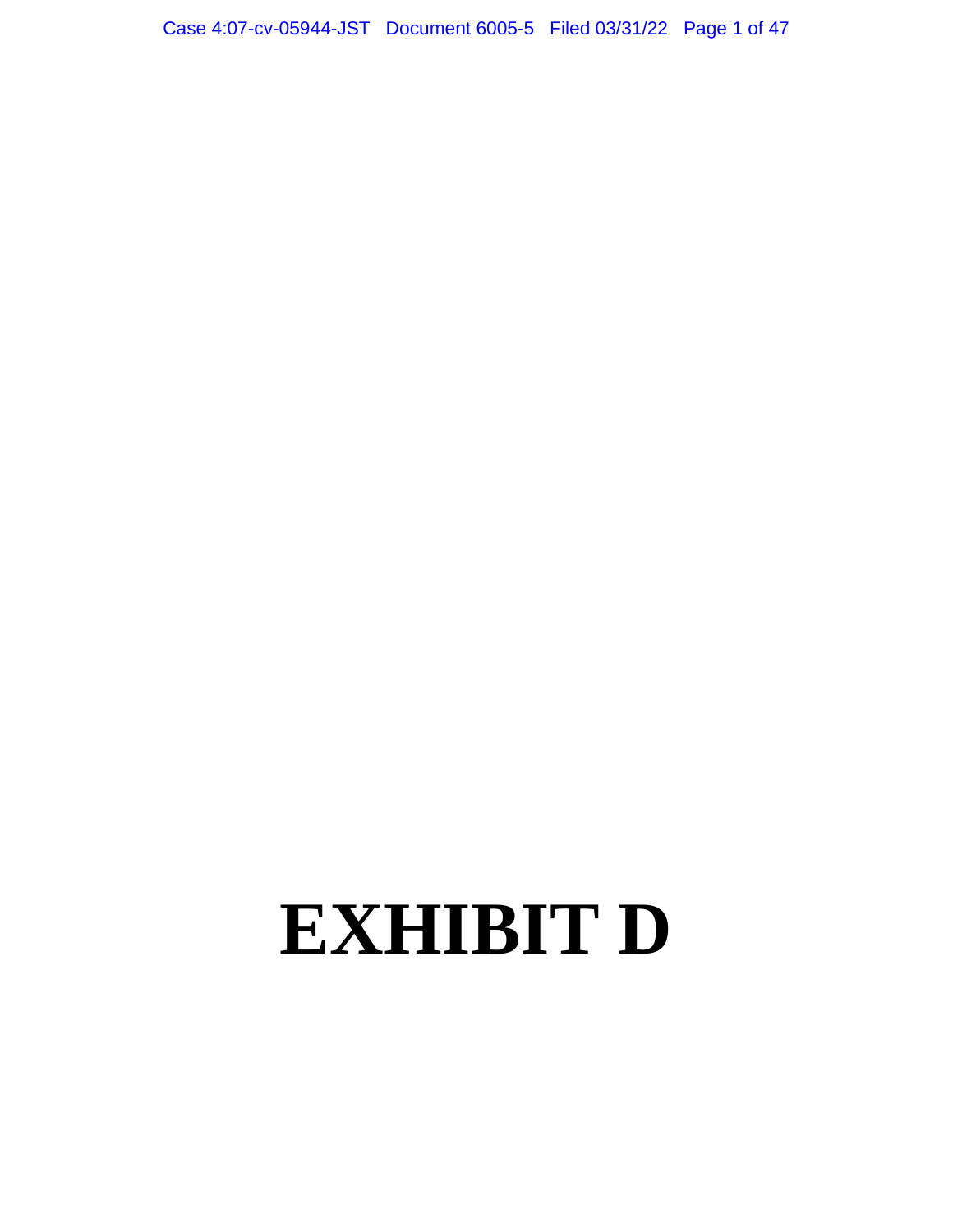

|                | <b>Claim ID</b> | <b>Proposed Distribution Amount</b> |
|----------------|-----------------|-------------------------------------|
| 1              | CRTA1-10000518  | \$941.21                            |
| $\overline{2}$ | CRTA1-10004416  | \$303.26                            |
| 3              | CRTA1-10005480  | \$16.19                             |
| 4              | CRTA1-10010831  | \$206.05                            |
| 5              | CRTA1-10011307  | \$457.99                            |
| 6              | CRTA1-10011960  | \$1,389.28                          |
| 7              | CRTA1-10012893  | \$68.60                             |
| 8              | CRTA1-10014519  | \$38,800.89                         |
| 9              | CRTA1-10016546  | \$1,466.12                          |
| 10             | CRTA1-10017828  | \$40,001.72                         |
| 11             | CRTA1-10017984  | \$6,359.17                          |
| 12             | CRTA1-10018387  | \$1,090.09                          |
| 13             | CRTA1-10021710  | \$1,585.20                          |
| 14             | CRTA1-10023658  | \$1,867.72                          |
| 15             | CRTA1-10025979  | \$28,837.86                         |
| 16             | CRTA1-10026789  | \$14.86                             |
| 17             | CRTA1-10030328  | \$49,634.43                         |
| 18             | CRTA1-10034455  | \$178.33                            |
| 19             | CRTA1-10036326  | \$4,408.84                          |
| 20             | CRTA1-10036547  | \$67.48                             |
| 21             | CRTA1-10038493  | \$783,379.89                        |
| 22             | CRTA1-10038949  | \$112.45                            |
| 23             | CRTA1-10043578  | \$832.23                            |
| 24             | CRTA1-10046194  | \$103.03                            |
| 25             | CRTA1-10049487  | \$250.80                            |
| 26             | CRTA1-10050787  | \$36.49                             |
| 27             | CRTA1-10051902  | \$643.98                            |
| 28             | CRTA1-10056467  | \$39.95                             |
| 29             | CRTA1-10056483  | \$446.07                            |
| 30             | CRTA1-10062890  | \$81.24                             |
| 31             | CRTA1-10063145  | \$2,009.50                          |
| 32             | CRTA1-10064516  | \$17.47                             |
| 33             | CRTA1-10065318  | \$65.38                             |
| 34             | CRTA1-10066632  | \$3,161.66                          |
| 35             | CRTA1-10066667  | \$606.52                            |
| 36             | CRTA1-10073582  | \$49,980.20                         |
| 37             | CRTA1-10075739  | \$271.11                            |
| 38             | CRTA1-10076700  | \$39.63                             |
| 39             | CRTA1-10076905  | \$1,562.41                          |
| 40             | CRTA1-10076956  | \$17,385.81                         |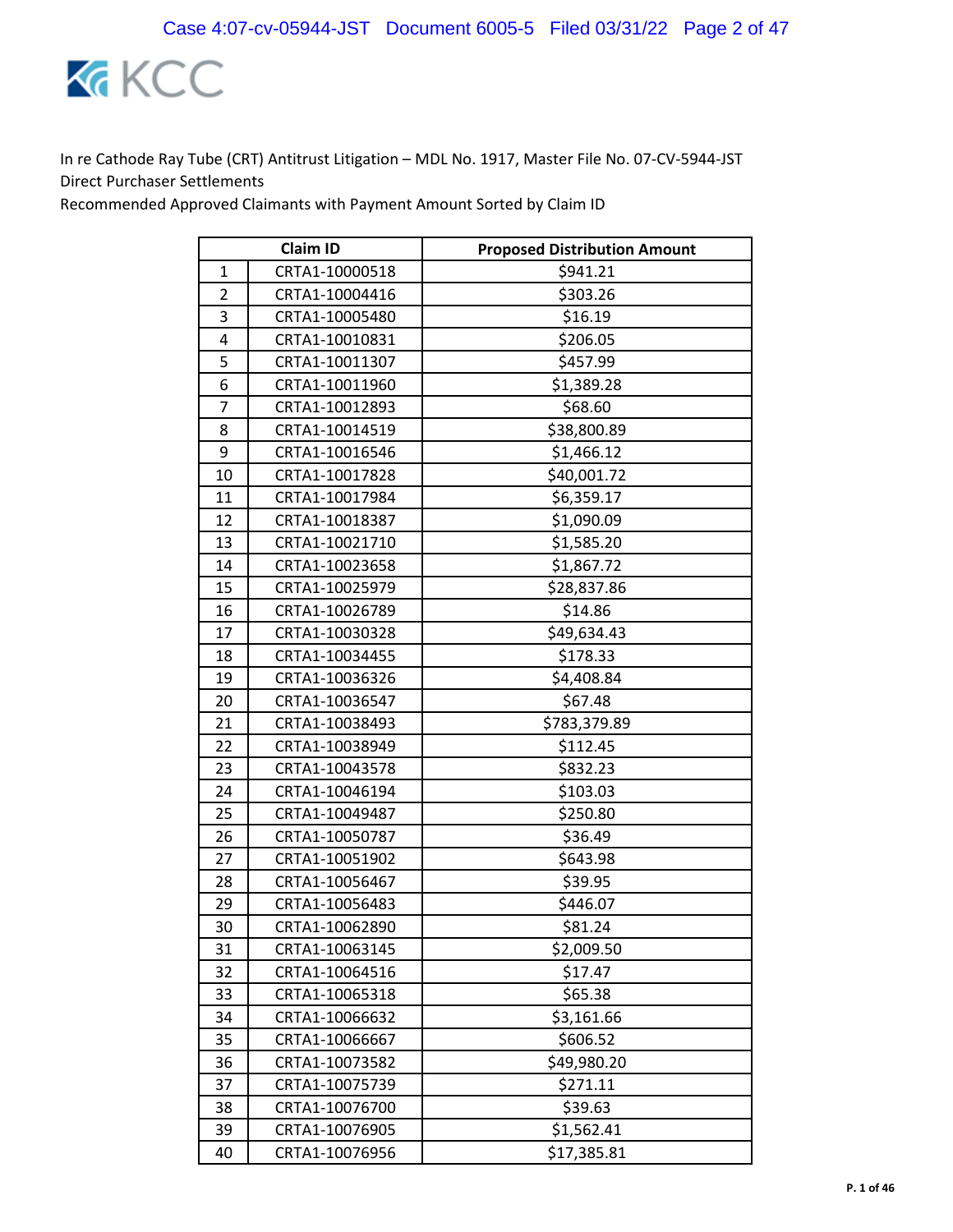

|    | <b>Claim ID</b> | <b>Proposed Distribution Amount</b> |
|----|-----------------|-------------------------------------|
| 41 | CRTA1-10077359  | \$63.16                             |
| 42 | CRTA1-10080430  | \$3,320.72                          |
| 43 | CRTA1-10081917  | \$118.89                            |
| 44 | CRTA1-10083383  | \$245.70                            |
| 45 | CRTA1-10084215  | \$1,238.43                          |
| 46 | CRTA1-10084800  | \$208.05                            |
| 47 | CRTA1-10087320  | \$1,295.32                          |
| 48 | CRTA1-10087354  | \$1,884.66                          |
| 49 | CRTA1-10087494  | \$330.64                            |
| 50 | CRTA1-10087923  | \$104,548.22                        |
| 51 | CRTA1-10088083  | \$821.77                            |
| 52 | CRTA1-10095381  | \$334.48                            |
| 53 | CRTA1-10096310  | \$716.68                            |
| 54 | CRTA1-10097988  | \$148.61                            |
| 55 | CRTA1-10098259  | \$421.79                            |
| 56 | CRTA1-10098909  | \$389,371.85                        |
| 57 | CRTA1-10099034  | \$512.76                            |
| 58 | CRTA1-10099425  | \$320.77                            |
| 59 | CRTA1-10101187  | \$6,365.57                          |
| 60 | CRTA1-10101861  | \$94.87                             |
| 61 | CRTA1-10103732  | \$5,240.38                          |
| 62 | CRTA1-10107746  | \$527.79                            |
| 63 | CRTA1-10108220  | \$637.87                            |
| 64 | CRTA1-10108564  | \$1,100.88                          |
| 65 | CRTA1-10108742  | \$1,312.53                          |
| 66 | CRTA1-10109005  | \$587.02                            |
| 67 | CRTA1-10110852  | \$625.85                            |
| 68 | CRTA1-10112677  | \$149.60                            |
| 69 | CRTA1-10113312  | \$22.35                             |
| 70 | CRTA1-10114386  | \$11.55                             |
| 71 | CRTA1-10115668  | \$31,899.05                         |
| 72 | CRTA1-10115676  | \$31.70                             |
| 73 | CRTA1-10119485  | \$118.89                            |
| 74 | CRTA1-10121005  | \$11.87                             |
| 75 | CRTA1-10125272  | \$405,814.20                        |
| 76 | CRTA1-10126147  | \$25,564.78                         |
| 77 | CRTA1-10126651  | \$452.69                            |
| 78 | CRTA1-10126988  | \$345.45                            |
| 79 | CRTA1-10130659  | \$200.62                            |
| 80 | CRTA1-10135634  | \$38.04                             |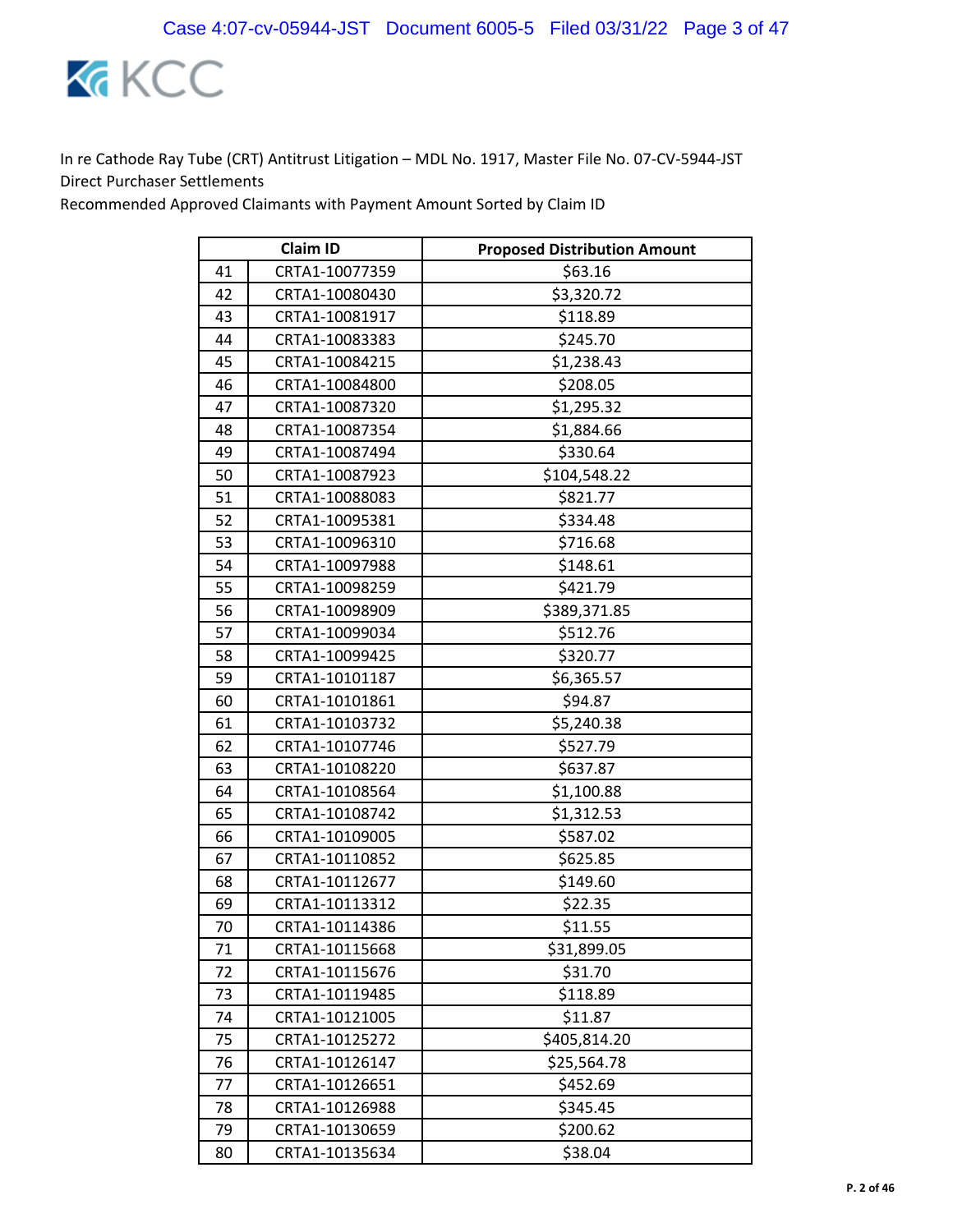

| <b>Claim ID</b> |                | <b>Proposed Distribution Amount</b> |
|-----------------|----------------|-------------------------------------|
| 81              | CRTA1-10137890 | \$594.45                            |
| 82              | CRTA1-10144994 | \$121.06                            |
| 83              | CRTA1-10150218 | \$641.68                            |
| 84              | CRTA1-10153284 | \$660.83                            |
| 85              | CRTA1-10154744 | \$166.44                            |
| 86              | CRTA1-10155767 | \$782.69                            |
| 87              | CRTA1-10165487 | \$478,968.76                        |
| 88              | CRTA1-10166220 | \$1,665.79                          |
| 89              | CRTA1-10169407 | \$1,262.21                          |
| 90              | CRTA1-10169431 | \$10.00                             |
| 91              | CRTA1-10169679 | \$247.68                            |
| 92              | CRTA1-10171630 | \$62.80                             |
| 93              | CRTA1-10171673 | \$325,498.62                        |
| 94              | CRTA1-40000001 | \$10.77                             |
| 95              | CRTA1-40000010 | \$23.64                             |
| 96              | CRTA1-40000028 | \$34.67                             |
| 97              | CRTA1-40000036 | \$12.87                             |
| 98              | CRTA1-40000044 | \$10.00                             |
| 99              | CRTA1-40000060 | \$68.22                             |
| 100             | CRTA1-40000079 | \$10.00                             |
| 101             | CRTA1-40000087 | \$27,515.09                         |
| 102             | CRTA1-40000095 | \$690.01                            |
| 103             | CRTA1-40000109 | \$14.86                             |
| 104             | CRTA1-40000133 | \$29.62                             |
| 105             | CRTA1-40000141 | \$24.75                             |
| 106             | CRTA1-40000168 | \$29.72                             |
| 107             | CRTA1-40000176 | \$54.98                             |
| 108             | CRTA1-40000184 | \$10.00                             |
| 109             | CRTA1-40000192 | \$18.77                             |
| 110             | CRTA1-40000206 | \$68.53                             |
| 111             | CRTA1-40000214 | \$10.00                             |
| 112             | CRTA1-40000230 | \$10.35                             |
| 113             | CRTA1-40000257 | \$12.87                             |
| 114             | CRTA1-40000265 | \$10.00                             |
| 115             | CRTA1-40000273 | \$10.00                             |
| 116             | CRTA1-40000290 | \$15.10                             |
| 117             | CRTA1-40000303 | \$16.84                             |
| 118             | CRTA1-40000320 | \$10.00                             |
| 119             | CRTA1-40000346 | \$594.45                            |
| 120             | CRTA1-40000354 | \$107.51                            |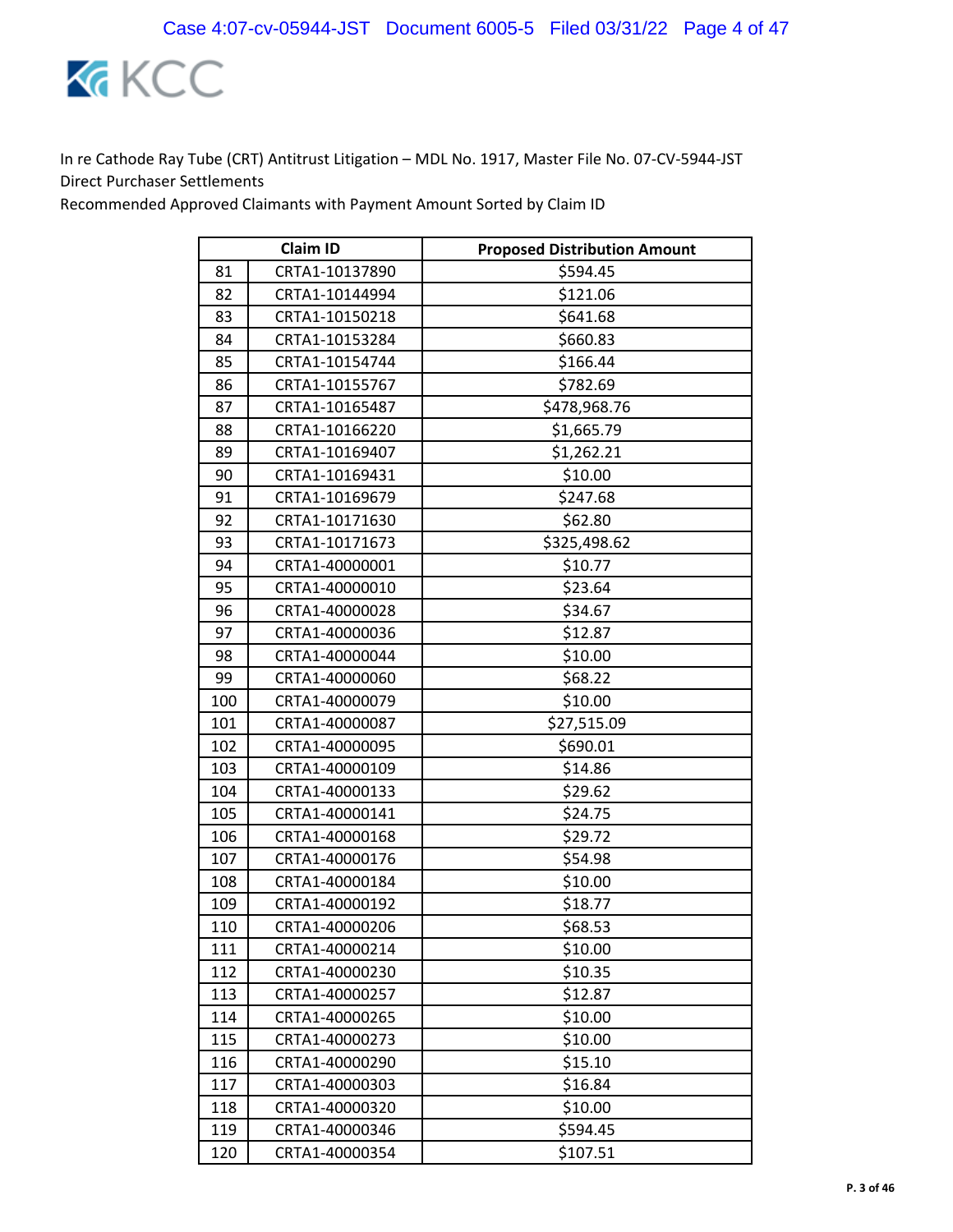

| <b>Claim ID</b> |                | <b>Proposed Distribution Amount</b> |
|-----------------|----------------|-------------------------------------|
| 121             | CRTA1-40000362 | \$37,139.00                         |
| 122             | CRTA1-40000389 | \$255.16                            |
| 123             | CRTA1-40000397 | \$57,095.12                         |
| 124             | CRTA1-40000400 | \$17.83                             |
| 125             | CRTA1-40000419 | \$38,874.13                         |
| 126             | CRTA1-40000427 | \$22.48                             |
| 127             | CRTA1-40000435 | \$10.00                             |
| 128             | CRTA1-40000443 | \$177.54                            |
| 129             | CRTA1-40000460 | \$23.87                             |
| 130             | CRTA1-40000486 | \$10.00                             |
| 131             | CRTA1-40000508 | \$37.82                             |
| 132             | CRTA1-40000516 | \$34.12                             |
| 133             | CRTA1-40000532 | \$23.65                             |
| 134             | CRTA1-40000567 | \$10.00                             |
| 135             | CRTA1-40000575 | \$19.31                             |
| 136             | CRTA1-40000583 | \$10.00                             |
| 137             | CRTA1-40000591 | \$273.82                            |
| 138             | CRTA1-40000605 | \$10.00                             |
| 139             | CRTA1-40000613 | \$45.07                             |
| 140             | CRTA1-40000621 | \$6,098,284.81                      |
| 141             | CRTA1-40000630 | \$22.41                             |
| 142             | CRTA1-40000648 | \$11.39                             |
| 143             | CRTA1-40000656 | \$11.64                             |
| 144             | CRTA1-40000672 | \$22.03                             |
| 145             | CRTA1-40000680 | \$10.00                             |
| 146             | CRTA1-40000699 | \$10.00                             |
| 147             | CRTA1-40000729 | \$10.00                             |
| 148             | CRTA1-40000737 | \$14.33                             |
| 149             | CRTA1-40000745 | \$10.00                             |
| 150             | CRTA1-40000753 | \$10.00                             |
| 151             | CRTA1-40000761 | \$22.81                             |
| 152             | CRTA1-40000770 | \$10.00                             |
| 153             | CRTA1-40000788 | \$10.00                             |
| 154             | CRTA1-40000796 | \$38.98                             |
| 155             | CRTA1-40000800 | \$10.00                             |
| 156             | CRTA1-40000818 | \$59.67                             |
| 157             | CRTA1-40000826 | \$14.96                             |
| 158             | CRTA1-40000834 | \$10.00                             |
| 159             | CRTA1-40000842 | \$12.04                             |
| 160             | CRTA1-40000877 | \$10.00                             |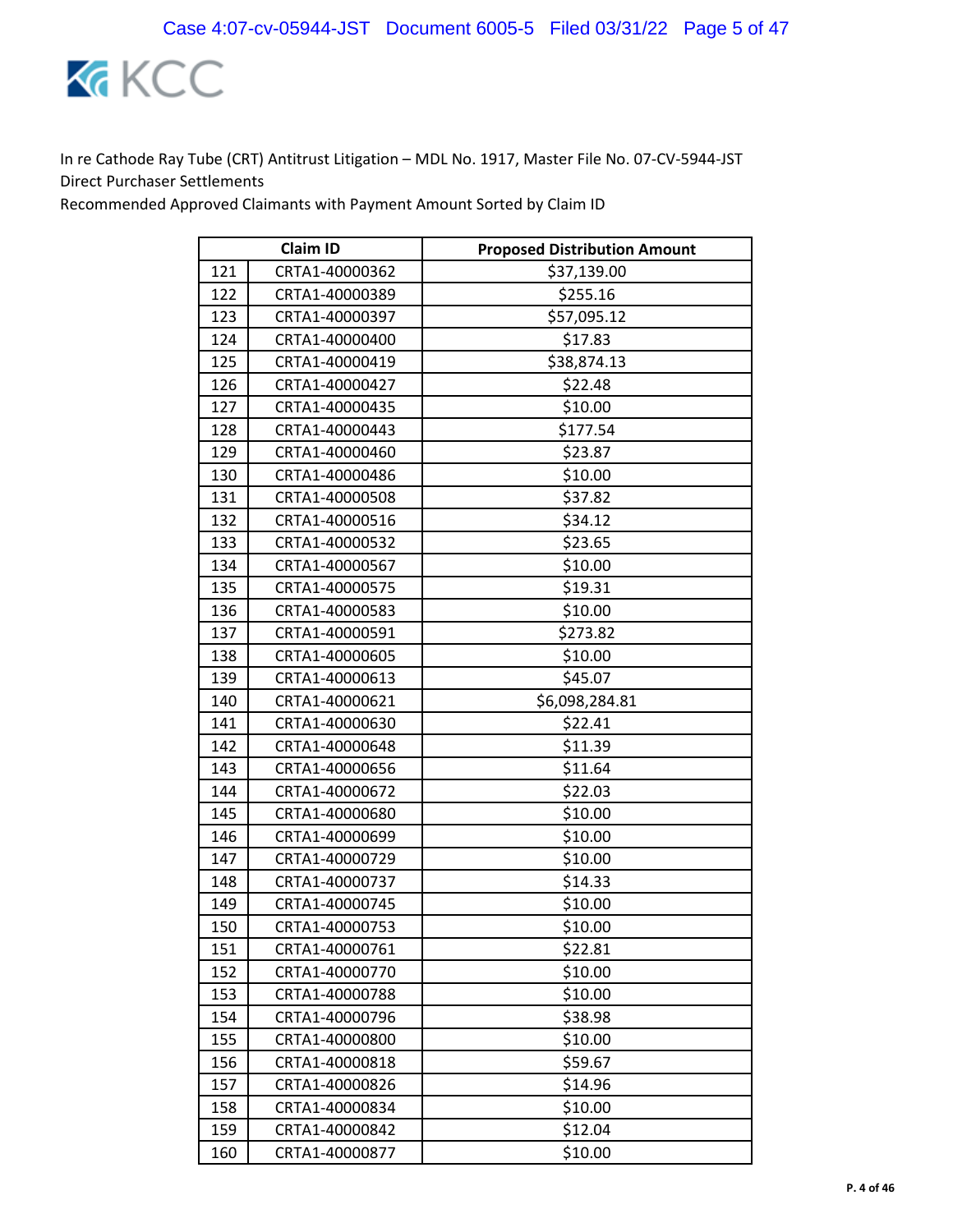

|     | <b>Claim ID</b> | <b>Proposed Distribution Amount</b> |
|-----|-----------------|-------------------------------------|
| 161 | CRTA1-40000893  | \$10.00                             |
| 162 | CRTA1-40000915  | \$30.83                             |
| 163 | CRTA1-40000923  | \$10.00                             |
| 164 | CRTA1-40000931  | \$13.07                             |
| 165 | CRTA1-40000958  | \$10.00                             |
| 166 | CRTA1-40000966  | \$10.00                             |
| 167 | CRTA1-40000974  | \$10.00                             |
| 168 | CRTA1-40000982  | \$10.00                             |
| 169 | CRTA1-40001024  | \$10.00                             |
| 170 | CRTA1-40001032  | \$10.89                             |
| 171 | CRTA1-40001040  | \$25.26                             |
| 172 | CRTA1-40001059  | \$11.39                             |
| 173 | CRTA1-40001067  | \$10.00                             |
| 174 | CRTA1-40001075  | \$24.76                             |
| 175 | CRTA1-40001091  | \$10.00                             |
| 176 | CRTA1-40001113  | \$10.00                             |
| 177 | CRTA1-40001130  | \$29.72                             |
| 178 | CRTA1-40001148  | \$97.66                             |
| 179 | CRTA1-40001156  | \$10.00                             |
| 180 | CRTA1-40001172  | \$32.31                             |
| 181 | CRTA1-40001180  | \$13.87                             |
| 182 | CRTA1-40001199  | \$10.00                             |
| 183 | CRTA1-40001202  | \$138.70                            |
| 184 | CRTA1-40001210  | \$519.13                            |
| 185 | CRTA1-40001237  | \$10.00                             |
| 186 | CRTA1-40001245  | \$26.07                             |
| 187 | CRTA1-40001253  | \$10.00                             |
| 188 | CRTA1-40001270  | \$39.63                             |
| 189 | CRTA1-40001288  | \$312,506.68                        |
| 190 | CRTA1-40001296  | \$10.00                             |
| 191 | CRTA1-40001318  | \$20.99                             |
| 192 | CRTA1-40001334  | \$12.63                             |
| 193 | CRTA1-40001342  | \$676.18                            |
| 194 | CRTA1-40001350  | \$19.81                             |
| 195 | CRTA1-40001369  | \$79.01                             |
| 196 | CRTA1-40001377  | \$11.88                             |
| 197 | CRTA1-40001393  | \$27.74                             |
| 198 | CRTA1-40001407  | \$23.97                             |
| 199 | CRTA1-40001423  | \$41.61                             |
| 200 | CRTA1-40001431  | \$12.03                             |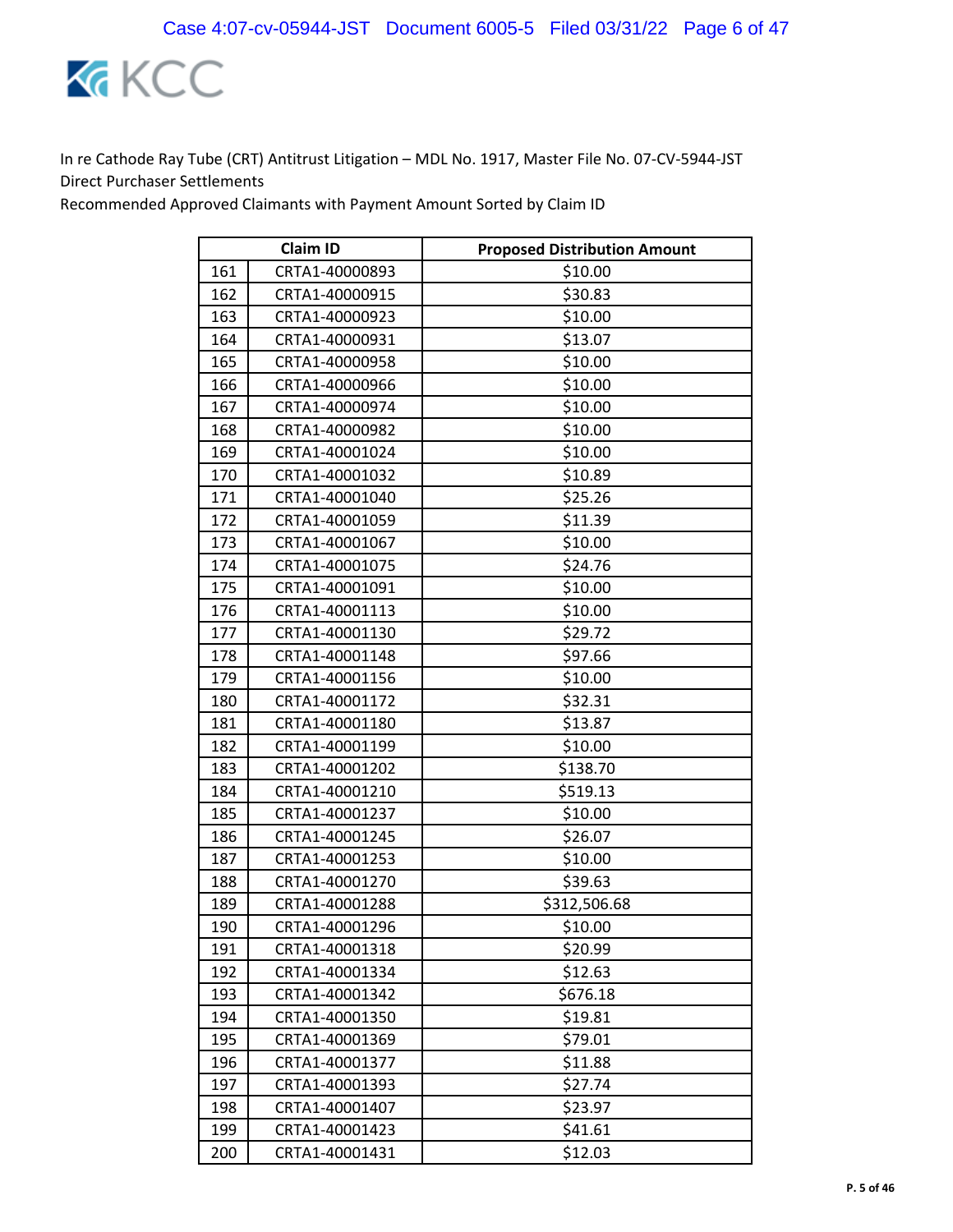

| <b>Claim ID</b> |                | <b>Proposed Distribution Amount</b> |
|-----------------|----------------|-------------------------------------|
| 201             | CRTA1-40001440 | \$22.87                             |
| 202             | CRTA1-40001458 | \$11.88                             |
| 203             | CRTA1-40001466 | \$10.00                             |
| 204             | CRTA1-40001474 | \$10.00                             |
| 205             | CRTA1-40001482 | \$80.74                             |
| 206             | CRTA1-40001490 | \$32.35                             |
| 207             | CRTA1-40001504 | \$10.00                             |
| 208             | CRTA1-40001512 | \$21.79                             |
| 209             | CRTA1-40001520 | \$13.71                             |
| 210             | CRTA1-40001539 | \$233,095.34                        |
| 211             | CRTA1-40001547 | \$872.56                            |
| 212             | CRTA1-40001563 | \$10.32                             |
| 213             | CRTA1-40001571 | \$64.99                             |
| 214             | CRTA1-40001580 | \$20.69                             |
| 215             | CRTA1-40001598 | \$10.00                             |
| 216             | CRTA1-40001601 | \$10.00                             |
| 217             | CRTA1-40001610 | \$30.71                             |
| 218             | CRTA1-40001628 | \$18.19                             |
| 219             | CRTA1-40001636 | \$22.21                             |
| 220             | CRTA1-40001644 | \$5,197.87                          |
| 221             | CRTA1-40001652 | \$136.72                            |
| 222             | CRTA1-40001687 | \$15.75                             |
| 223             | CRTA1-40001695 | \$12.63                             |
| 224             | CRTA1-40001709 | \$10.00                             |
| 225             | CRTA1-40001717 | \$506.80                            |
| 226             | CRTA1-40001725 | \$1,680.03                          |
| 227             | CRTA1-40001733 | \$562,683.26                        |
| 228             | CRTA1-40001750 | \$18.77                             |
| 229             | CRTA1-40001776 | \$152.12                            |
| 230             | CRTA1-40001784 | \$10.00                             |
| 231             | CRTA1-40001792 | \$16.67                             |
| 232             | CRTA1-40001806 | \$926.49                            |
| 233             | CRTA1-40001814 | \$24.46                             |
| 234             | CRTA1-40001822 | \$30.35                             |
| 235             | CRTA1-40001830 | \$27.74                             |
| 236             | CRTA1-40001849 | \$64.30                             |
| 237             | CRTA1-40001857 | \$10.00                             |
| 238             | CRTA1-40001865 | \$33.73                             |
| 239             | CRTA1-40001873 | \$510.23                            |
| 240             | CRTA1-40001881 | \$10.40                             |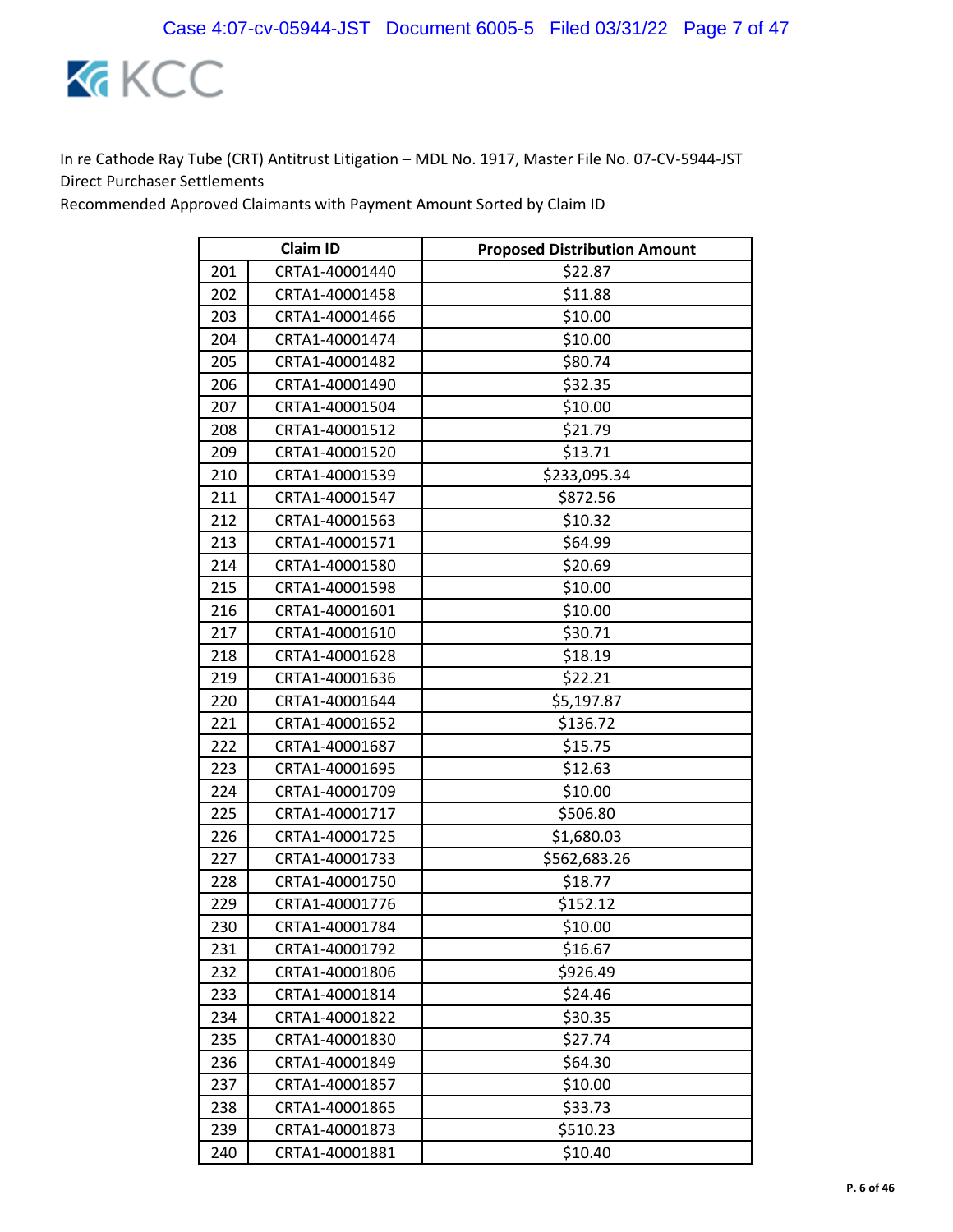

| <b>Claim ID</b> |                | <b>Proposed Distribution Amount</b> |
|-----------------|----------------|-------------------------------------|
| 241             | CRTA1-40001903 | \$10.00                             |
| 242             | CRTA1-40001911 | \$59.59                             |
| 243             | CRTA1-40001920 | \$10.00                             |
| 244             | CRTA1-40001938 | \$26.35                             |
| 245             | CRTA1-40001946 | \$31.45                             |
| 246             | CRTA1-40001954 | \$10.00                             |
| 247             | CRTA1-40001962 | \$17.63                             |
| 248             | CRTA1-40001970 | \$13.87                             |
| 249             | CRTA1-40001989 | \$10.00                             |
| 250             | CRTA1-40001997 | \$10.00                             |
| 251             | CRTA1-40002004 | \$11.88                             |
| 252             | CRTA1-40002012 | \$10.00                             |
| 253             | CRTA1-40002020 | \$12.78                             |
| 254             | CRTA1-40002039 | \$10.00                             |
| 255             | CRTA1-40002047 | \$75.27                             |
| 256             | CRTA1-40002055 | \$148.56                            |
| 257             | CRTA1-40002063 | \$10.00                             |
| 258             | CRTA1-40002071 | \$47.06                             |
| 259             | CRTA1-40002080 | \$10.00                             |
| 260             | CRTA1-40002098 | \$16.22                             |
| 261             | CRTA1-40002101 | \$10.00                             |
| 262             | CRTA1-40002110 | \$10.00                             |
| 263             | CRTA1-40002128 | \$10.48                             |
| 264             | CRTA1-40002136 | \$10.89                             |
| 265             | CRTA1-40002144 | \$26.24                             |
| 266             | CRTA1-40002152 | \$12.38                             |
| 267             | CRTA1-40002160 | \$10.00                             |
| 268             | CRTA1-40002187 | \$18.20                             |
| 269             | CRTA1-40002195 | \$28.23                             |
| 270             | CRTA1-40002209 | \$13.54                             |
| 271             | CRTA1-40002217 | \$10.00                             |
| 272             | CRTA1-40002225 | \$10.00                             |
| 273             | CRTA1-40002233 | \$10.39                             |
| 274             | CRTA1-40002241 | \$94,029.04                         |
| 275             | CRTA1-40002250 | \$10.00                             |
| 276             | CRTA1-40002268 | \$25.26                             |
| 277             | CRTA1-40002276 | \$20.31                             |
| 278             | CRTA1-40002284 | \$44.29                             |
| 279             | CRTA1-40002292 | \$12.38                             |
| 280             | CRTA1-40002306 | \$10.00                             |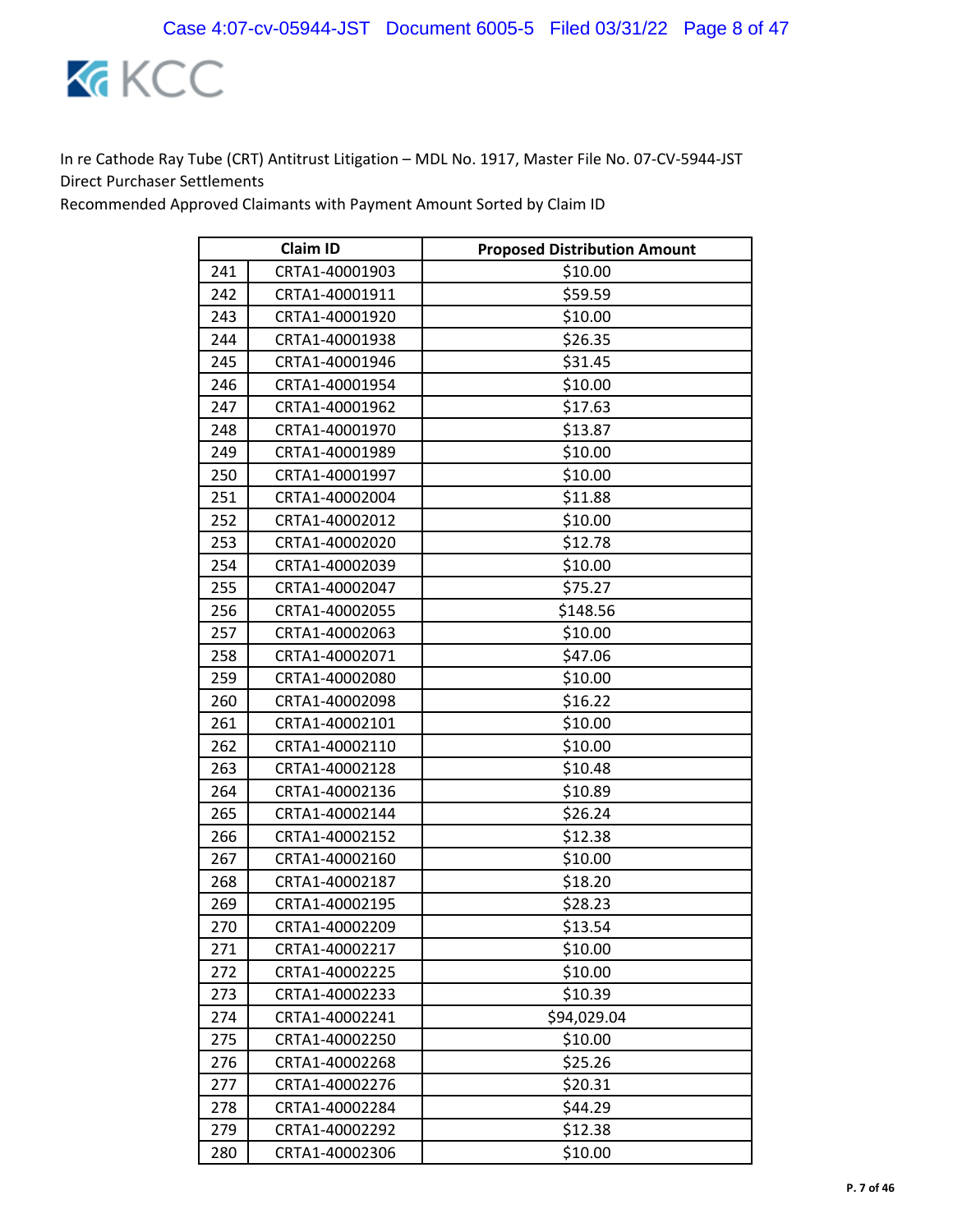

|     | <b>Claim ID</b> | <b>Proposed Distribution Amount</b> |
|-----|-----------------|-------------------------------------|
| 281 | CRTA1-40002314  | \$14.83                             |
| 282 | CRTA1-40002322  | \$1,200,232.96                      |
| 283 | CRTA1-40002330  | \$12.77                             |
| 284 | CRTA1-40002349  | \$113,542.36                        |
| 285 | CRTA1-40002357  | \$3,022.59                          |
| 286 | CRTA1-40002373  | \$31.20                             |
| 287 | CRTA1-40002390  | \$10.00                             |
| 288 | CRTA1-40002403  | \$10.00                             |
| 289 | CRTA1-40002411  | \$10.00                             |
| 290 | CRTA1-40002420  | \$10.00                             |
| 291 | CRTA1-40002438  | \$14.26                             |
| 292 | CRTA1-40002454  | \$10.00                             |
| 293 | CRTA1-40002462  | \$12.03                             |
| 294 | CRTA1-40002497  | \$99.32                             |
| 295 | CRTA1-40002500  | \$98.08                             |
| 296 | CRTA1-40002519  | \$128.05                            |
| 297 | CRTA1-40002535  | \$214.99                            |
| 298 | CRTA1-40002551  | \$46.06                             |
| 299 | CRTA1-40002560  | \$27.95                             |
| 300 | CRTA1-40002578  | \$15.15                             |
| 301 | CRTA1-40002586  | \$12.85                             |
| 302 | CRTA1-40002608  | \$10.88                             |
| 303 | CRTA1-40002616  | \$10.00                             |
| 304 | CRTA1-40002624  | \$10.00                             |
| 305 | CRTA1-40002632  | \$39.62                             |
| 306 | CRTA1-40002640  | \$22.38                             |
| 307 | CRTA1-40002659  | \$21.78                             |
| 308 | CRTA1-40002667  | \$24.76                             |
| 309 | CRTA1-40002675  | \$11.88                             |
| 310 | CRTA1-40002683  | \$25.26                             |
| 311 | CRTA1-40002691  | \$14.36                             |
| 312 | CRTA1-40002705  | \$10.00                             |
| 313 | CRTA1-40002713  | \$12.87                             |
| 314 | CRTA1-40002721  | \$10.89                             |
| 315 | CRTA1-40002730  | \$33.64                             |
| 316 | CRTA1-40002748  | \$118.89                            |
| 317 | CRTA1-40002756  | \$12.87                             |
| 318 | CRTA1-40002772  | \$10.00                             |
| 319 | CRTA1-40002780  | \$34.18                             |
| 320 | CRTA1-40002799  | \$20.45                             |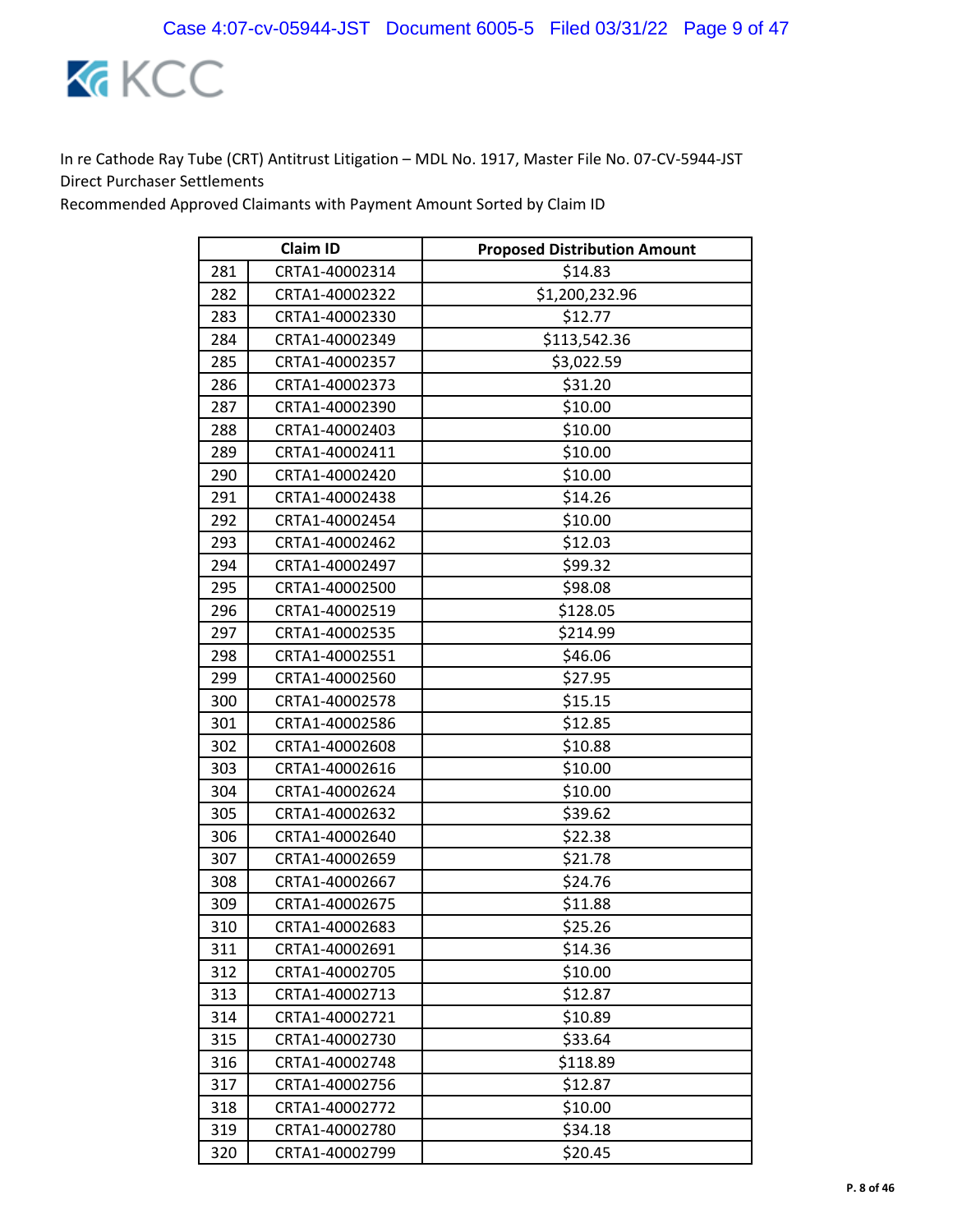

| <b>Claim ID</b> |                | <b>Proposed Distribution Amount</b> |
|-----------------|----------------|-------------------------------------|
| 321             | CRTA1-40002802 | \$10.00                             |
| 322             | CRTA1-40002810 | \$20.30                             |
| 323             | CRTA1-40002829 | \$17.58                             |
| 324             | CRTA1-40002853 | \$10.00                             |
| 325             | CRTA1-40002861 | \$46.56                             |
| 326             | CRTA1-40002870 | \$15.85                             |
| 327             | CRTA1-40002900 | \$10.00                             |
| 328             | CRTA1-40002918 | \$10.00                             |
| 329             | CRTA1-40002926 | \$28.73                             |
| 330             | CRTA1-40002934 | \$24.76                             |
| 331             | CRTA1-40002942 | \$12.62                             |
| 332             | CRTA1-40002950 | \$10.00                             |
| 333             | CRTA1-40002969 | \$79.25                             |
| 334             | CRTA1-40002985 | \$10.00                             |
| 335             | CRTA1-40002993 | \$10.42                             |
| 336             | CRTA1-40003000 | \$23.48                             |
| 337             | CRTA1-40003035 | \$23.61                             |
| 338             | CRTA1-40003078 | \$18.17                             |
| 339             | CRTA1-40003175 | \$10.00                             |
| 340             | CRTA1-40003183 | \$10.00                             |
| 341             | CRTA1-40003191 | \$21.79                             |
| 342             | CRTA1-40003205 | \$10.00                             |
| 343             | CRTA1-40003213 | \$18.08                             |
| 344             | CRTA1-40003221 | \$17.43                             |
| 345             | CRTA1-40003230 | \$14.86                             |
| 346             | CRTA1-40003248 | \$27.72                             |
| 347             | CRTA1-40003256 | \$12.37                             |
| 348             | CRTA1-40003264 | \$37.62                             |
| 349             | CRTA1-40003272 | \$60.43                             |
| 350             | CRTA1-40003280 | \$10.00                             |
| 351             | CRTA1-40003299 | \$21.11                             |
| 352             | CRTA1-40003302 | \$10.00                             |
| 353             | CRTA1-40003337 | \$10.00                             |
| 354             | CRTA1-40003388 | \$10.00                             |
| 355             | CRTA1-40003396 | \$83.46                             |
| 356             | CRTA1-40003400 | \$36.31                             |
| 357             | CRTA1-40003418 | \$10.00                             |
| 358             | CRTA1-40003426 | \$10.00                             |
| 359             | CRTA1-40003434 | \$52.50                             |
| 360             | CRTA1-40003442 | \$23.77                             |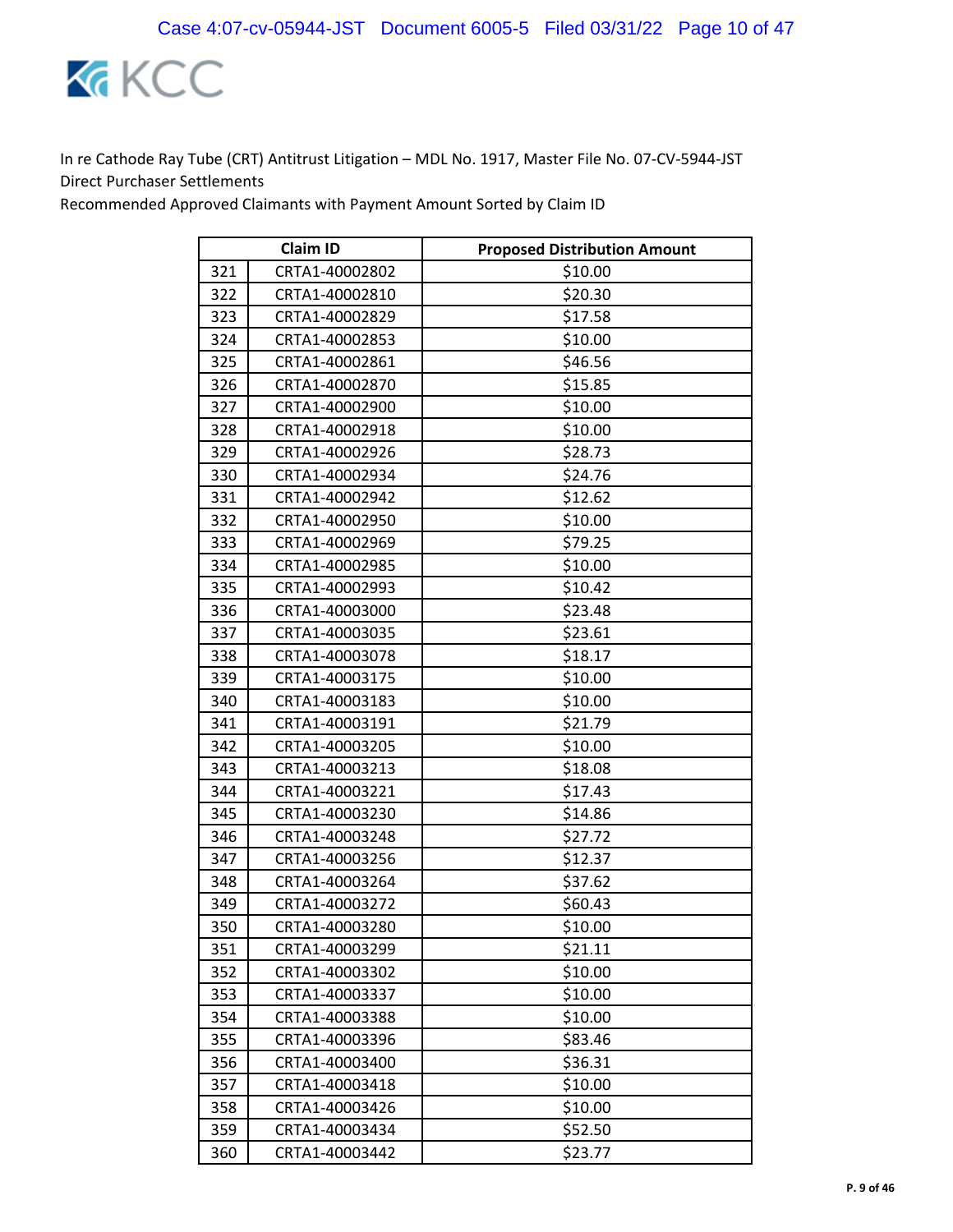

| <b>Claim ID</b> |                | <b>Proposed Distribution Amount</b> |
|-----------------|----------------|-------------------------------------|
| 361             | CRTA1-40003450 | \$10.00                             |
| 362             | CRTA1-40003477 | \$18.58                             |
| 363             | CRTA1-40003590 | \$23.76                             |
| 364             | CRTA1-40003604 | \$31.20                             |
| 365             | CRTA1-40003612 | \$10.00                             |
| 366             | CRTA1-40003620 | \$10.00                             |
| 367             | CRTA1-40003639 | \$10.00                             |
| 368             | CRTA1-40003647 | \$29.22                             |
| 369             | CRTA1-40003655 | \$10.00                             |
| 370             | CRTA1-40003671 | \$10.15                             |
| 371             | CRTA1-40003698 | \$172.14                            |
| 372             | CRTA1-40003701 | \$14.19                             |
| 373             | CRTA1-40003710 | \$42.23                             |
| 374             | CRTA1-40003728 | \$11.88                             |
| 375             | CRTA1-40003736 | \$102.54                            |
| 376             | CRTA1-40003752 | \$10.00                             |
| 377             | CRTA1-40003760 | \$26.75                             |
| 378             | CRTA1-40003779 | \$55.72                             |
| 379             | CRTA1-40003787 | \$10.00                             |
| 380             | CRTA1-40003795 | \$10.00                             |
| 381             | CRTA1-40003809 | \$10.89                             |
| 382             | CRTA1-40003817 | \$32.67                             |
| 383             | CRTA1-40003825 | \$20.75                             |
| 384             | CRTA1-40003833 | \$10.00                             |
| 385             | CRTA1-40003841 | \$29.72                             |
| 386             | CRTA1-40003850 | \$27.20                             |
| 387             | CRTA1-40003868 | \$34.18                             |
| 388             | CRTA1-40004015 | \$13.11                             |
| 389             | CRTA1-40004023 | \$10.89                             |
| 390             | CRTA1-40004031 | \$15.97                             |
| 391             | CRTA1-40004040 | \$59.44                             |
| 392             | CRTA1-40004058 | \$37.64                             |
| 393             | CRTA1-40004066 | \$174.61                            |
| 394             | CRTA1-40004074 | \$10.00                             |
| 395             | CRTA1-40004082 | \$55.79                             |
| 396             | CRTA1-40004090 | \$133.75                            |
| 397             | CRTA1-40004104 | \$10.00                             |
| 398             | CRTA1-40004112 | \$10.00                             |
| 399             | CRTA1-40004120 | \$17.83                             |
| 400             | CRTA1-40004139 | \$10.00                             |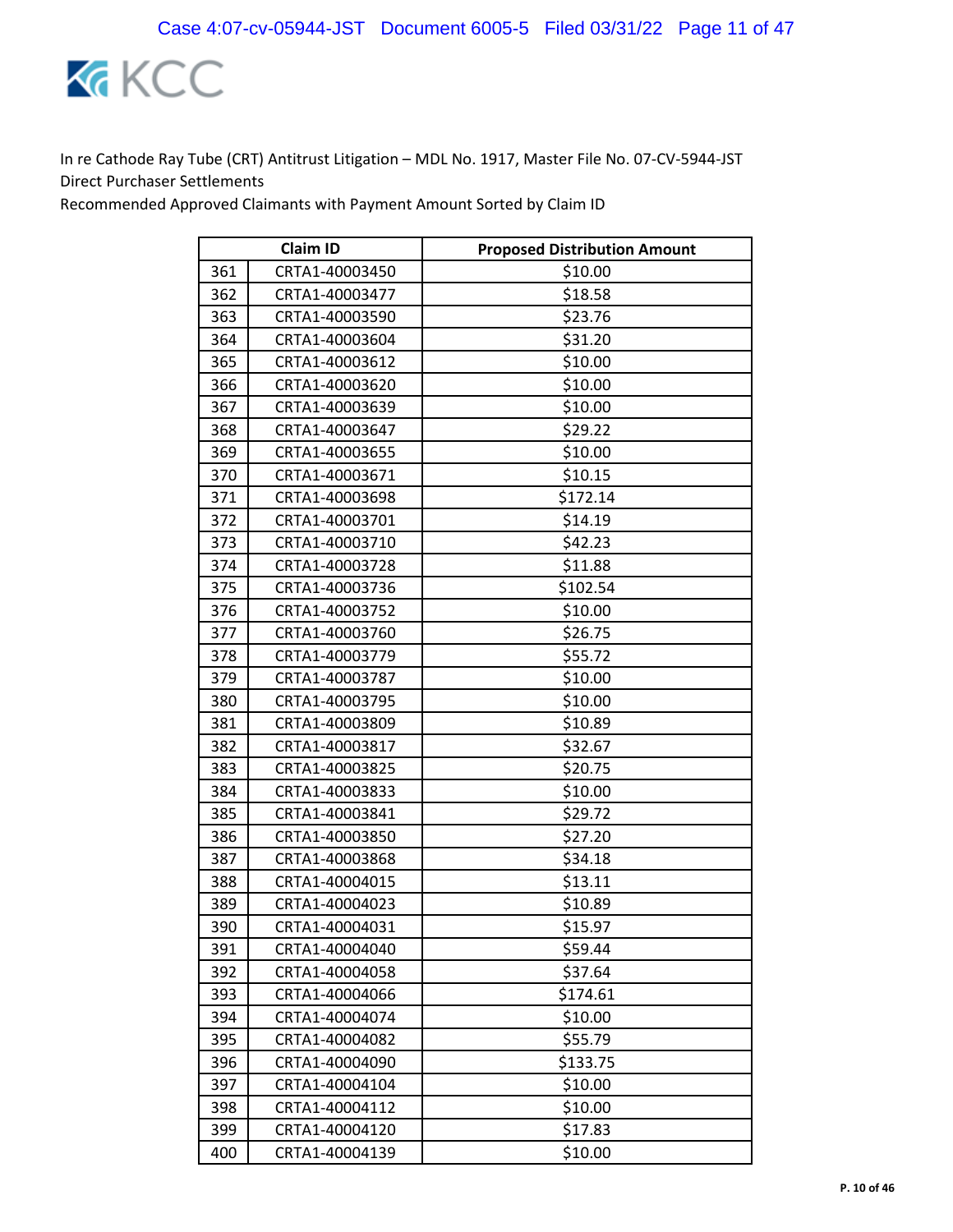

| <b>Claim ID</b> |                | <b>Proposed Distribution Amount</b> |
|-----------------|----------------|-------------------------------------|
| 401             | CRTA1-40004147 | \$10.00                             |
| 402             | CRTA1-40004155 | \$10.00                             |
| 403             | CRTA1-40004163 | \$10.00                             |
| 404             | CRTA1-40004171 | \$32.69                             |
| 405             | CRTA1-40004180 | \$10.00                             |
| 406             | CRTA1-40004210 | \$10.00                             |
| 407             | CRTA1-40004228 | \$18.47                             |
| 408             | CRTA1-40004236 | \$16.75                             |
| 409             | CRTA1-40004252 | \$13.37                             |
| 410             | CRTA1-40004260 | \$23.49                             |
| 411             | CRTA1-40004279 | \$10.00                             |
| 412             | CRTA1-40004295 | \$26.52                             |
| 413             | CRTA1-40004309 | \$12.82                             |
| 414             | CRTA1-40004317 | \$10.00                             |
| 415             | CRTA1-40004325 | \$10.00                             |
| 416             | CRTA1-40004333 | \$10.00                             |
| 417             | CRTA1-40004350 | \$10.89                             |
| 418             | CRTA1-40004368 | \$61.92                             |
| 419             | CRTA1-40004376 | \$111.95                            |
| 420             | CRTA1-40004384 | \$10.99                             |
| 421             | CRTA1-40004392 | \$10.00                             |
| 422             | CRTA1-40004406 | \$101.55                            |
| 423             | CRTA1-40004422 | \$10.00                             |
| 424             | CRTA1-40004430 | \$47.55                             |
| 425             | CRTA1-40004449 | \$10.00                             |
| 426             | CRTA1-40004457 | \$20.31                             |
| 427             | CRTA1-40004465 | \$58.94                             |
| 428             | CRTA1-40004473 | \$32.94                             |
| 429             | CRTA1-40004481 | \$35.91                             |
| 430             | CRTA1-40004490 | \$23.77                             |
| 431             | CRTA1-40004503 | \$11.14                             |
| 432             | CRTA1-40004554 | \$30.01                             |
| 433             | CRTA1-40004562 | \$10.00                             |
| 434             | CRTA1-40004651 | \$142.57                            |
| 435             | CRTA1-40004660 | \$26.75                             |
| 436             | CRTA1-40004678 | \$10.00                             |
| 437             | CRTA1-40004686 | \$14.86                             |
| 438             | CRTA1-40004708 | \$17.11                             |
| 439             | CRTA1-40004716 | \$90.40                             |
| 440             | CRTA1-40004724 | \$22.75                             |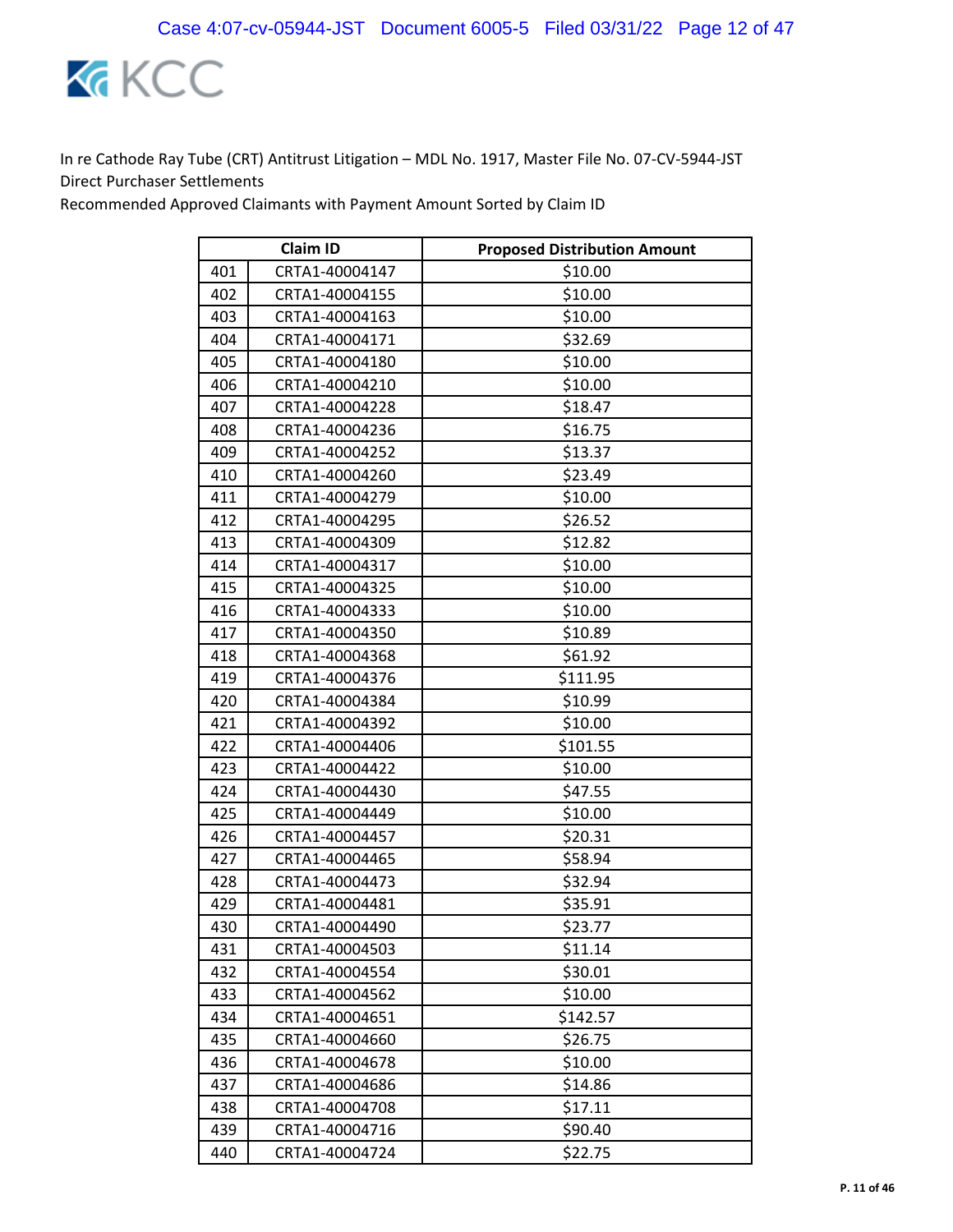

| <b>Claim ID</b> |                | <b>Proposed Distribution Amount</b> |
|-----------------|----------------|-------------------------------------|
| 441             | CRTA1-40004732 | \$61.49                             |
| 442             | CRTA1-40004740 | \$80.03                             |
| 443             | CRTA1-40004759 | \$10.00                             |
| 444             | CRTA1-40004767 | \$10.00                             |
| 445             | CRTA1-40004791 | \$40.66                             |
| 446             | CRTA1-40004813 | \$10.00                             |
| 447             | CRTA1-40004821 | \$10.00                             |
| 448             | CRTA1-40004830 | \$75.04                             |
| 449             | CRTA1-40004848 | \$30.66                             |
| 450             | CRTA1-40004856 | \$16.59                             |
| 451             | CRTA1-40004864 | \$10.00                             |
| 452             | CRTA1-40004872 | \$10.00                             |
| 453             | CRTA1-40004880 | \$10.00                             |
| 454             | CRTA1-40004899 | \$10.00                             |
| 455             | CRTA1-40004902 | \$10.00                             |
| 456             | CRTA1-40004910 | \$27.12                             |
| 457             | CRTA1-40004945 | \$10.00                             |
| 458             | CRTA1-40004953 | \$11.17                             |
| 459             | CRTA1-40004961 | \$10.00                             |
| 460             | CRTA1-40004970 | \$10.64                             |
| 461             | CRTA1-40004988 | \$13.37                             |
| 462             | CRTA1-40004996 | \$10.00                             |
| 463             | CRTA1-40005003 | \$10.00                             |
| 464             | CRTA1-40005011 | \$18.82                             |
| 465             | CRTA1-40005020 | \$10.00                             |
| 466             | CRTA1-40005038 | \$29.15                             |
| 467             | CRTA1-40005046 | \$12.44                             |
| 468             | CRTA1-40005054 | \$10.00                             |
| 469             | CRTA1-40005062 | \$10.00                             |
| 470             | CRTA1-40005070 | \$115.67                            |
| 471             | CRTA1-40005089 | \$10.00                             |
| 472             | CRTA1-40005100 | \$10.00                             |
| 473             | CRTA1-40005119 | \$10.00                             |
| 474             | CRTA1-40005135 | \$22.04                             |
| 475             | CRTA1-40005143 | \$56.47                             |
| 476             | CRTA1-40005178 | \$16.12                             |
| 477             | CRTA1-40005186 | \$27.72                             |
| 478             | CRTA1-40005194 | \$180.31                            |
| 479             | CRTA1-40005208 | \$10.00                             |
| 480             | CRTA1-40005216 | \$10.00                             |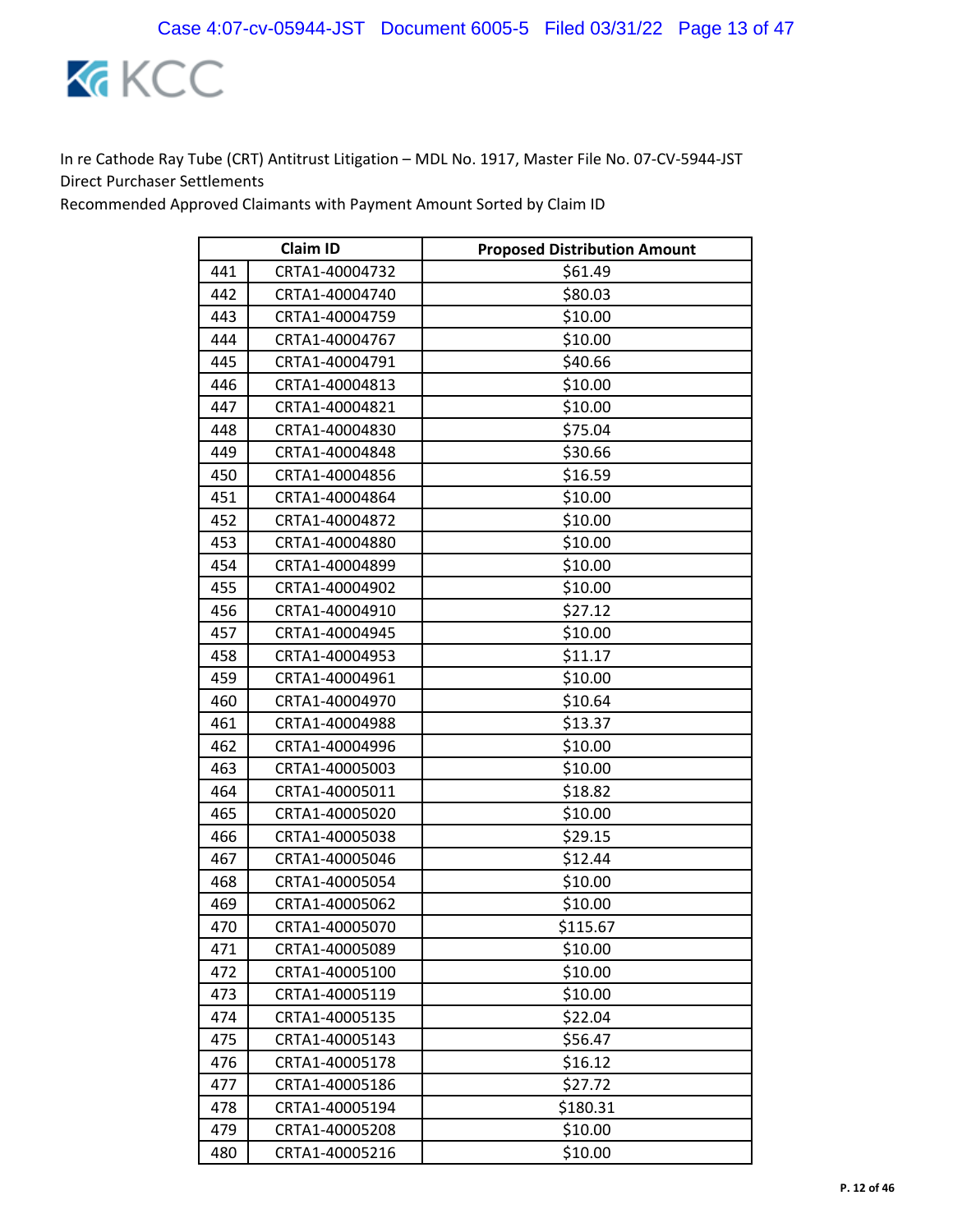

|     | <b>Claim ID</b> | <b>Proposed Distribution Amount</b> |
|-----|-----------------|-------------------------------------|
| 481 | CRTA1-40005240  | \$10.00                             |
| 482 | CRTA1-40005259  | \$53.99                             |
| 483 | CRTA1-40005267  | \$23.28                             |
| 484 | CRTA1-40005275  | \$26.25                             |
| 485 | CRTA1-40005283  | \$10.00                             |
| 486 | CRTA1-40005291  | \$23.53                             |
| 487 | CRTA1-40005305  | \$44.58                             |
| 488 | CRTA1-40005313  | \$10.00                             |
| 489 | CRTA1-40005321  | \$13.59                             |
| 490 | CRTA1-40005330  | \$10.00                             |
| 491 | CRTA1-40005348  | \$18.87                             |
| 492 | CRTA1-40005356  | \$43.46                             |
| 493 | CRTA1-40005364  | \$24.76                             |
| 494 | CRTA1-40005372  | \$173.38                            |
| 495 | CRTA1-40005380  | \$10.00                             |
| 496 | CRTA1-40005399  | \$135.73                            |
| 497 | CRTA1-40005402  | \$10.00                             |
| 498 | CRTA1-40005410  | \$17.83                             |
| 499 | CRTA1-40005429  | \$26.67                             |
| 500 | CRTA1-40005437  | \$31.20                             |
| 501 | CRTA1-40005445  | \$10.00                             |
| 502 | CRTA1-40005453  | \$10.00                             |
| 503 | CRTA1-40005461  | \$11.24                             |
| 504 | CRTA1-40005470  | \$25.75                             |
| 505 | CRTA1-40005488  | \$28.97                             |
| 506 | CRTA1-40005496  | \$10.00                             |
| 507 | CRTA1-40005500  | \$14.66                             |
| 508 | CRTA1-40005518  | \$23.03                             |
| 509 | CRTA1-40005526  | \$23.48                             |
| 510 | CRTA1-40005534  | \$10.00                             |
| 511 | CRTA1-40005542  | \$38.71                             |
| 512 | CRTA1-40005550  | \$17.83                             |
| 513 | CRTA1-40005577  | \$12.87                             |
| 514 | CRTA1-40005585  | \$10.00                             |
| 515 | CRTA1-40005593  | \$14.52                             |
| 516 | CRTA1-40005607  | \$39.63                             |
| 517 | CRTA1-40005615  | \$21.79                             |
| 518 | CRTA1-40005623  | \$24.76                             |
| 519 | CRTA1-40005631  | \$24.76                             |
| 520 | CRTA1-40005640  | \$132.41                            |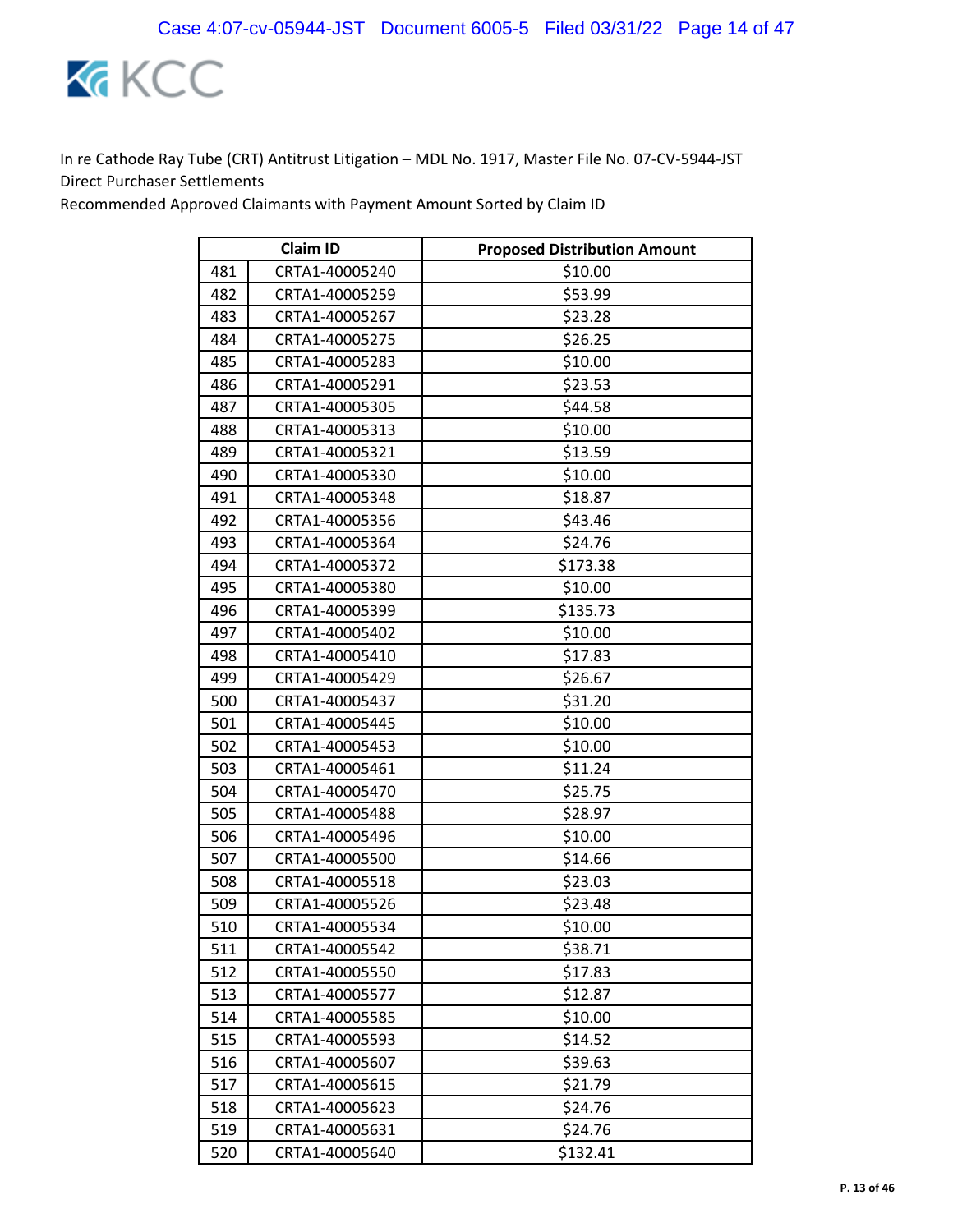

|     | Claim ID       | <b>Proposed Distribution Amount</b> |
|-----|----------------|-------------------------------------|
| 521 | CRTA1-40005658 | \$10.00                             |
| 522 | CRTA1-40005666 | \$13.62                             |
| 523 | CRTA1-40005682 | \$28.73                             |
| 524 | CRTA1-40005690 | \$10.00                             |
| 525 | CRTA1-40005704 | \$18.08                             |
| 526 | CRTA1-40005712 | \$15.35                             |
| 527 | CRTA1-40005720 | \$92.85                             |
| 528 | CRTA1-40005739 | \$37.64                             |
| 529 | CRTA1-40005747 | \$10.00                             |
| 530 | CRTA1-40005755 | \$10.00                             |
| 531 | CRTA1-40005763 | \$30.72                             |
| 532 | CRTA1-40005780 | \$10.00                             |
| 533 | CRTA1-40005798 | \$10.52                             |
| 534 | CRTA1-40005801 | \$10.00                             |
| 535 | CRTA1-40005810 | \$41.57                             |
| 536 | CRTA1-40005828 | \$13.87                             |
| 537 | CRTA1-40005836 | \$48.01                             |
| 538 | CRTA1-40005844 | \$23.53                             |
| 539 | CRTA1-40005852 | \$74.05                             |
| 540 | CRTA1-40005860 | \$84.32                             |
| 541 | CRTA1-40005879 | \$13.37                             |
| 542 | CRTA1-40005887 | \$67.37                             |
| 543 | CRTA1-40005909 | \$91.05                             |
| 544 | CRTA1-40005925 | \$10.00                             |
| 545 | CRTA1-40005933 | \$13.86                             |
| 546 | CRTA1-40005941 | \$20.80                             |
| 547 | CRTA1-40005950 | \$15.10                             |
| 548 | CRTA1-40005968 | \$31.66                             |
| 549 | CRTA1-40005976 | \$114.04                            |
| 550 | CRTA1-40005984 | \$70.83                             |
| 551 | CRTA1-40005992 | \$10.00                             |
| 552 | CRTA1-40006000 | \$13.62                             |
| 553 | CRTA1-40006018 | \$16.34                             |
| 554 | CRTA1-40006026 | \$10.50                             |
| 555 | CRTA1-40006034 | \$154.20                            |
| 556 | CRTA1-40006042 | \$10.00                             |
| 557 | CRTA1-40006050 | \$10.89                             |
| 558 | CRTA1-40006069 | \$10.13                             |
| 559 | CRTA1-40006077 | \$19.91                             |
| 560 | CRTA1-40006085 | \$10.26                             |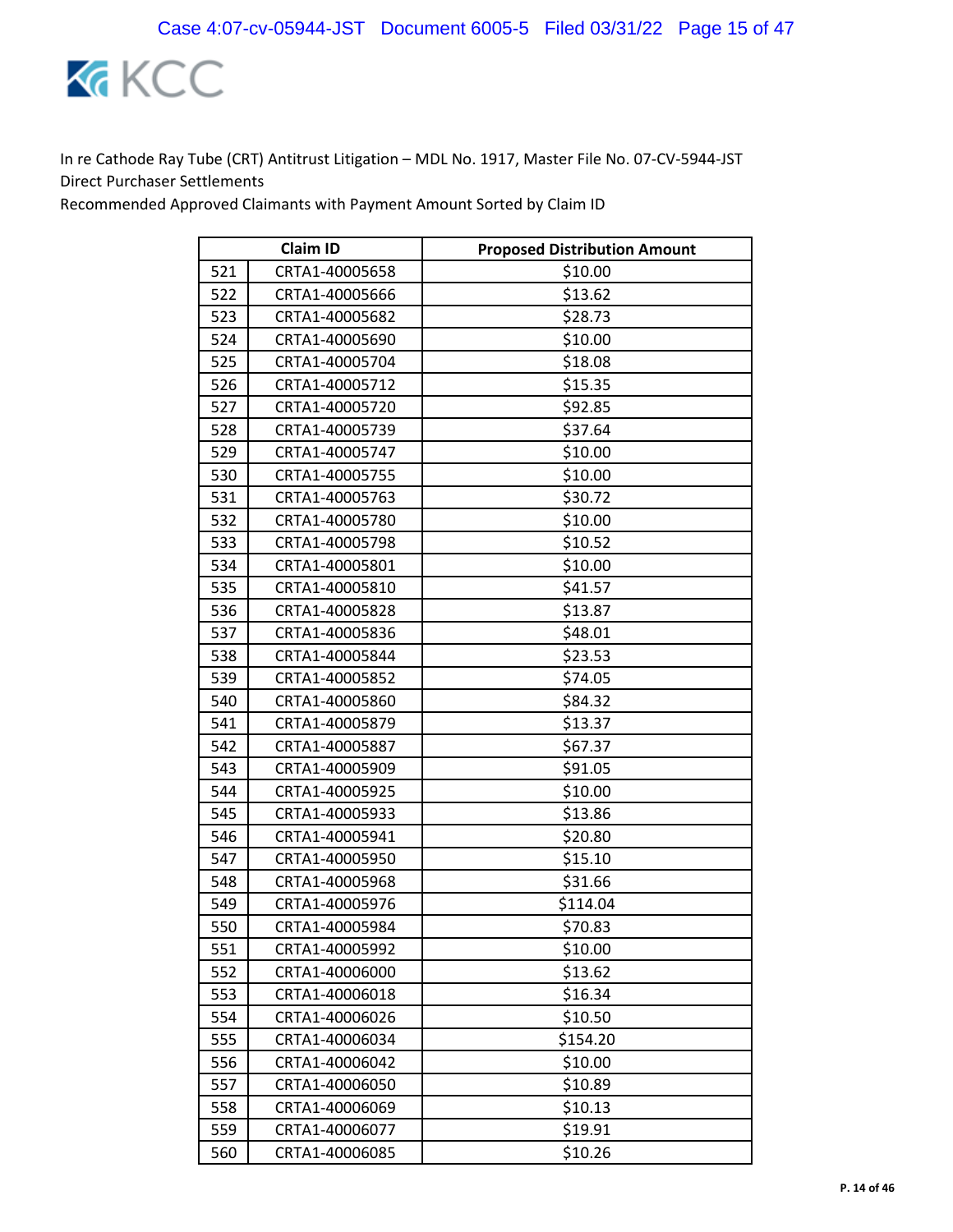

|     | <b>Claim ID</b> | <b>Proposed Distribution Amount</b> |
|-----|-----------------|-------------------------------------|
| 561 | CRTA1-40006093  | \$26.99                             |
| 562 | CRTA1-40006107  | \$13.25                             |
| 563 | CRTA1-40006115  | \$10.00                             |
| 564 | CRTA1-40006123  | \$19.81                             |
| 565 | CRTA1-40006131  | \$10.00                             |
| 566 | CRTA1-40006140  | \$39.63                             |
| 567 | CRTA1-40006158  | \$17.33                             |
| 568 | CRTA1-40006166  | \$10.00                             |
| 569 | CRTA1-40006174  | \$31.63                             |
| 570 | CRTA1-40006182  | \$10.00                             |
| 571 | CRTA1-40006204  | \$28.23                             |
| 572 | CRTA1-40006212  | \$10.00                             |
| 573 | CRTA1-40006220  | \$10.00                             |
| 574 | CRTA1-40006239  | \$16.82                             |
| 575 | CRTA1-40006247  | \$23.08                             |
| 576 | CRTA1-40006255  | \$35.66                             |
| 577 | CRTA1-40006263  | \$10.00                             |
| 578 | CRTA1-40006271  | \$10.00                             |
| 579 | CRTA1-40006280  | \$74.30                             |
| 580 | CRTA1-40006298  | \$10.00                             |
| 581 | CRTA1-40006301  | \$24.59                             |
| 582 | CRTA1-40006310  | \$10.00                             |
| 583 | CRTA1-40006328  | \$40.35                             |
| 584 | CRTA1-40006336  | \$10.00                             |
| 585 | CRTA1-40006344  | \$56.47                             |
| 586 | CRTA1-40006352  | \$25,515.26                         |
| 587 | CRTA1-40006360  | \$32.65                             |
| 588 | CRTA1-40006379  | \$13.12                             |
| 589 | CRTA1-40006387  | \$10.00                             |
| 590 | CRTA1-40006395  | \$64.89                             |
| 591 | CRTA1-40006409  | \$31.79                             |
| 592 | CRTA1-40006417  | \$84.21                             |
| 593 | CRTA1-40006425  | \$100.06                            |
| 594 | CRTA1-40006433  | \$26.75                             |
| 595 | CRTA1-40006441  | \$16.53                             |
| 596 | CRTA1-40006450  | \$29.68                             |
| 597 | CRTA1-40006468  | \$68.11                             |
| 598 | CRTA1-40006476  | \$32.69                             |
| 599 | CRTA1-40006484  | \$33.70                             |
| 600 | CRTA1-40006492  | \$19.81                             |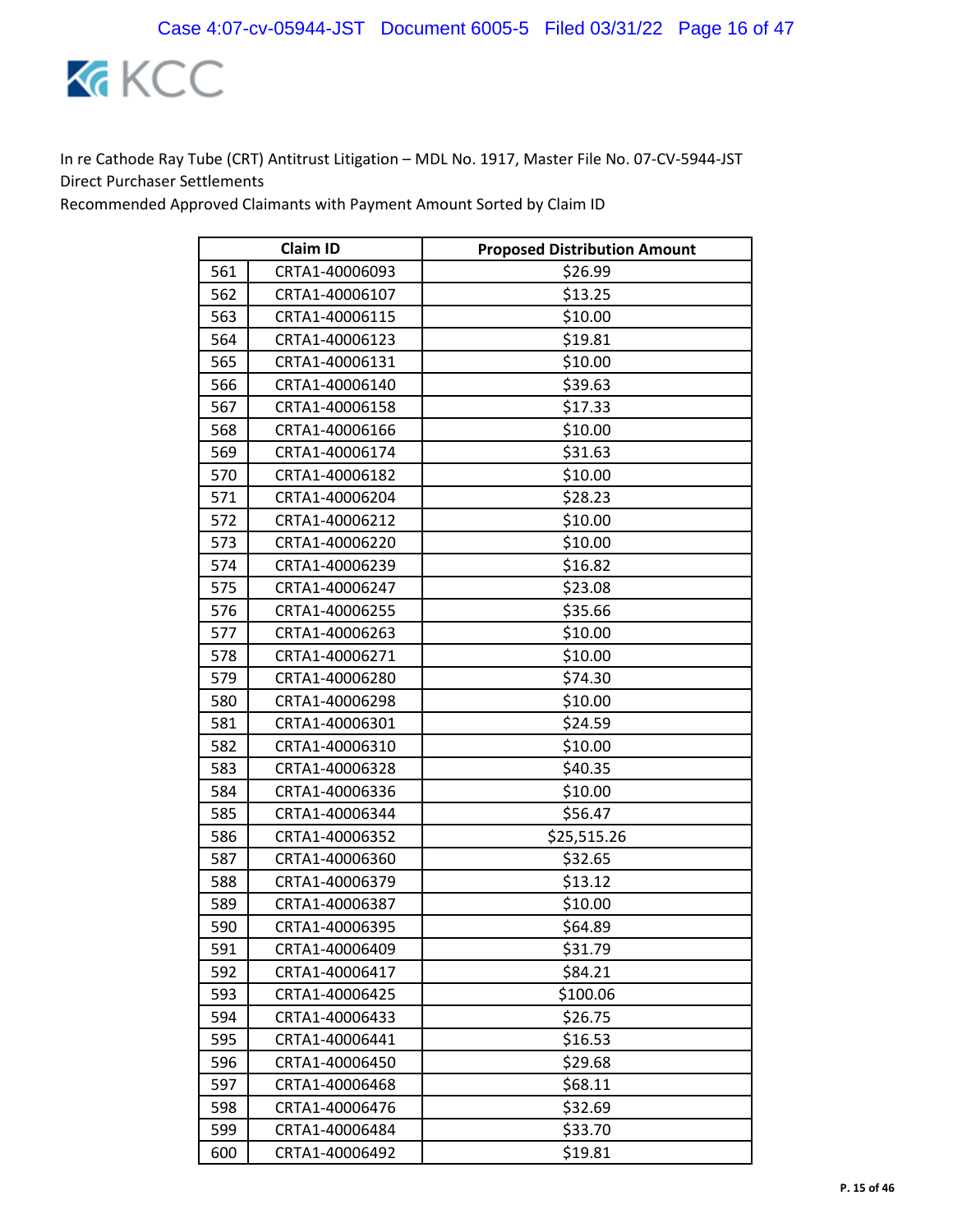

| <b>Claim ID</b> |                | <b>Proposed Distribution Amount</b> |
|-----------------|----------------|-------------------------------------|
| 601             | CRTA1-40006506 | \$10.00                             |
| 602             | CRTA1-40006514 | \$44.55                             |
| 603             | CRTA1-40006522 | \$16.70                             |
| 604             | CRTA1-40006530 | \$133.75                            |
| 605             | CRTA1-40006549 | \$10.00                             |
| 606             | CRTA1-40006557 | \$18.24                             |
| 607             | CRTA1-40006565 | \$28.37                             |
| 608             | CRTA1-40006573 | \$10.00                             |
| 609             | CRTA1-40006590 | \$10.00                             |
| 610             | CRTA1-40006603 | \$93.62                             |
| 611             | CRTA1-40006611 | \$42.68                             |
| 612             | CRTA1-40006620 | \$16.09                             |
| 613             | CRTA1-40006638 | \$17.91                             |
| 614             | CRTA1-40006646 | \$14.86                             |
| 615             | CRTA1-40006654 | \$14.86                             |
| 616             | CRTA1-40006662 | \$19.31                             |
| 617             | CRTA1-40006670 | \$10.00                             |
| 618             | CRTA1-40006689 | \$10.00                             |
| 619             | CRTA1-40006697 | \$19.78                             |
| 620             | CRTA1-40006700 | \$18.82                             |
| 621             | CRTA1-40006719 | \$680.55                            |
| 622             | CRTA1-40006778 | \$25.69                             |
| 623             | CRTA1-40006859 | \$17.83                             |
| 624             | CRTA1-40006867 | \$55.60                             |
| 625             | CRTA1-40006875 | \$15.74                             |
| 626             | CRTA1-40006883 | \$34.02                             |
| 627             | CRTA1-40006905 | \$13.61                             |
| 628             | CRTA1-40006913 | \$28.19                             |
| 629             | CRTA1-40006921 | \$17.18                             |
| 630             | CRTA1-40006930 | \$11.59                             |
| 631             | CRTA1-40006948 | \$29.72                             |
| 632             | CRTA1-40006964 | \$19.81                             |
| 633             | CRTA1-40006972 | \$10.00                             |
| 634             | CRTA1-40006980 | \$12.85                             |
| 635             | CRTA1-40006999 | \$10.00                             |
| 636             | CRTA1-40007006 | \$10.00                             |
| 637             | CRTA1-40007014 | \$75.77                             |
| 638             | CRTA1-40007022 | \$86.19                             |
| 639             | CRTA1-40007030 | \$10.00                             |
| 640             | CRTA1-40007049 | \$10.00                             |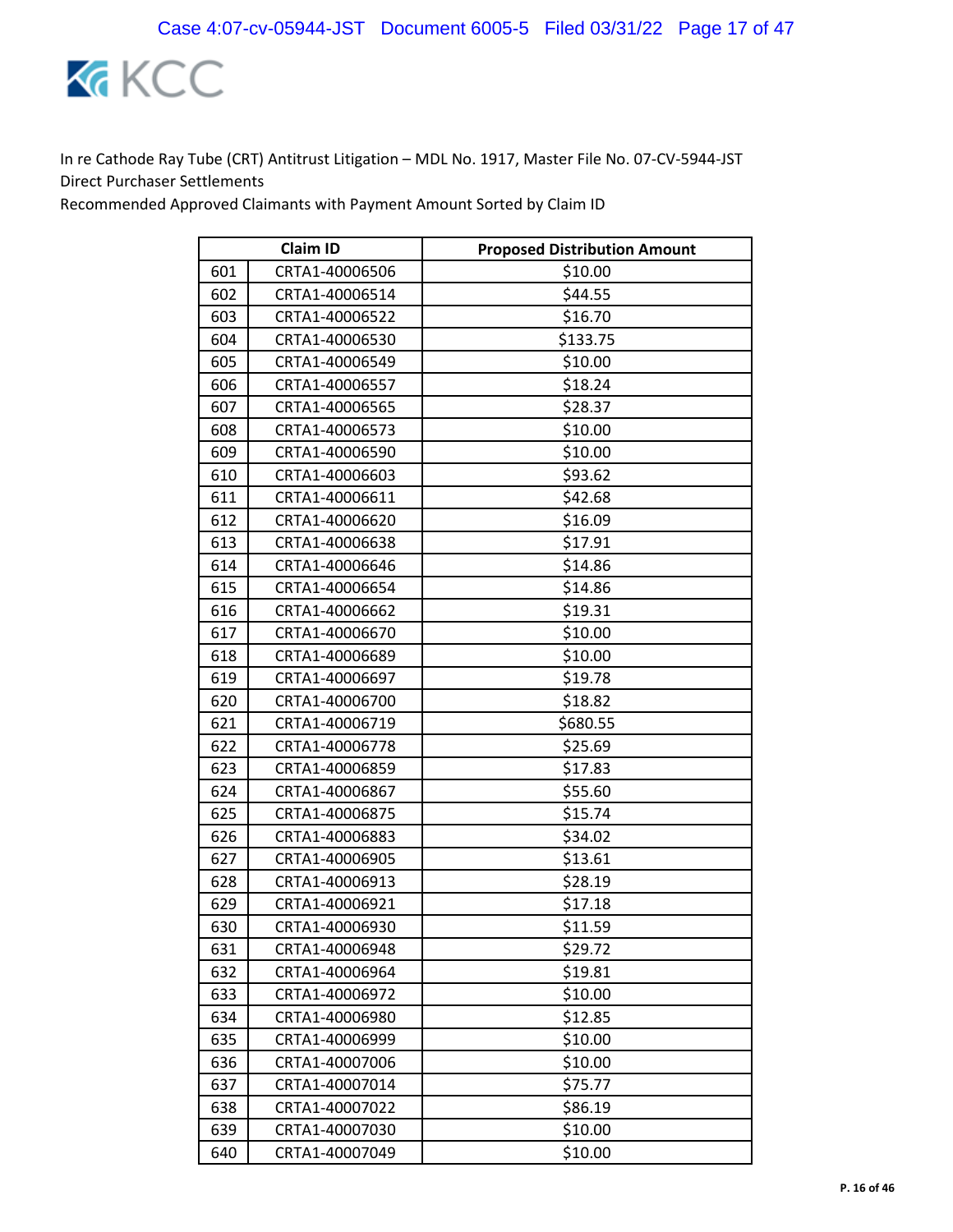

|     | <b>Claim ID</b> | <b>Proposed Distribution Amount</b> |
|-----|-----------------|-------------------------------------|
| 641 | CRTA1-40007057  | \$21.05                             |
| 642 | CRTA1-40007065  | \$10.00                             |
| 643 | CRTA1-40007073  | \$12.35                             |
| 644 | CRTA1-40007081  | \$46.06                             |
| 645 | CRTA1-40007090  | \$15.65                             |
| 646 | CRTA1-40007154  | \$10.00                             |
| 647 | CRTA1-40007162  | \$11.39                             |
| 648 | CRTA1-40007170  | \$14.41                             |
| 649 | CRTA1-40007189  | \$20.74                             |
| 650 | CRTA1-40007197  | \$10.00                             |
| 651 | CRTA1-40007200  | \$15.85                             |
| 652 | CRTA1-40007219  | \$10.00                             |
| 653 | CRTA1-40007227  | \$22.56                             |
| 654 | CRTA1-40007235  | \$10.00                             |
| 655 | CRTA1-40007243  | \$24.24                             |
| 656 | CRTA1-40007251  | \$11.87                             |
| 657 | CRTA1-40007260  | \$10.00                             |
| 658 | CRTA1-40007278  | \$31.43                             |
| 659 | CRTA1-40007286  | \$13.03                             |
| 660 | CRTA1-40007294  | \$15.23                             |
| 661 | CRTA1-40007308  | \$13.87                             |
| 662 | CRTA1-40007316  | \$14.34                             |
| 663 | CRTA1-40007324  | \$11.86                             |
| 664 | CRTA1-40007332  | \$66.38                             |
| 665 | CRTA1-40007340  | \$27.74                             |
| 666 | CRTA1-40007359  | \$21.79                             |
| 667 | CRTA1-40007367  | \$10.00                             |
| 668 | CRTA1-40007375  | \$27.49                             |
| 669 | CRTA1-40007383  | \$10.00                             |
| 670 | CRTA1-40007391  | \$122.35                            |
| 671 | CRTA1-40007405  | \$10.00                             |
| 672 | CRTA1-40007413  | \$23.03                             |
| 673 | CRTA1-40007421  | \$31.07                             |
| 674 | CRTA1-40007430  | \$85.79                             |
| 675 | CRTA1-40007448  | \$14.86                             |
| 676 | CRTA1-40007456  | \$10.00                             |
| 677 | CRTA1-40007464  | \$37.64                             |
| 678 | CRTA1-40007472  | \$27.44                             |
| 679 | CRTA1-40007480  | \$51.02                             |
| 680 | CRTA1-40007502  | \$10.00                             |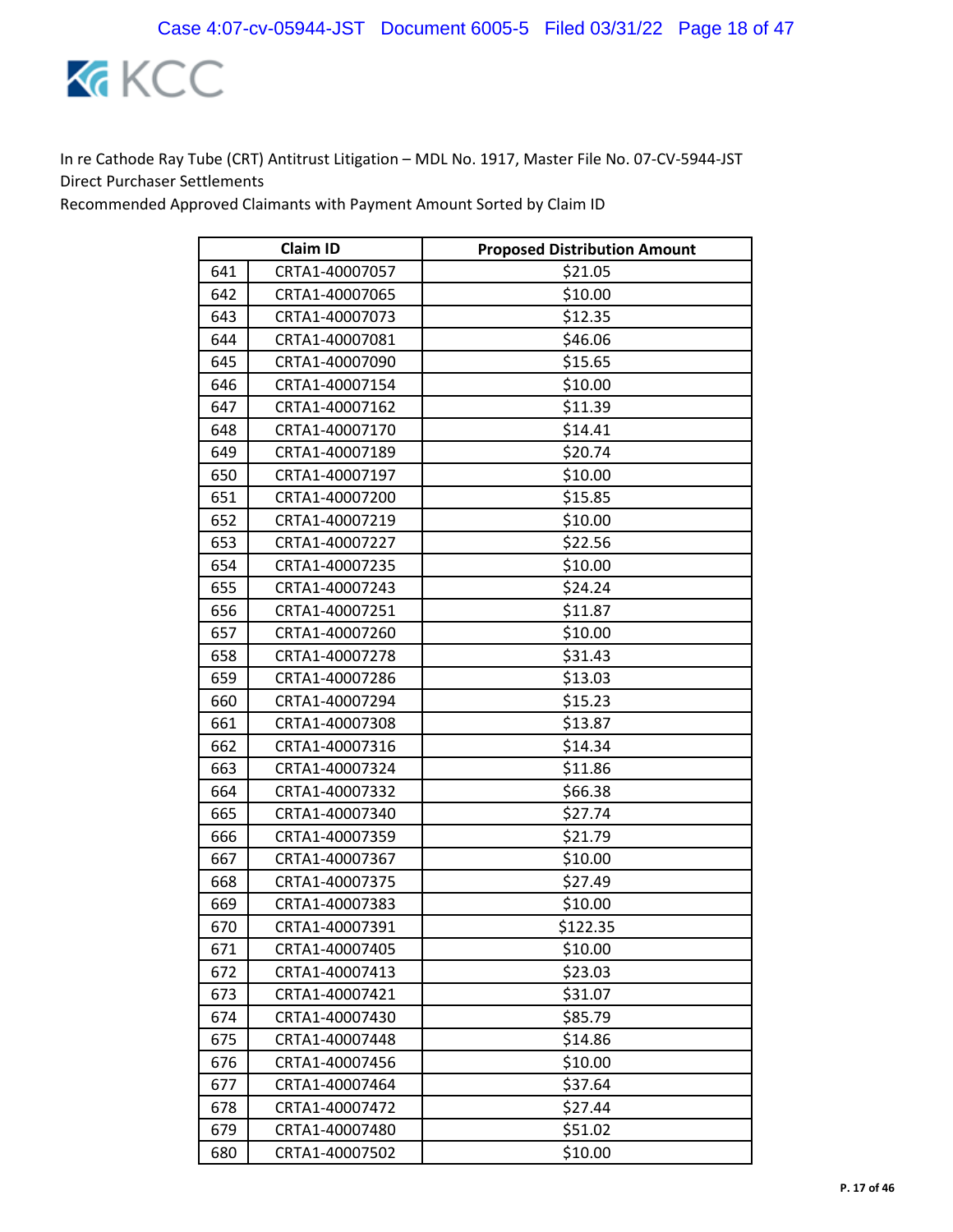

|     | <b>Claim ID</b> | <b>Proposed Distribution Amount</b> |
|-----|-----------------|-------------------------------------|
| 681 | CRTA1-40007510  | \$10.00                             |
| 682 | CRTA1-40007529  | \$10.00                             |
| 683 | CRTA1-40007537  | \$10.00                             |
| 684 | CRTA1-40007545  | \$13.74                             |
| 685 | CRTA1-40007553  | \$10.77                             |
| 686 | CRTA1-40007561  | \$12.58                             |
| 687 | CRTA1-40007570  | \$33.19                             |
| 688 | CRTA1-40007588  | \$17.73                             |
| 689 | CRTA1-40007596  | \$30.34                             |
| 690 | CRTA1-40007618  | \$10.00                             |
| 691 | CRTA1-40007626  | \$41.90                             |
| 692 | CRTA1-40007634  | \$10.65                             |
| 693 | CRTA1-40007642  | \$11.88                             |
| 694 | CRTA1-40007650  | \$10.00                             |
| 695 | CRTA1-40007669  | \$10.00                             |
| 696 | CRTA1-40007677  | \$19.12                             |
| 697 | CRTA1-40007685  | \$40.62                             |
| 698 | CRTA1-40007693  | \$27.24                             |
| 699 | CRTA1-40007707  | \$18.82                             |
| 700 | CRTA1-40007715  | \$10.00                             |
| 701 | CRTA1-40007723  | \$11.88                             |
| 702 | CRTA1-40007731  | \$10.00                             |
| 703 | CRTA1-40007740  | \$18.81                             |
| 704 | CRTA1-40007782  | \$27.98                             |
| 705 | CRTA1-40007790  | \$63.40                             |
| 706 | CRTA1-40007804  | \$10.00                             |
| 707 | CRTA1-40007812  | \$21.30                             |
| 708 | CRTA1-40007820  | \$126.81                            |
| 709 | CRTA1-40007839  | \$10.00                             |
| 710 | CRTA1-40007847  | \$10.00                             |
| 711 | CRTA1-40007855  | \$10.00                             |
| 712 | CRTA1-40007863  | \$14.61                             |
| 713 | CRTA1-40007871  | \$23.03                             |
| 714 | CRTA1-40007880  | \$205.30                            |
| 715 | CRTA1-40007898  | \$10.00                             |
| 716 | CRTA1-40007928  | \$33.94                             |
| 717 | CRTA1-40007936  | \$11.39                             |
| 718 | CRTA1-40007944  | \$69.35                             |
| 719 | CRTA1-40007952  | \$74.30                             |
| 720 | CRTA1-40007960  | \$118.89                            |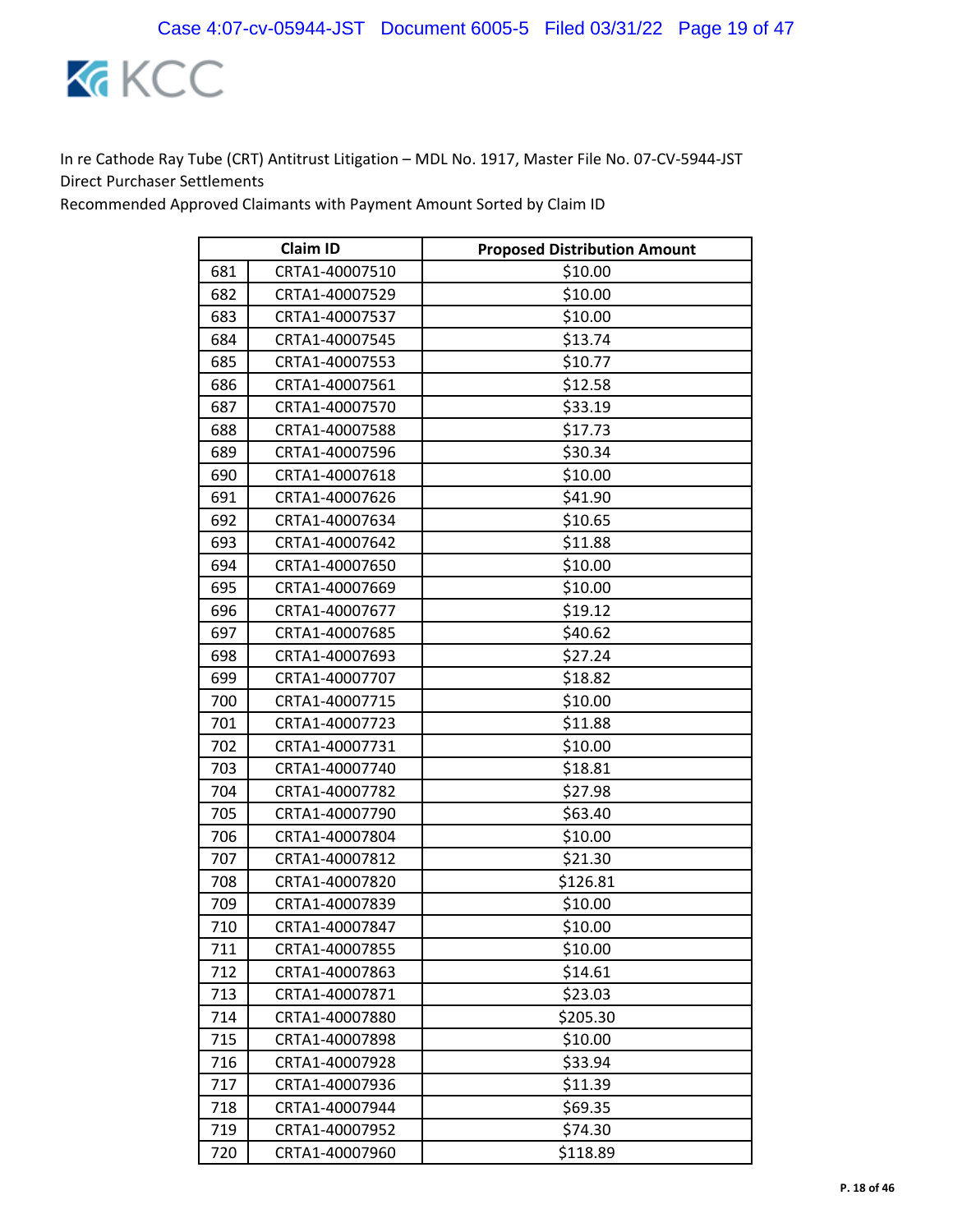

|     | <b>Claim ID</b> | <b>Proposed Distribution Amount</b> |
|-----|-----------------|-------------------------------------|
| 721 | CRTA1-40007979  | \$46.06                             |
| 722 | CRTA1-40007987  | \$10.00                             |
| 723 | CRTA1-40007995  | \$14.86                             |
| 724 | CRTA1-40008002  | \$21.00                             |
| 725 | CRTA1-40008010  | \$10.00                             |
| 726 | CRTA1-40008029  | \$11.88                             |
| 727 | CRTA1-40008037  | \$10.65                             |
| 728 | CRTA1-40008045  | \$37.27                             |
| 729 | CRTA1-40008061  | \$465.75                            |
| 730 | CRTA1-40008070  | \$15.42                             |
| 731 | CRTA1-40008088  | \$43.09                             |
| 732 | CRTA1-40008096  | \$17.83                             |
| 733 | CRTA1-40008100  | \$72.32                             |
| 734 | CRTA1-40008118  | \$55.48                             |
| 735 | CRTA1-40008126  | \$63.40                             |
| 736 | CRTA1-40008134  | \$10.00                             |
| 737 | CRTA1-40008142  | \$111.45                            |
| 738 | CRTA1-40008150  | \$311.76                            |
| 739 | CRTA1-40008169  | \$10.00                             |
| 740 | CRTA1-40008177  | \$17.83                             |
| 741 | CRTA1-40008185  | \$221,780.96                        |
| 742 | CRTA1-40008193  | \$22.29                             |
| 743 | CRTA1-40008207  | \$12.38                             |
| 744 | CRTA1-40008215  | \$19.81                             |
| 745 | CRTA1-40008223  | \$292.76                            |
| 746 | CRTA1-40008231  | \$10.00                             |
| 747 | CRTA1-40008240  | \$10.00                             |
| 748 | CRTA1-40008258  | \$10.00                             |
| 749 | CRTA1-40008266  | \$10.00                             |
| 750 | CRTA1-40008274  | \$18.32                             |
| 751 | CRTA1-40008304  | \$9,552.70                          |
| 752 | CRTA1-40008312  | \$10.00                             |
| 753 | CRTA1-40008320  | \$10.00                             |
| 754 | CRTA1-40008339  | \$21.54                             |
| 755 | CRTA1-40008347  | \$53.25                             |
| 756 | CRTA1-40008355  | \$10.00                             |
| 757 | CRTA1-40008363  | \$60.43                             |
| 758 | CRTA1-40008371  | \$10.00                             |
| 759 | CRTA1-40008436  | \$17.83                             |
| 760 | CRTA1-40008444  | \$10.15                             |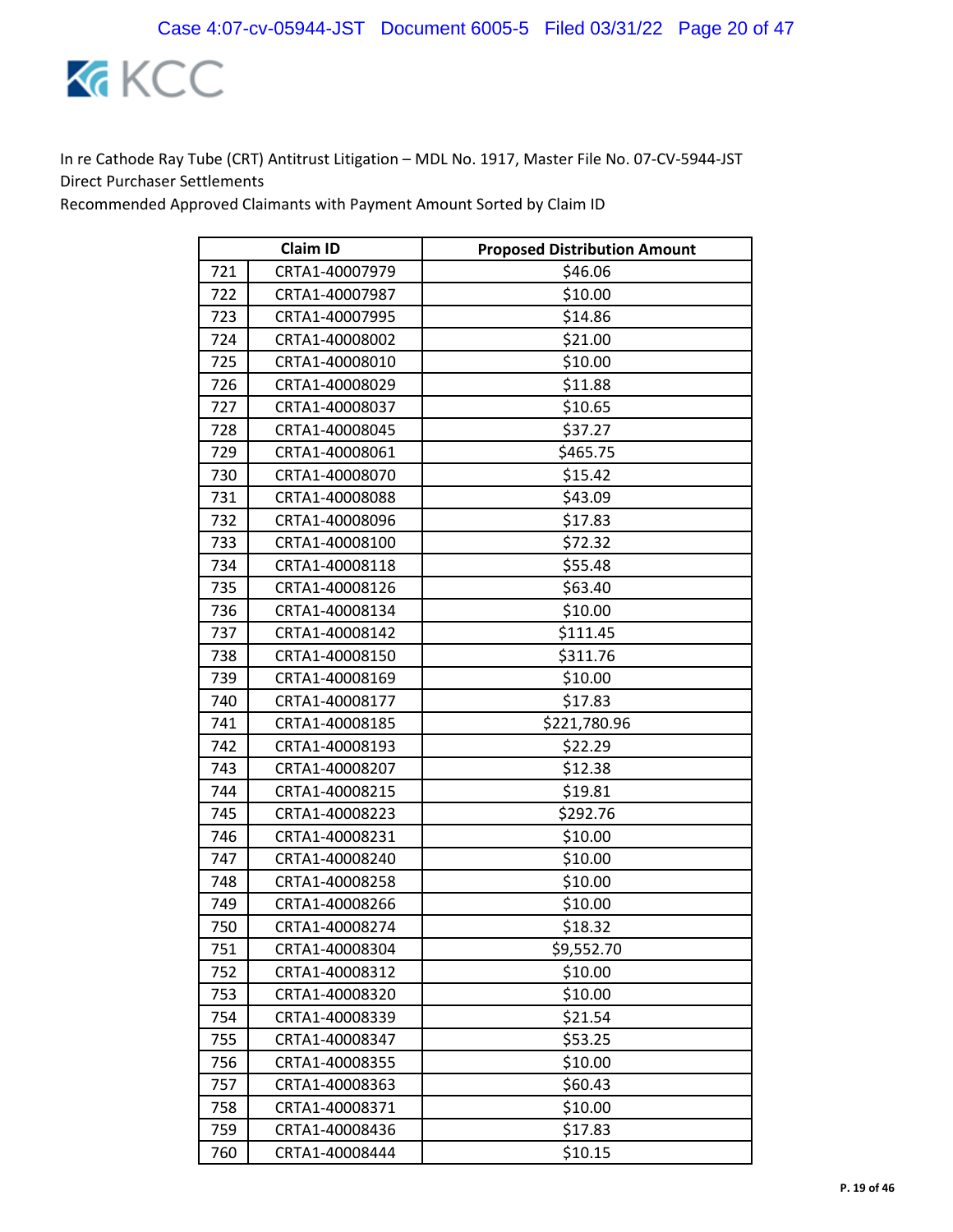

|     | <b>Claim ID</b> | <b>Proposed Distribution Amount</b> |
|-----|-----------------|-------------------------------------|
| 761 | CRTA1-40008452  | \$24.76                             |
| 762 | CRTA1-40008487  | \$10.00                             |
| 763 | CRTA1-40008495  | \$16.84                             |
| 764 | CRTA1-40008509  | \$11.28                             |
| 765 | CRTA1-40008517  | \$96.15                             |
| 766 | CRTA1-40008525  | \$19.81                             |
| 767 | CRTA1-40008533  | \$10.00                             |
| 768 | CRTA1-40008541  | \$10.00                             |
| 769 | CRTA1-40008550  | \$10.00                             |
| 770 | CRTA1-40008576  | \$14.86                             |
| 771 | CRTA1-40008584  | \$10.00                             |
| 772 | CRTA1-40008592  | \$10.00                             |
| 773 | CRTA1-40008606  | \$17.79                             |
| 774 | CRTA1-40008614  | \$110.17                            |
| 775 | CRTA1-40008622  | \$98.08                             |
| 776 | CRTA1-40008630  | \$97.05                             |
| 777 | CRTA1-40008649  | \$19.81                             |
| 778 | CRTA1-40008665  | \$13,870.52                         |
| 779 | CRTA1-40008673  | \$44.45                             |
| 780 | CRTA1-40008681  | \$127.55                            |
| 781 | CRTA1-40008690  | \$24.76                             |
| 782 | CRTA1-40008703  | \$20.09                             |
| 783 | CRTA1-40008711  | \$10.00                             |
| 784 | CRTA1-40008720  | \$14.86                             |
| 785 | CRTA1-40008738  | \$25.14                             |
| 786 | CRTA1-40008746  | \$21.79                             |
| 787 | CRTA1-40008754  | \$10.00                             |
| 788 | CRTA1-40008762  | \$10.89                             |
| 789 | CRTA1-40008770  | \$1,315,901.77                      |
| 790 | CRTA1-40008789  | \$49.53                             |
| 791 | CRTA1-40008797  | \$29.12                             |
| 792 | CRTA1-40008800  | \$26.70                             |
| 793 | CRTA1-40008819  | \$10.00                             |
| 794 | CRTA1-40008827  | \$334.49                            |
| 795 | CRTA1-40008835  | \$20.41                             |
| 796 | CRTA1-40008843  | \$10.00                             |
| 797 | CRTA1-40008851  | \$26.75                             |
| 798 | CRTA1-40008878  | \$17.83                             |
| 799 | CRTA1-40008886  | \$10.00                             |
| 800 | CRTA1-40008908  | \$10.00                             |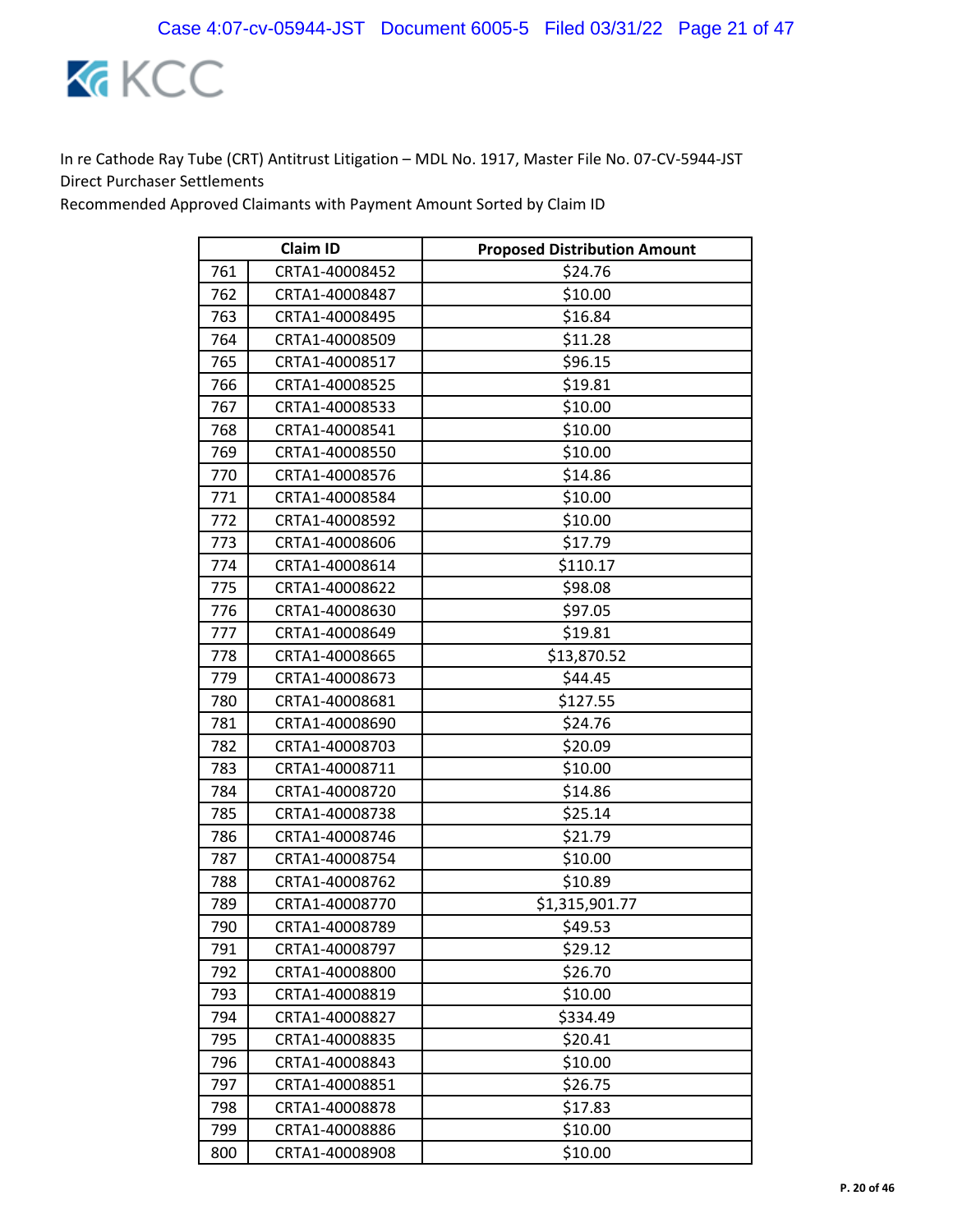

|     | <b>Claim ID</b> | <b>Proposed Distribution Amount</b> |
|-----|-----------------|-------------------------------------|
| 801 | CRTA1-40008916  | \$18.08                             |
| 802 | CRTA1-40008924  | \$10.00                             |
| 803 | CRTA1-40008932  | \$10.00                             |
| 804 | CRTA1-40008940  | \$34.67                             |
| 805 | CRTA1-40008959  | \$10.00                             |
| 806 | CRTA1-40008967  | \$27.24                             |
| 807 | CRTA1-40008975  | \$36.41                             |
| 808 | CRTA1-40008983  | \$19.81                             |
| 809 | CRTA1-40008991  | \$17.83                             |
| 810 | CRTA1-40009009  | \$10.00                             |
| 811 | CRTA1-40009017  | \$14.32                             |
| 812 | CRTA1-40009025  | \$10.00                             |
| 813 | CRTA1-40009033  | \$112.46                            |
| 814 | CRTA1-40009041  | \$17.83                             |
| 815 | CRTA1-40009076  | \$43.19                             |
| 816 | CRTA1-40009084  | \$97.73                             |
| 817 | CRTA1-40009092  | \$50.19                             |
| 818 | CRTA1-40009106  | \$11.87                             |
| 819 | CRTA1-40009114  | \$12.87                             |
| 820 | CRTA1-40009122  | \$47.55                             |
| 821 | CRTA1-40009130  | \$10.00                             |
| 822 | CRTA1-40009149  | \$10.00                             |
| 823 | CRTA1-40009157  | \$10.00                             |
| 824 | CRTA1-40009165  | \$10.00                             |
| 825 | CRTA1-40009173  | \$22.04                             |
| 826 | CRTA1-40009181  | \$14.68                             |
| 827 | CRTA1-40009190  | \$10.00                             |
| 828 | CRTA1-40009211  | \$11.88                             |
| 829 | CRTA1-40009220  | \$12.63                             |
| 830 | CRTA1-40009238  | \$11.39                             |
| 831 | CRTA1-40009246  | \$13.87                             |
| 832 | CRTA1-40009254  | \$14.11                             |
| 833 | CRTA1-40009262  | \$14.86                             |
| 834 | CRTA1-40009297  | \$10.00                             |
| 835 | CRTA1-40009300  | \$10.40                             |
| 836 | CRTA1-40009319  | \$10.00                             |
| 837 | CRTA1-40009327  | \$39.63                             |
| 838 | CRTA1-40009335  | \$44.58                             |
| 839 | CRTA1-40009343  | \$10.00                             |
| 840 | CRTA1-40009351  | \$13.87                             |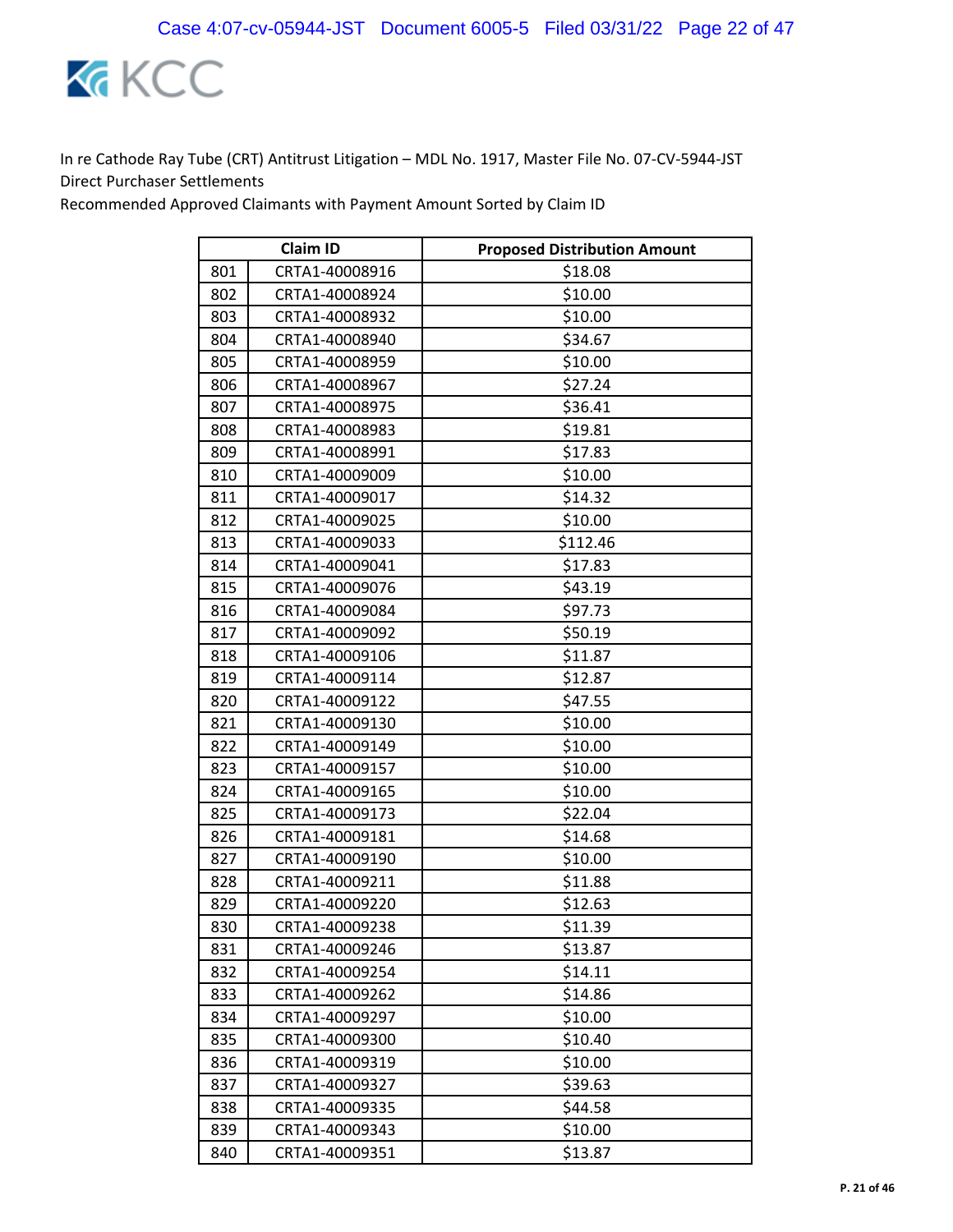

|     | <b>Claim ID</b> | <b>Proposed Distribution Amount</b> |
|-----|-----------------|-------------------------------------|
| 841 | CRTA1-40009360  | \$52.05                             |
| 842 | CRTA1-40009386  | \$12.86                             |
| 843 | CRTA1-40009394  | \$10.00                             |
| 844 | CRTA1-40009408  | \$34.92                             |
| 845 | CRTA1-40009416  | \$12.87                             |
| 846 | CRTA1-40009424  | \$11.88                             |
| 847 | CRTA1-40009432  | \$10.00                             |
| 848 | CRTA1-40009440  | \$10.00                             |
| 849 | CRTA1-40009459  | \$13.62                             |
| 850 | CRTA1-40009467  | \$17.33                             |
| 851 | CRTA1-40009475  | \$17.29                             |
| 852 | CRTA1-40009483  | \$10.00                             |
| 853 | CRTA1-40009491  | \$10.00                             |
| 854 | CRTA1-40009505  | \$17.83                             |
| 855 | CRTA1-40009513  | \$10.00                             |
| 856 | CRTA1-40009521  | \$1,223.29                          |
| 857 | CRTA1-40009530  | \$1,092.30                          |
| 858 | CRTA1-40009548  | \$10.00                             |
| 859 | CRTA1-40009556  | \$239,784.06                        |
| 860 | CRTA1-40009564  | \$116.90                            |
| 861 | CRTA1-40009572  | \$2,993.32                          |
| 862 | CRTA1-40009580  | \$14.36                             |
| 863 | CRTA1-40009599  | \$385.30                            |
| 864 | CRTA1-40009602  | \$26,391.85                         |
| 865 | CRTA1-40009610  | \$10.00                             |
| 866 | CRTA1-40009629  | \$17.14                             |
| 867 | CRTA1-40009637  | \$17.33                             |
| 868 | CRTA1-40009645  | \$33.15                             |
| 869 | CRTA1-40009653  | \$28.45                             |
| 870 | CRTA1-40009661  | \$128.15                            |
| 871 | CRTA1-40009670  | \$327.93                            |
| 872 | CRTA1-40009688  | \$48.34                             |
| 873 | CRTA1-40009700  | \$13.37                             |
| 874 | CRTA1-40009718  | \$69.10                             |
| 875 | CRTA1-40009726  | \$38.63                             |
| 876 | CRTA1-40009734  | \$15.25                             |
| 877 | CRTA1-40009742  | \$8,657.70                          |
| 878 | CRTA1-40009769  | \$84.21                             |
| 879 | CRTA1-40009777  | \$11.14                             |
| 880 | CRTA1-40009785  | \$116.66                            |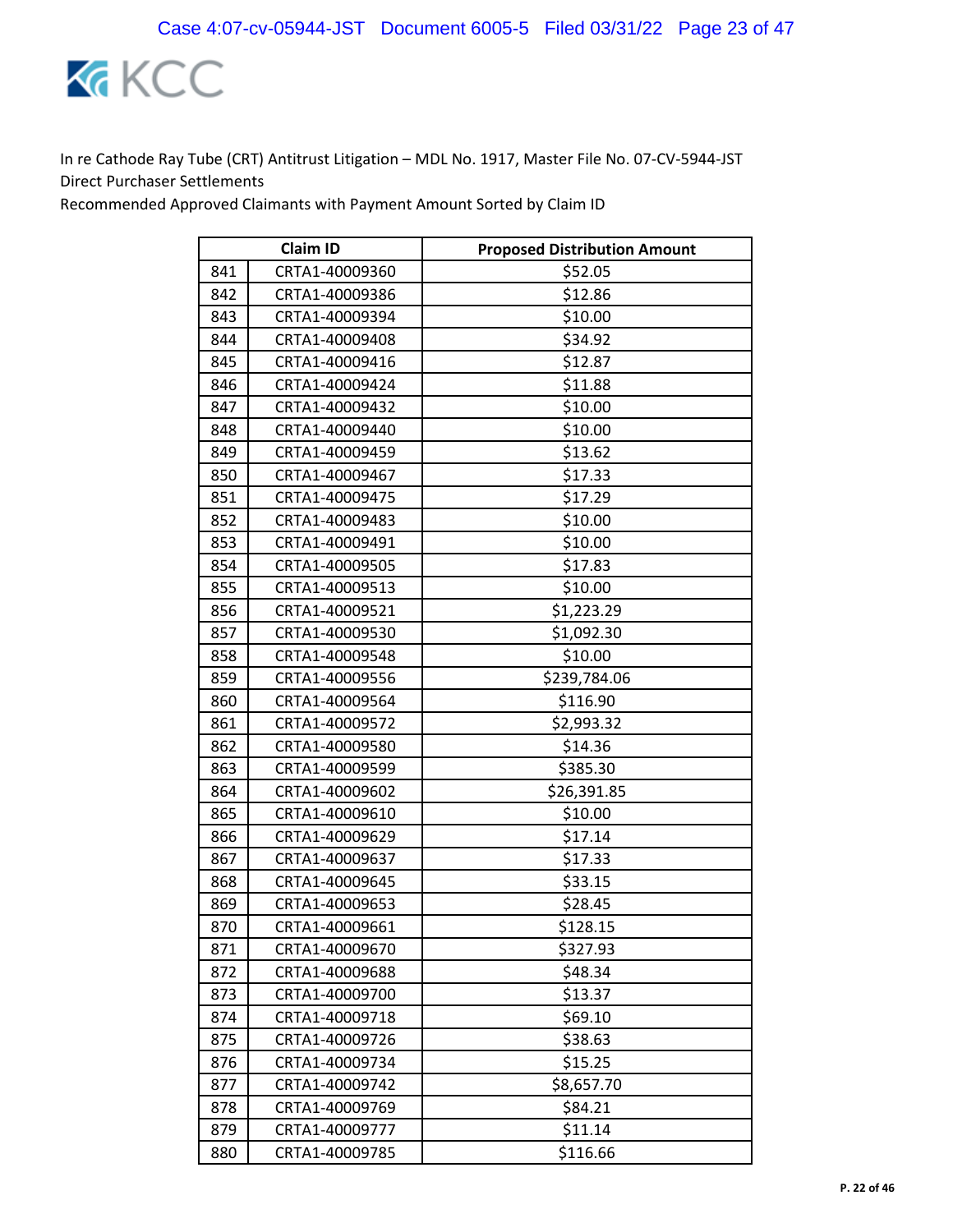

|     | <b>Claim ID</b> | <b>Proposed Distribution Amount</b> |
|-----|-----------------|-------------------------------------|
| 881 | CRTA1-40009793  | \$125.03                            |
| 882 | CRTA1-40009807  | \$29.72                             |
| 883 | CRTA1-40009815  | \$10.00                             |
| 884 | CRTA1-40009823  | \$10.00                             |
| 885 | CRTA1-40009831  | \$14.42                             |
| 886 | CRTA1-40009840  | \$13.82                             |
| 887 | CRTA1-40009858  | \$68.85                             |
| 888 | CRTA1-40009866  | \$10.00                             |
| 889 | CRTA1-40009874  | \$39.81                             |
| 890 | CRTA1-40009890  | \$10.00                             |
| 891 | CRTA1-40009904  | \$1,236.07                          |
| 892 | CRTA1-40009912  | \$10.15                             |
| 893 | CRTA1-40009920  | \$10.00                             |
| 894 | CRTA1-40009939  | \$29.02                             |
| 895 | CRTA1-40009947  | \$10.00                             |
| 896 | CRTA1-40009955  | \$10.00                             |
| 897 | CRTA1-40009963  | \$10.00                             |
| 898 | CRTA1-40009980  | \$10.00                             |
| 899 | CRTA1-40009998  | \$10.00                             |
| 900 | CRTA1-40010031  | \$79.16                             |
| 901 | CRTA1-40010040  | \$3,247,419.43                      |
| 902 | CRTA1-40010058  | \$10.00                             |
| 903 | CRTA1-40010066  | \$40.32                             |
| 904 | CRTA1-40010074  | \$25.01                             |
| 905 | CRTA1-40010082  | \$10.00                             |
| 906 | CRTA1-40010090  | \$10.00                             |
| 907 | CRTA1-40010104  | \$10.00                             |
| 908 | CRTA1-40010112  | \$100.09                            |
| 909 | CRTA1-40010120  | \$19.81                             |
| 910 | CRTA1-40010139  | \$60,406.87                         |
| 911 | CRTA1-40010147  | \$29.82                             |
| 912 | CRTA1-40010155  | \$26.41                             |
| 913 | CRTA1-40010171  | \$19.81                             |
| 914 | CRTA1-40010180  | \$51.45                             |
| 915 | CRTA1-40010198  | \$19.81                             |
| 916 | CRTA1-40010201  | \$36.20                             |
| 917 | CRTA1-40010244  | \$25.36                             |
| 918 | CRTA1-40010252  | \$126.02                            |
| 919 | CRTA1-40010260  | \$155.05                            |
| 920 | CRTA1-40010279  | \$29.72                             |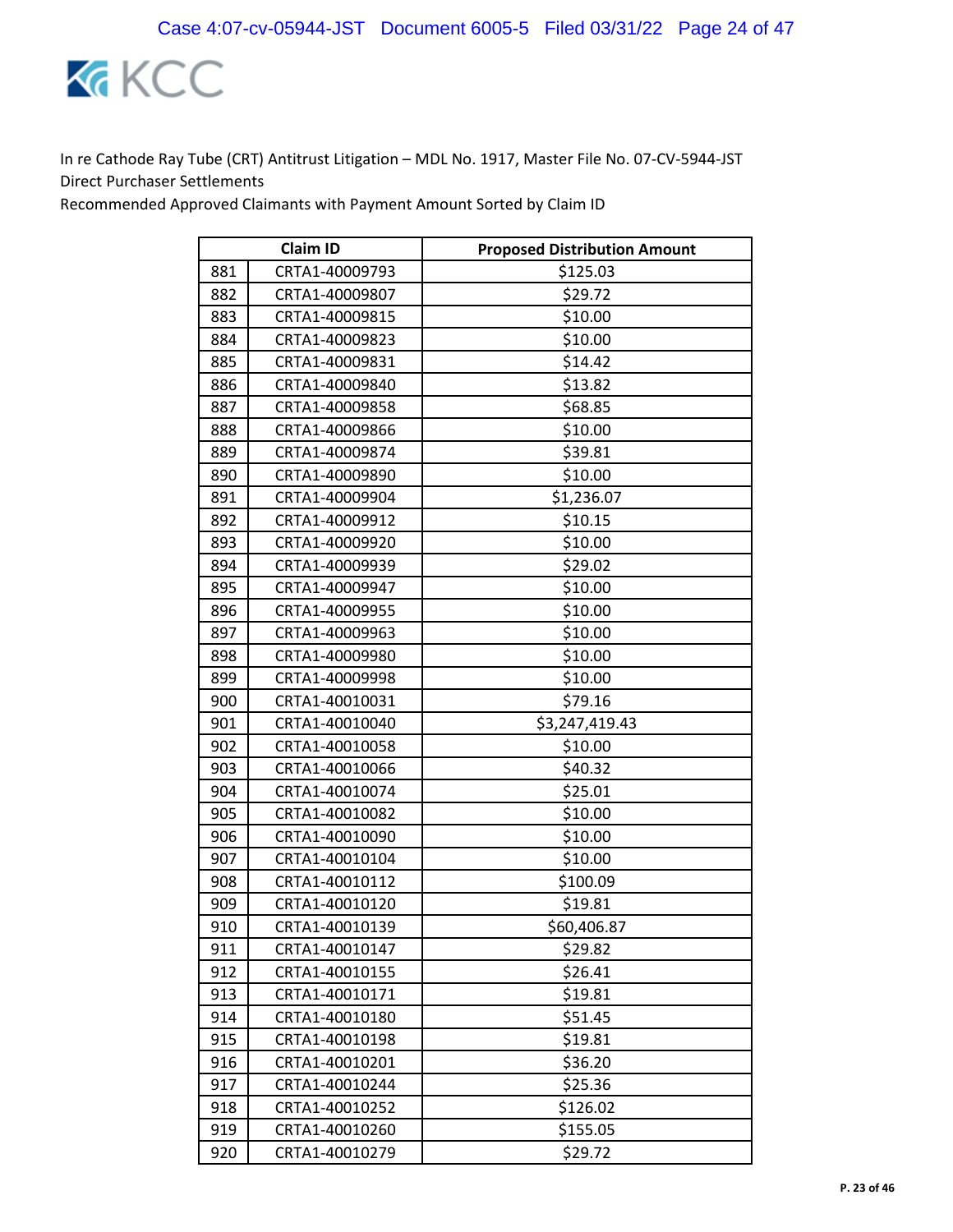

| <b>Claim ID</b> |                | <b>Proposed Distribution Amount</b> |
|-----------------|----------------|-------------------------------------|
| 921             | CRTA1-40010287 | \$140.49                            |
| 922             | CRTA1-40010317 | \$450.04                            |
| 923             | CRTA1-40010325 | \$350.72                            |
| 924             | CRTA1-40010333 | \$10.00                             |
| 925             | CRTA1-40010341 | \$3,622.33                          |
| 926             | CRTA1-40010350 | \$284.93                            |
| 927             | CRTA1-40010368 | \$271.88                            |
| 928             | CRTA1-40010376 | \$26.96                             |
| 929             | CRTA1-40010406 | \$29.72                             |
| 930             | CRTA1-40010414 | \$55.48                             |
| 931             | CRTA1-40010422 | \$10.00                             |
| 932             | CRTA1-40010430 | \$356.91                            |
| 933             | CRTA1-40010449 | \$18.58                             |
| 934             | CRTA1-40010457 | \$24.76                             |
| 935             | CRTA1-40010465 | \$289.14                            |
| 936             | CRTA1-40010473 | \$318.40                            |
| 937             | CRTA1-40010481 | \$28.43                             |
| 938             | CRTA1-40010490 | \$10.00                             |
| 939             | CRTA1-40010503 | \$10.00                             |
| 940             | CRTA1-40010511 | \$44.84                             |
| 941             | CRTA1-40010520 | \$39.04                             |
| 942             | CRTA1-40010538 | \$10.00                             |
| 943             | CRTA1-40010546 | \$10.00                             |
| 944             | CRTA1-40010554 | \$24.27                             |
| 945             | CRTA1-40010562 | \$12.87                             |
| 946             | CRTA1-40010589 | \$10.00                             |
| 947             | CRTA1-40010597 | \$107.00                            |
| 948             | CRTA1-40010600 | \$31.70                             |
| 949             | CRTA1-40010643 | \$11.88                             |
| 950             | CRTA1-40010651 | \$66,168.24                         |
| 951             | CRTA1-40010660 | \$42.10                             |
| 952             | CRTA1-40010678 | \$66.92                             |
| 953             | CRTA1-40010686 | \$51.02                             |
| 954             | CRTA1-40010694 | \$20.55                             |
| 955             | CRTA1-40010708 | \$10.00                             |
| 956             | CRTA1-40010716 | \$33.93                             |
| 957             | CRTA1-40010732 | \$201,101.49                        |
| 958             | CRTA1-40010740 | \$4,067.82                          |
| 959             | CRTA1-40010759 | \$13.12                             |
| 960             | CRTA1-40010767 | \$28.01                             |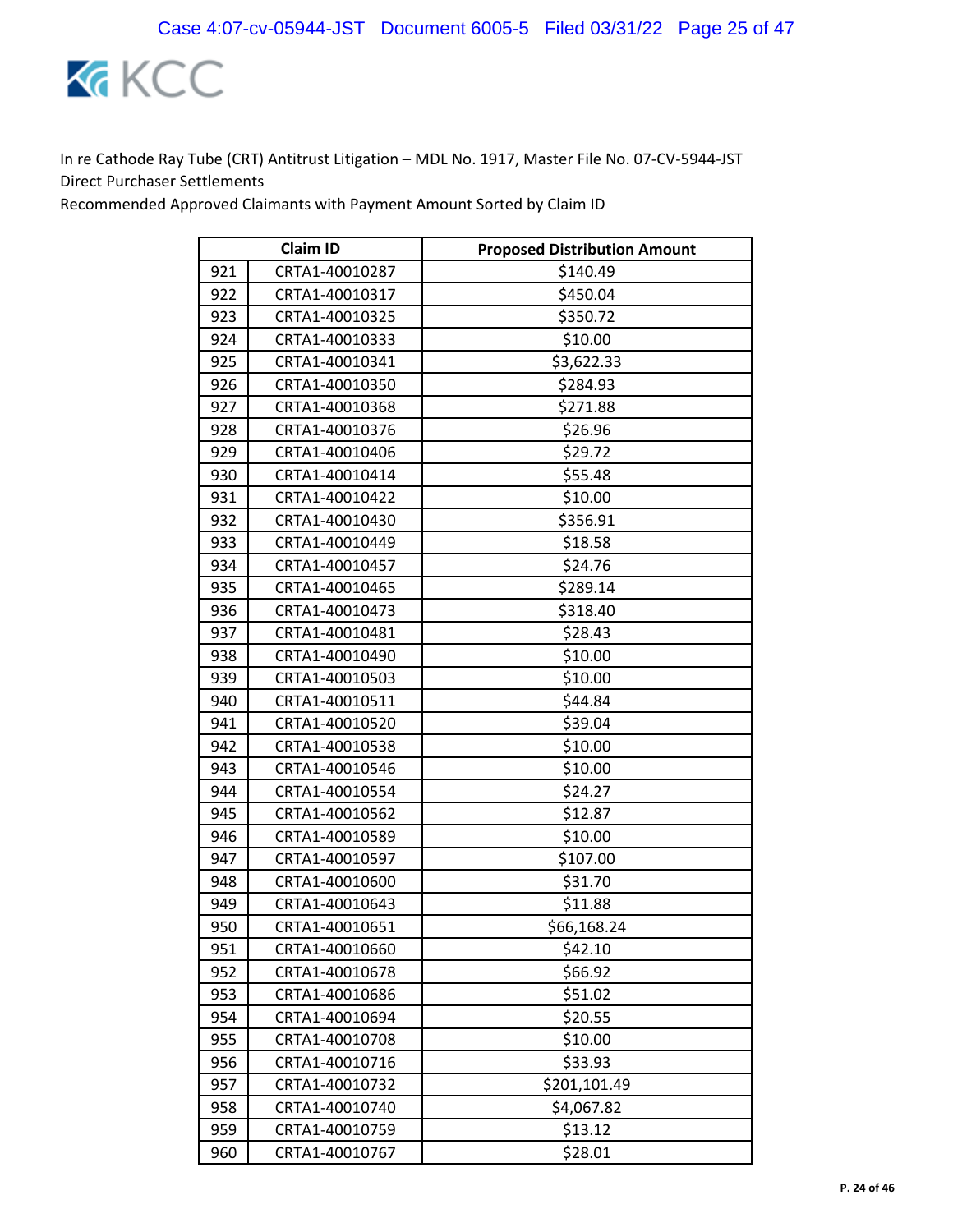

| <b>Claim ID</b> |                | <b>Proposed Distribution Amount</b> |
|-----------------|----------------|-------------------------------------|
| 961             | CRTA1-40010775 | \$13.87                             |
| 962             | CRTA1-40010783 | \$14.86                             |
| 963             | CRTA1-40010791 | \$114.85                            |
| 964             | CRTA1-40010805 | \$153,819.44                        |
| 965             | CRTA1-40010813 | \$17,166.61                         |
| 966             | CRTA1-40010830 | \$498,467.59                        |
| 967             | CRTA1-40010848 | \$5,825.37                          |
| 968             | CRTA1-40010856 | \$21.10                             |
| 969             | CRTA1-40010864 | \$4,535.81                          |
| 970             | CRTA1-40010872 | \$10.00                             |
| 971             | CRTA1-40010880 | \$67.86                             |
| 972             | CRTA1-40010902 | \$50.02                             |
| 973             | CRTA1-40010910 | \$13.37                             |
| 974             | CRTA1-40010937 | \$24.71                             |
| 975             | CRTA1-40010945 | \$215.71                            |
| 976             | CRTA1-40010953 | \$10.00                             |
| 977             | CRTA1-40010970 | \$471.96                            |
| 978             | CRTA1-40010996 | \$14,260.34                         |
| 979             | CRTA1-40011003 | \$1,952.62                          |
| 980             | CRTA1-40011011 | \$53,449.13                         |
| 981             | CRTA1-40011038 | \$10.00                             |
| 982             | CRTA1-40011054 | \$33.43                             |
| 983             | CRTA1-40011062 | \$52,523.24                         |
| 984             | CRTA1-40011070 | \$20.80                             |
| 985             | CRTA1-40011089 | \$11.36                             |
| 986             | CRTA1-40011097 | \$396,300.69                        |
| 987             | CRTA1-40011100 | \$232.33                            |
| 988             | CRTA1-40011119 | \$18.94                             |
| 989             | CRTA1-40011127 | \$16.34                             |
| 990             | CRTA1-40011135 | \$11.88                             |
| 991             | CRTA1-40011143 | \$10.40                             |
| 992             | CRTA1-40011151 | \$22.78                             |
| 993             | CRTA1-40011160 | \$21.30                             |
| 994             | CRTA1-40011178 | \$13.87                             |
| 995             | CRTA1-40011186 | \$287.31                            |
| 996             | CRTA1-40011194 | \$1,772.91                          |
| 997             | CRTA1-40011208 | \$398.28                            |
| 998             | CRTA1-40011216 | \$40.62                             |
| 999             | CRTA1-40011224 | \$5,164.77                          |
| 1000            | CRTA1-40011232 | \$389.59                            |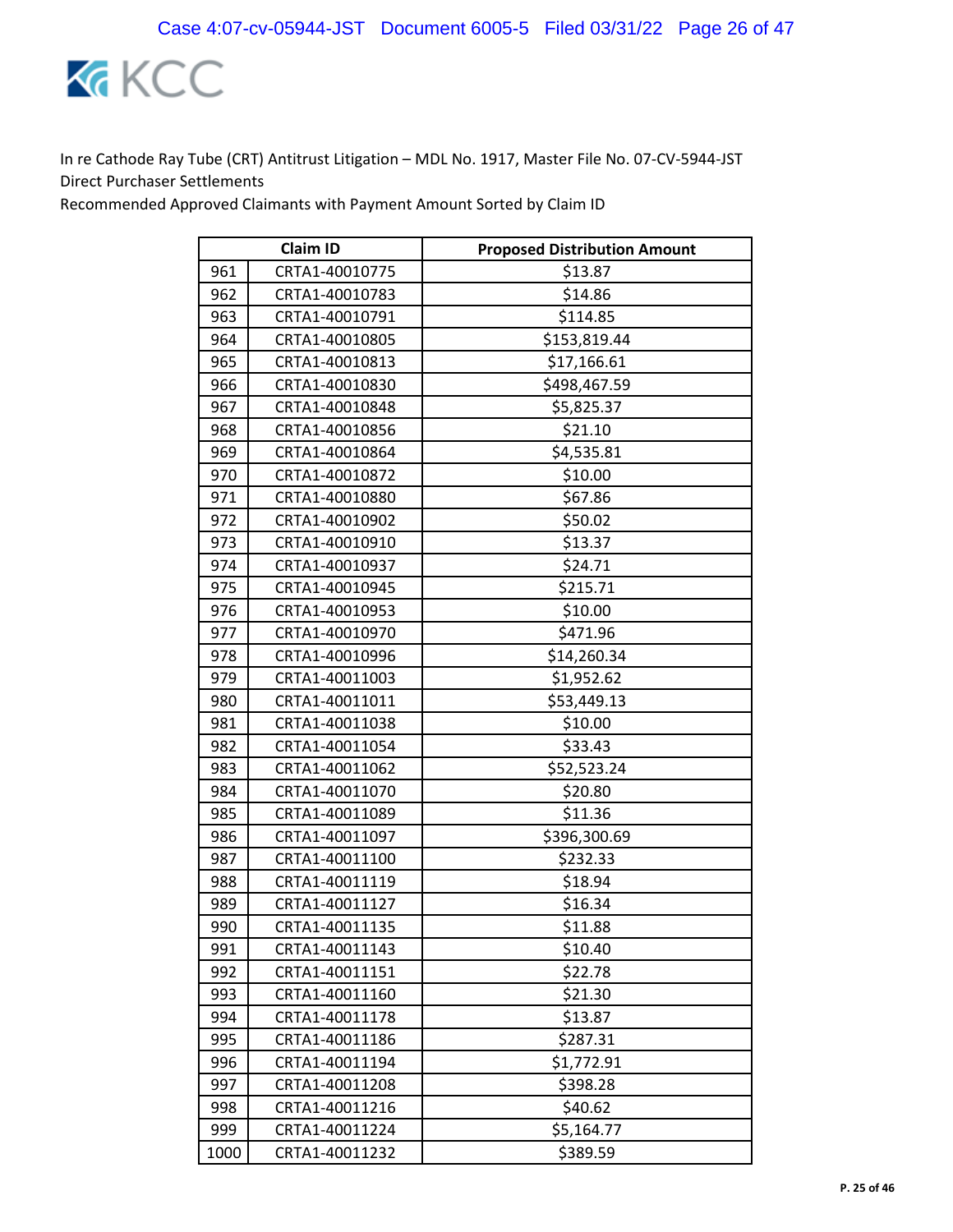

| <b>Claim ID</b> |                | <b>Proposed Distribution Amount</b> |
|-----------------|----------------|-------------------------------------|
| 1001            | CRTA1-40011259 | \$428.04                            |
| 1002            | CRTA1-40011275 | \$34.67                             |
| 1003            | CRTA1-40011291 | \$107.99                            |
| 1004            | CRTA1-40011305 | \$343,154.62                        |
| 1005            | CRTA1-40011313 | \$10.00                             |
| 1006            | CRTA1-40011321 | \$10.00                             |
| 1007            | CRTA1-40011348 | \$10.00                             |
| 1008            | CRTA1-40011364 | \$38.69                             |
| 1009            | CRTA1-40011429 | \$971,006.42                        |
| 1010            | CRTA1-40011453 | \$11.88                             |
| 1011            | CRTA1-40011461 | \$444.72                            |
| 1012            | CRTA1-40011470 | \$10.00                             |
| 1013            | CRTA1-40011496 | \$31.00                             |
| 1014            | CRTA1-40011577 | \$73.22                             |
| 1015            | CRTA1-40011593 | \$1,175.22                          |
| 1016            | CRTA1-40011607 | \$12.15                             |
| 1017            | CRTA1-40011615 | \$53.00                             |
| 1018            | CRTA1-40011623 | \$56.76                             |
| 1019            | CRTA1-40011631 | \$10.00                             |
| 1020            | CRTA1-40011640 | \$10.40                             |
| 1021            | CRTA1-40011658 | \$25.26                             |
| 1022            | CRTA1-40011666 | \$1,175.00                          |
| 1023            | CRTA1-40011674 | \$10.00                             |
| 1024            | CRTA1-40011682 | \$10.00                             |
| 1025            | CRTA1-40011704 | \$10.00                             |
| 1026            | CRTA1-40011712 | \$11.88                             |
| 1027            | CRTA1-40011720 | \$10.00                             |
| 1028            | CRTA1-40011739 | \$10.00                             |
| 1029            | CRTA1-40011747 | \$10.00                             |
| 1030            | CRTA1-40011801 | \$313.07                            |
| 1031            | CRTA1-40011810 | \$7,496.37                          |
| 1032            | CRTA1-40011828 | \$10.00                             |
| 1033            | CRTA1-40011836 | \$338.14                            |
| 1034            | CRTA1-40011844 | \$12,809.33                         |
| 1035            | CRTA1-40011860 | \$10.00                             |
| 1036            | CRTA1-40011879 | \$2,545.41                          |
| 1037            | CRTA1-40011887 | \$103.43                            |
| 1038            | CRTA1-40011895 | \$952.96                            |
| 1039            | CRTA1-40011909 | \$66.87                             |
| 1040            | CRTA1-40011917 | \$10.00                             |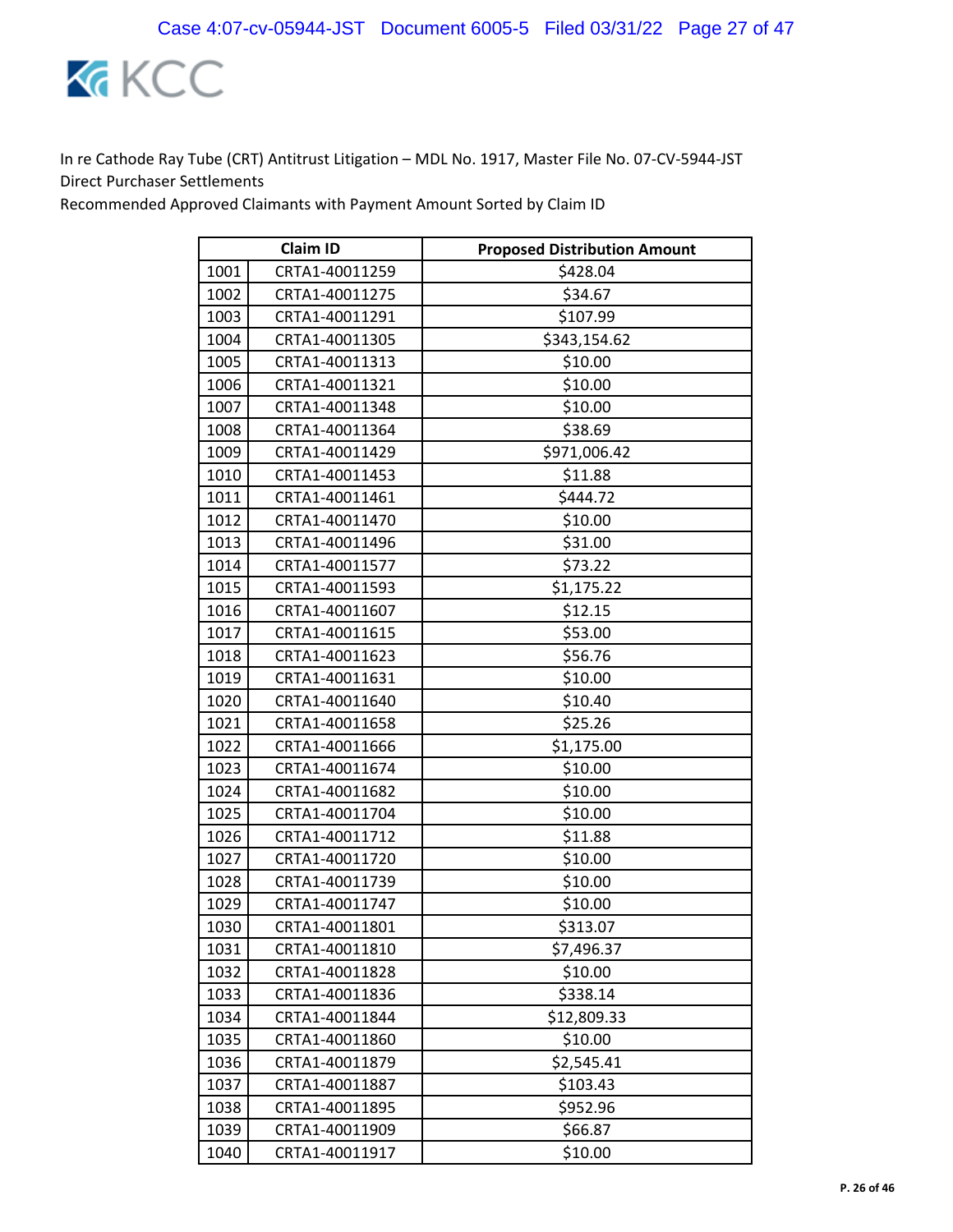

| <b>Claim ID</b> |                | <b>Proposed Distribution Amount</b> |
|-----------------|----------------|-------------------------------------|
| 1041            | CRTA1-40011925 | \$895,454.30                        |
| 1042            | CRTA1-40011933 | \$16,840,421.47                     |
| 1043            | CRTA1-40011941 | \$6,935.26                          |
| 1044            | CRTA1-40011950 | \$178.33                            |
| 1045            | CRTA1-40011968 | \$31.80                             |
| 1046            | CRTA1-40011984 | \$146.36                            |
| 1047            | CRTA1-40011992 | \$168.42                            |
| 1048            | CRTA1-40012026 | \$17.44                             |
| 1049            | CRTA1-40012034 | \$12,879.77                         |
| 1050            | CRTA1-40012042 | \$215,809.00                        |
| 1051            | CRTA1-40012069 | \$9,415.10                          |
| 1052            | CRTA1-40012077 | \$50,546.40                         |
| 1053            | CRTA1-40012093 | \$16.34                             |
| 1054            | CRTA1-40012107 | \$10.00                             |
| 1055            | CRTA1-40012115 | \$25.16                             |
| 1056            | CRTA1-40012123 | \$21.79                             |
| 1057            | CRTA1-40012131 | \$27.74                             |
| 1058            | CRTA1-40012140 | \$27.49                             |
| 1059            | CRTA1-40012158 | \$44.58                             |
| 1060            | CRTA1-40012166 | \$75.04                             |
| 1061            | CRTA1-40012174 | \$53.00                             |
| 1062            | CRTA1-40012182 | \$399.82                            |
| 1063            | CRTA1-40012190 | \$19,815.03                         |
| 1064            | CRTA1-40012204 | \$663,845.48                        |
| 1065            | CRTA1-40012212 | \$59.44                             |
| 1066            | CRTA1-40012220 | \$778.85                            |
| 1067            | CRTA1-40012247 | \$1,116.89                          |
| 1068            | CRTA1-40012255 | \$361,159.30                        |
| 1069            | CRTA1-40012263 | \$317,928.86                        |
| 1070            | CRTA1-40012271 | \$16.91                             |
| 1071            | CRTA1-40012280 | \$25.11                             |
| 1072            | CRTA1-40012298 | \$444,515.82                        |
| 1073            | CRTA1-40012301 | \$16,919.53                         |
| 1074            | CRTA1-40012310 | \$184.83                            |
| 1075            | CRTA1-40012336 | \$665.70                            |
| 1076            | CRTA1-40012344 | \$235,476.92                        |
| 1077            | CRTA1-40012360 | \$7,030.15                          |
| 1078            | CRTA1-40012387 | \$20,178.56                         |
| 1079            | CRTA1-40012395 | \$199,891.91                        |
| 1080            | CRTA1-40012409 | \$912.51                            |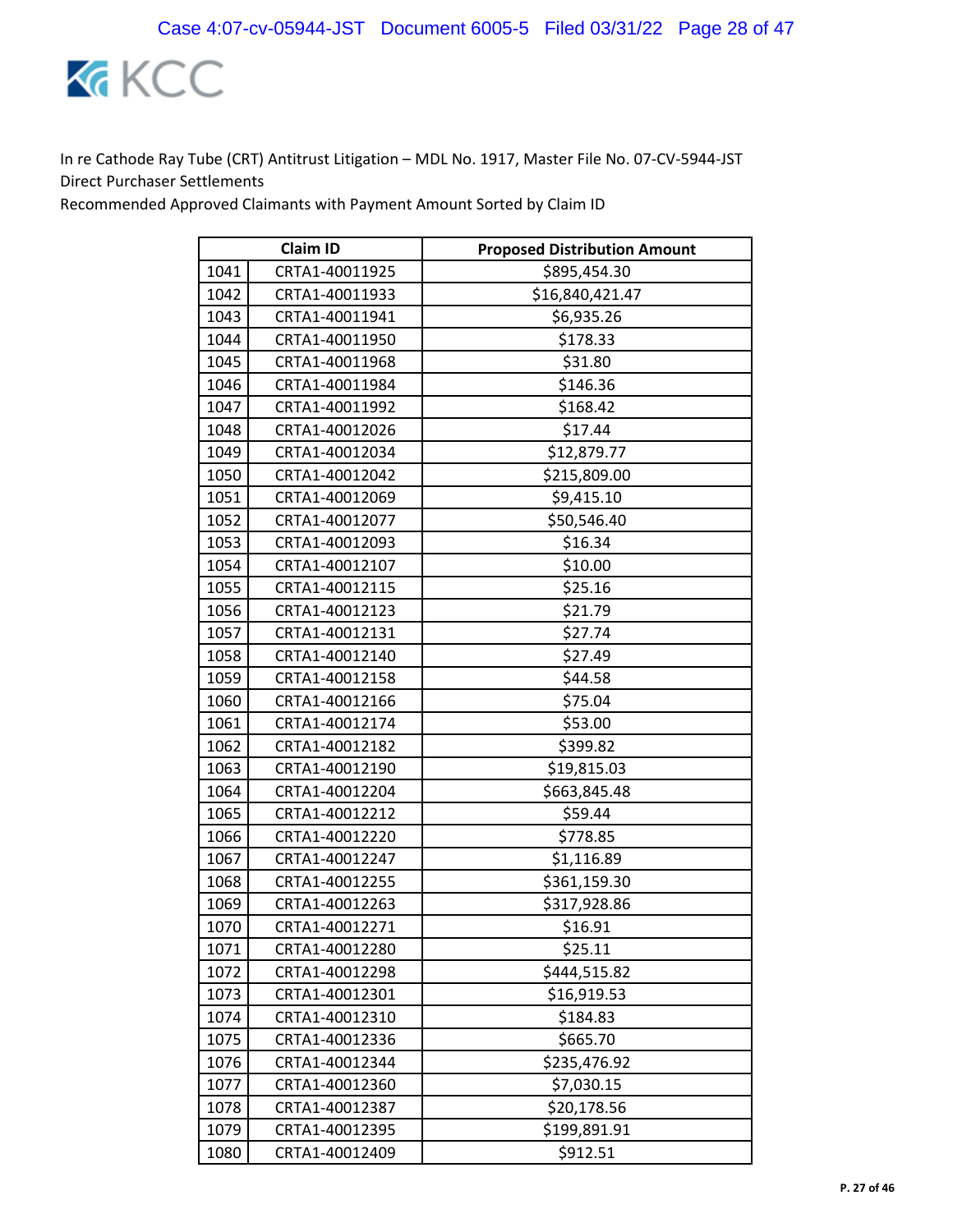

|      | <b>Claim ID</b> | <b>Proposed Distribution Amount</b> |
|------|-----------------|-------------------------------------|
| 1081 | CRTA1-40012433  | \$3,019.12                          |
| 1082 | CRTA1-40012441  | \$25.11                             |
| 1083 | CRTA1-40012468  | \$883.05                            |
| 1084 | CRTA1-40012476  | \$10.00                             |
| 1085 | CRTA1-40012492  | \$1,033.13                          |
| 1086 | CRTA1-40012514  | \$13.44                             |
| 1087 | CRTA1-40012522  | \$11.78                             |
| 1088 | CRTA1-40012530  | \$1,880.00                          |
| 1089 | CRTA1-40012549  | \$32.33                             |
| 1090 | CRTA1-40012557  | \$1,164.41                          |
| 1091 | CRTA1-40012565  | \$761.96                            |
| 1092 | CRTA1-40012573  | \$14.33                             |
| 1093 | CRTA1-40012581  | \$1,085.37                          |
| 1094 | CRTA1-40012590  | \$282.24                            |
| 1095 | CRTA1-40012603  | \$1,338.21                          |
| 1096 | CRTA1-40012611  | \$21.59                             |
| 1097 | CRTA1-40012620  | \$38.44                             |
| 1098 | CRTA1-40012638  | \$34,679.72                         |
| 1099 | CRTA1-40012646  | \$437.92                            |
| 1100 | CRTA1-40012654  | \$401.80                            |
| 1101 | CRTA1-40012662  | \$610.99                            |
| 1102 | CRTA1-40012670  | \$612.02                            |
| 1103 | CRTA1-40012689  | \$323.68                            |
| 1104 | CRTA1-40012697  | \$538.27                            |
| 1105 | CRTA1-40012700  | \$741.50                            |
| 1106 | CRTA1-40012719  | \$22.31                             |
| 1107 | CRTA1-40012727  | \$386.86                            |
| 1108 | CRTA1-40012735  | \$408.55                            |
| 1109 | CRTA1-40012743  | \$14.63                             |
| 1110 | CRTA1-40012751  | \$304.71                            |
| 1111 | CRTA1-40012760  | \$328.16                            |
| 1112 | CRTA1-40012778  | \$71.92                             |
| 1113 | CRTA1-40012786  | \$10.00                             |
| 1114 | CRTA1-40012794  | \$162,640.93                        |
| 1115 | CRTA1-40012808  | \$65.25                             |
| 1116 | CRTA1-40012816  | \$334.26                            |
| 1117 | CRTA1-40012824  | \$16.34                             |
| 1118 | CRTA1-40012832  | \$196.84                            |
| 1119 | CRTA1-40012840  | \$50.20                             |
| 1120 | CRTA1-40012859  | \$561.62                            |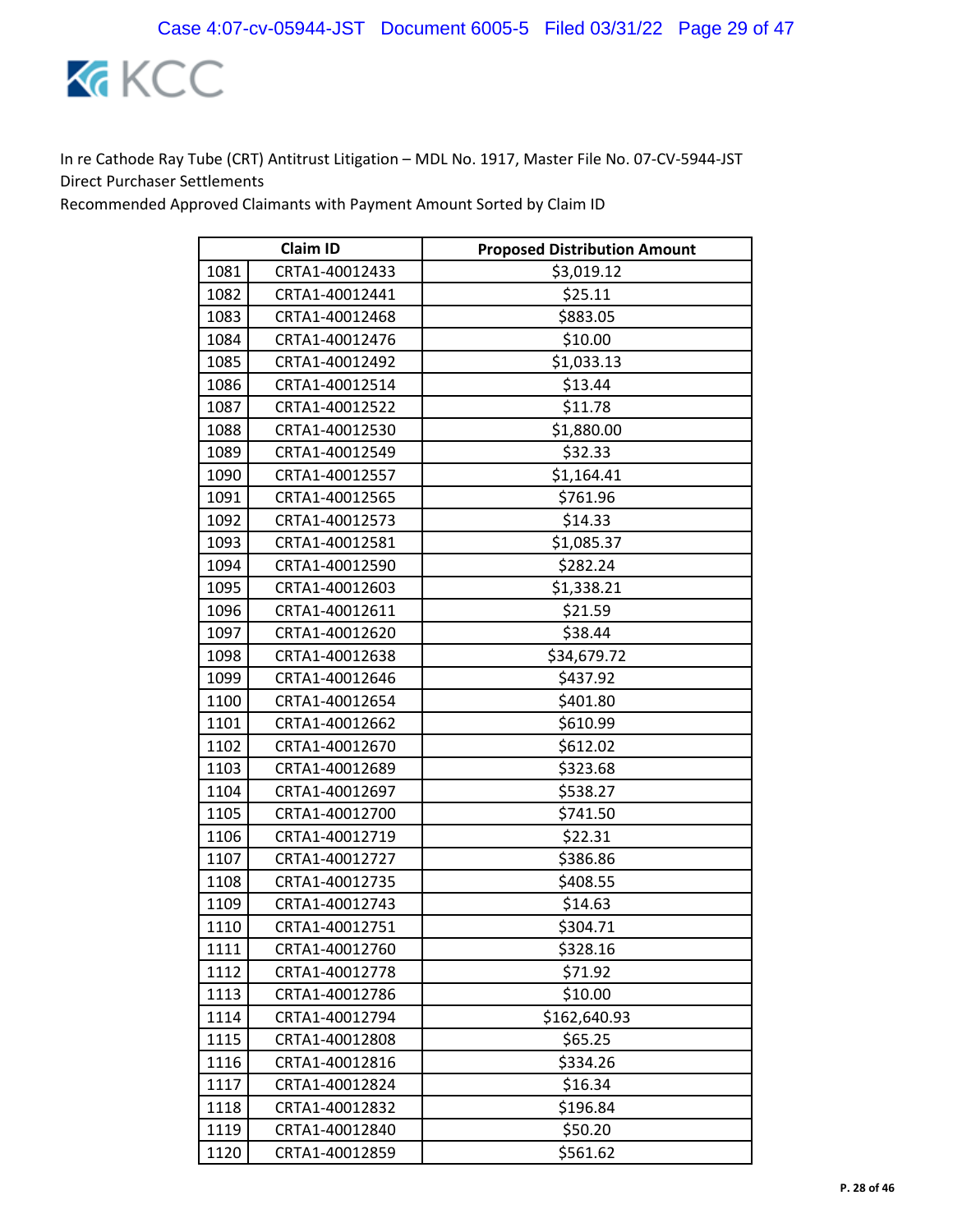

| <b>Claim ID</b> |                | <b>Proposed Distribution Amount</b> |
|-----------------|----------------|-------------------------------------|
| 1121            | CRTA1-40012867 | \$33.61                             |
| 1122            | CRTA1-40012875 | \$55.52                             |
| 1123            | CRTA1-40012891 | \$381,141.66                        |
| 1124            | CRTA1-40012905 | \$10.89                             |
| 1125            | CRTA1-40012913 | \$591.02                            |
| 1126            | CRTA1-40012921 | \$12.21                             |
| 1127            | CRTA1-40012930 | \$11.73                             |
| 1128            | CRTA1-40012948 | \$594,946.42                        |
| 1129            | CRTA1-40012956 | \$3,566,706.28                      |
| 1130            | CRTA1-40012972 | \$471,695.23                        |
| 1131            | CRTA1-40012980 | \$24.86                             |
| 1132            | CRTA1-40012999 | \$17.13                             |
| 1133            | CRTA1-40013014 | \$223,066.54                        |
| 1134            | CRTA1-40013022 | \$17,961.65                         |
| 1135            | CRTA1-40013030 | \$15,406.18                         |
| 1136            | CRTA1-40013057 | \$791.39                            |
| 1137            | CRTA1-40013065 | \$719.38                            |
| 1138            | CRTA1-40013081 | \$14,124.47                         |
| 1139            | CRTA1-40013103 | \$2,972,255.23                      |
| 1140            | CRTA1-40013111 | \$148,612.76                        |
| 1141            | CRTA1-40013120 | \$4,185,553.55                      |
| 1142            | CRTA1-40013138 | \$3,311,588.60                      |
| 1143            | CRTA1-40013154 | \$16.34                             |
| 1144            | CRTA1-40013189 | \$1,455,066.69                      |
| 1145            | CRTA1-40013197 | \$12.92                             |
| 1146            | CRTA1-40013200 | \$1,793,419.26                      |
| 1147            | CRTA1-40013219 | \$193.69                            |
| 1148            | CRTA1-40013235 | \$12.87                             |
| 1149            | CRTA1-40013243 | \$20.55                             |
| 1150            | CRTA1-40013251 | \$12,992.77                         |
| 1151            | CRTA1-40013286 | \$3,564.56                          |
| 1152            | CRTA1-40013308 | \$10.00                             |
| 1153            | CRTA1-40013316 | \$197,355.55                        |
| 1154            | CRTA1-40013324 | \$261,099.85                        |
| 1155            | CRTA1-40013332 | \$89.16                             |
| 1156            | CRTA1-40013367 | \$10.00                             |
| 1157            | CRTA1-40013375 | \$3,185,038.65                      |
| 1158            | CRTA1-40013413 | \$10,006,171.93                     |
| 1159            | CRTA1-40013421 | \$2,236.20                          |
| 1160            | CRTA1-40013448 | \$100.09                            |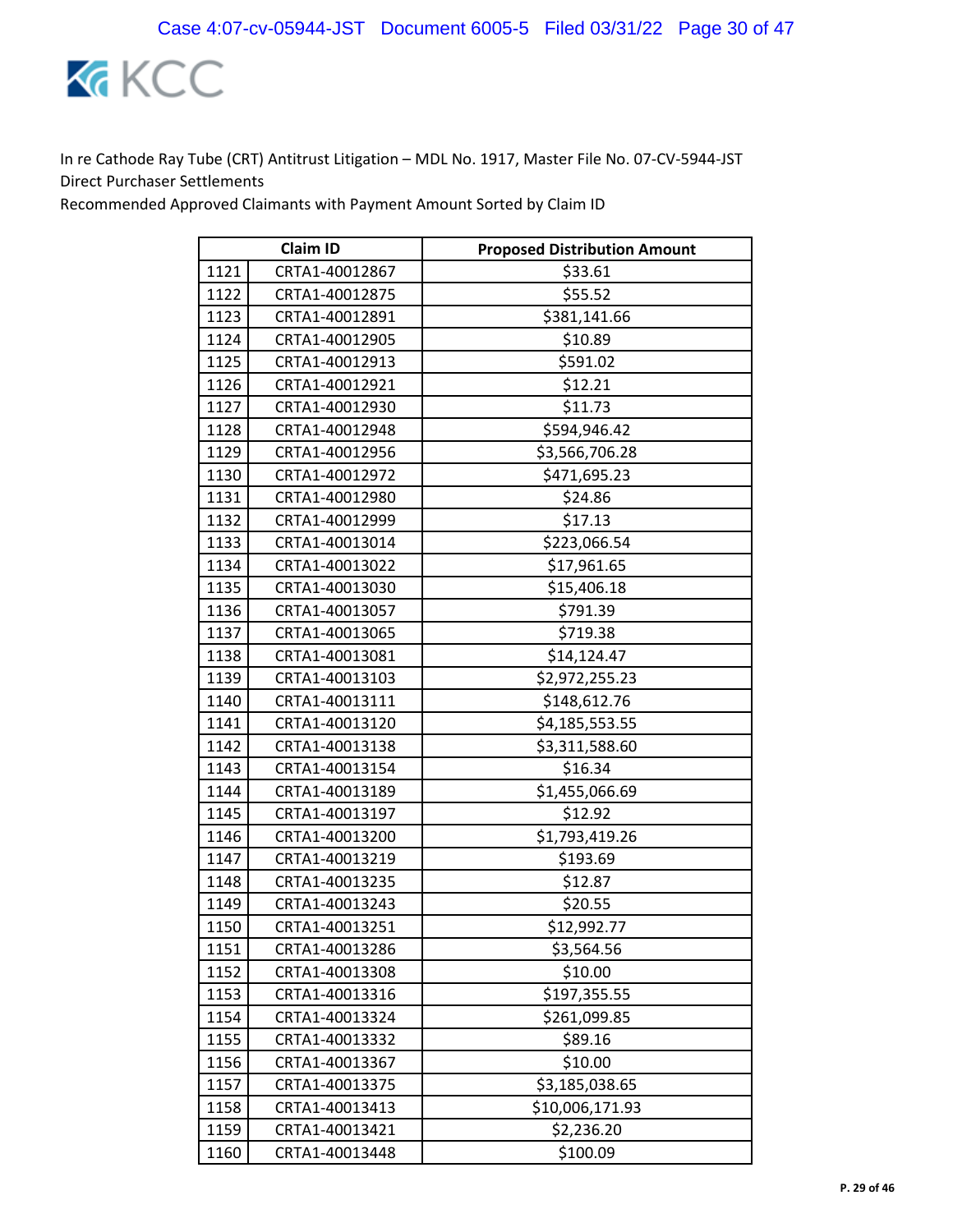

| <b>Claim ID</b> |                | <b>Proposed Distribution Amount</b> |
|-----------------|----------------|-------------------------------------|
| 1161            | CRTA1-40013464 | \$5,518,549.01                      |
| 1162            | CRTA1-40013472 | \$33,068.42                         |
| 1163            | CRTA1-40013480 | \$563,129.24                        |
| 1164            | CRTA1-40013499 | \$20.28                             |
| 1165            | CRTA1-40013502 | \$121,975.94                        |
| 1166            | CRTA1-40013529 | \$41.61                             |
| 1167            | CRTA1-40013537 | \$3,551,867.08                      |
| 1168            | CRTA1-40013545 | \$144,350.92                        |
| 1169            | CRTA1-40013553 | \$2,331,312.54                      |
| 1170            | CRTA1-40013570 | \$22,756.56                         |
| 1171            | CRTA1-40013588 | \$145,585.77                        |
| 1172            | CRTA1-40013600 | \$7,381.59                          |
| 1173            | CRTA1-40013618 | \$10,741.81                         |
| 1174            | CRTA1-40013626 | \$4,603,569.23                      |
| 1175            | CRTA1-40013634 | \$30,693.28                         |
| 1176            | CRTA1-40013650 | \$54,876.27                         |
| 1177            | CRTA1-40013669 | \$396,300.69                        |
| 1178            | CRTA1-40013677 | \$243,084.80                        |
| 1179            | CRTA1-40013693 | \$9,907,517.44                      |
| 1180            | CRTA1-40013707 | \$60,971.35                         |
| 1181            | CRTA1-40013715 | \$385,144.48                        |
| 1182            | CRTA1-40013723 | \$15.90                             |
| 1183            | CRTA1-40013740 | \$121,569.46                        |
| 1184            | CRTA1-40013766 | \$10.00                             |
| 1185            | CRTA1-40013774 | \$10.00                             |
| 1186            | CRTA1-40013782 | \$1,940.50                          |
| 1187            | CRTA1-40013790 | \$24.02                             |
| 1188            | CRTA1-40013804 | \$23.24                             |
| 1189            | CRTA1-40013812 | \$23.77                             |
| 1190            | CRTA1-40013820 | \$25.26                             |
| 1191            | CRTA1-40013839 | \$23.77                             |
| 1192            | CRTA1-40013847 | \$40.37                             |
| 1193            | CRTA1-40013863 | \$25.63                             |
| 1194            | CRTA1-40013880 | \$10.00                             |
| 1195            | CRTA1-40013898 | \$23.28                             |
| 1196            | CRTA1-40013901 | \$26.75                             |
| 1197            | CRTA1-40013910 | \$25.54                             |
| 1198            | CRTA1-40013928 | \$26.43                             |
| 1199            | CRTA1-40013936 | \$25.26                             |
| 1200            | CRTA1-40013944 | \$24.90                             |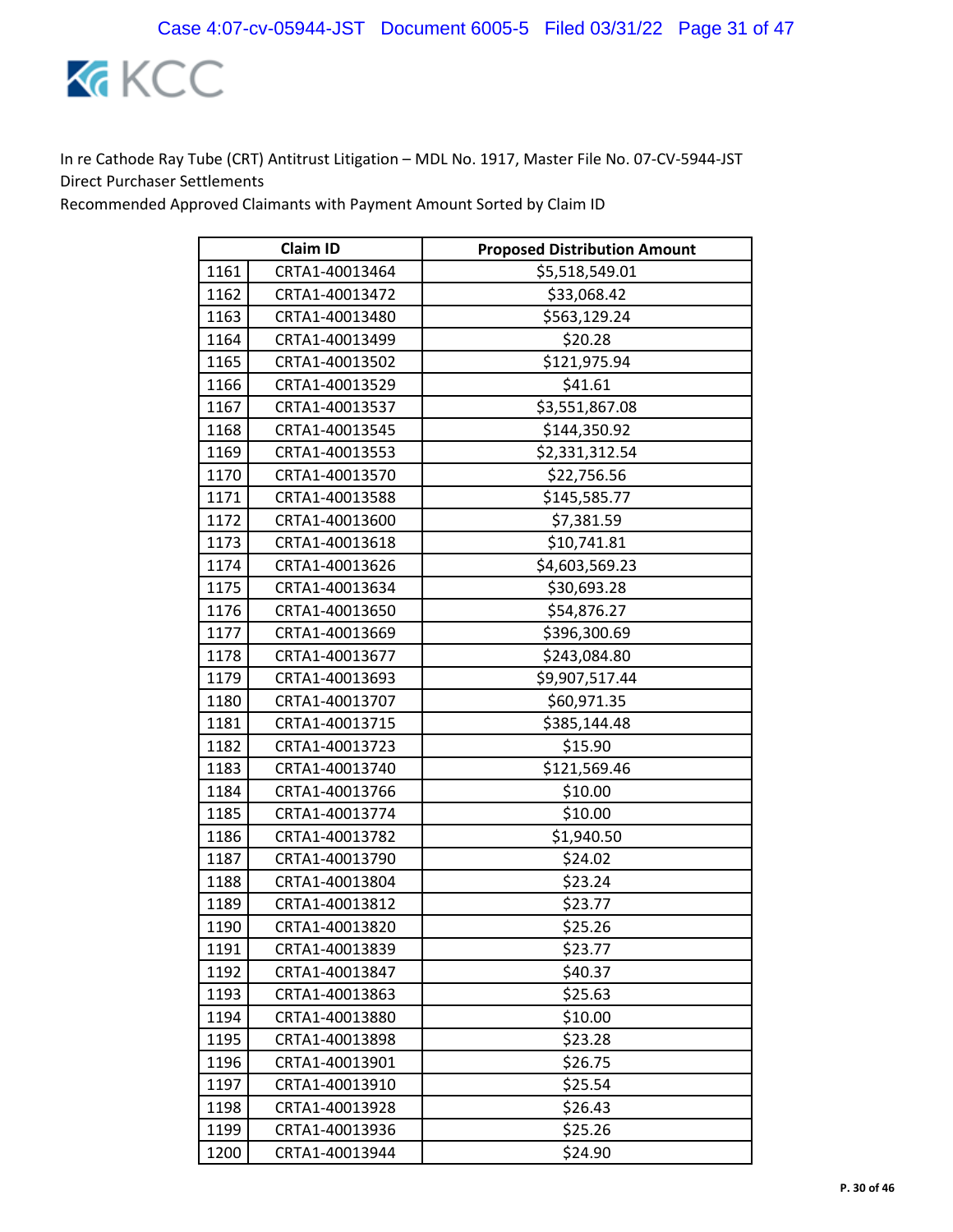

| <b>Claim ID</b> |                | <b>Proposed Distribution Amount</b> |
|-----------------|----------------|-------------------------------------|
| 1201            | CRTA1-40013952 | \$19.40                             |
| 1202            | CRTA1-40013960 | \$16.84                             |
| 1203            | CRTA1-40013979 | \$20.80                             |
| 1204            | CRTA1-40013995 | \$198.15                            |
| 1205            | CRTA1-40014002 | \$33.68                             |
| 1206            | CRTA1-40014010 | \$123.84                            |
| 1207            | CRTA1-40014029 | \$24.76                             |
| 1208            | CRTA1-40014037 | \$24.76                             |
| 1209            | CRTA1-40014045 | \$24.76                             |
| 1210            | CRTA1-40014053 | \$40.12                             |
| 1211            | CRTA1-40014061 | \$99.07                             |
| 1212            | CRTA1-40014070 | \$35.91                             |
| 1213            | CRTA1-40014088 | \$119.55                            |
| 1214            | CRTA1-40014096 | \$5,996.72                          |
| 1215            | CRTA1-40014100 | \$332.24                            |
| 1216            | CRTA1-40014126 | \$14.85                             |
| 1217            | CRTA1-40014134 | \$16.83                             |
| 1218            | CRTA1-40014142 | \$10.00                             |
| 1219            | CRTA1-40014150 | \$15.81                             |
| 1220            | CRTA1-40014169 | \$28.73                             |
| 1221            | CRTA1-40014177 | \$16.83                             |
| 1222            | CRTA1-40014185 | \$109.97                            |
| 1223            | CRTA1-40014193 | \$162.97                            |
| 1224            | CRTA1-40014207 | \$60.93                             |
| 1225            | CRTA1-40014215 | \$51.27                             |
| 1226            | CRTA1-40014223 | \$55.97                             |
| 1227            | CRTA1-40014231 | \$57.95                             |
| 1228            | CRTA1-40014240 | \$17,210.51                         |
| 1229            | CRTA1-40014258 | \$25.88                             |
| 1230            | CRTA1-40014266 | \$27.51                             |
| 1231            | CRTA1-40014274 | \$17.91                             |
| 1232            | CRTA1-40014282 | \$48.34                             |
| 1233            | CRTA1-40014304 | \$25.26                             |
| 1234            | CRTA1-40014312 | \$24.57                             |
| 1235            | CRTA1-40014347 | \$15.85                             |
| 1236            | CRTA1-40014355 | \$10.79                             |
| 1237            | CRTA1-40014371 | \$17.83                             |
| 1238            | CRTA1-40014401 | \$10.00                             |
| 1239            | CRTA1-40014428 | \$31.83                             |
| 1240            | CRTA1-40014436 | \$56.47                             |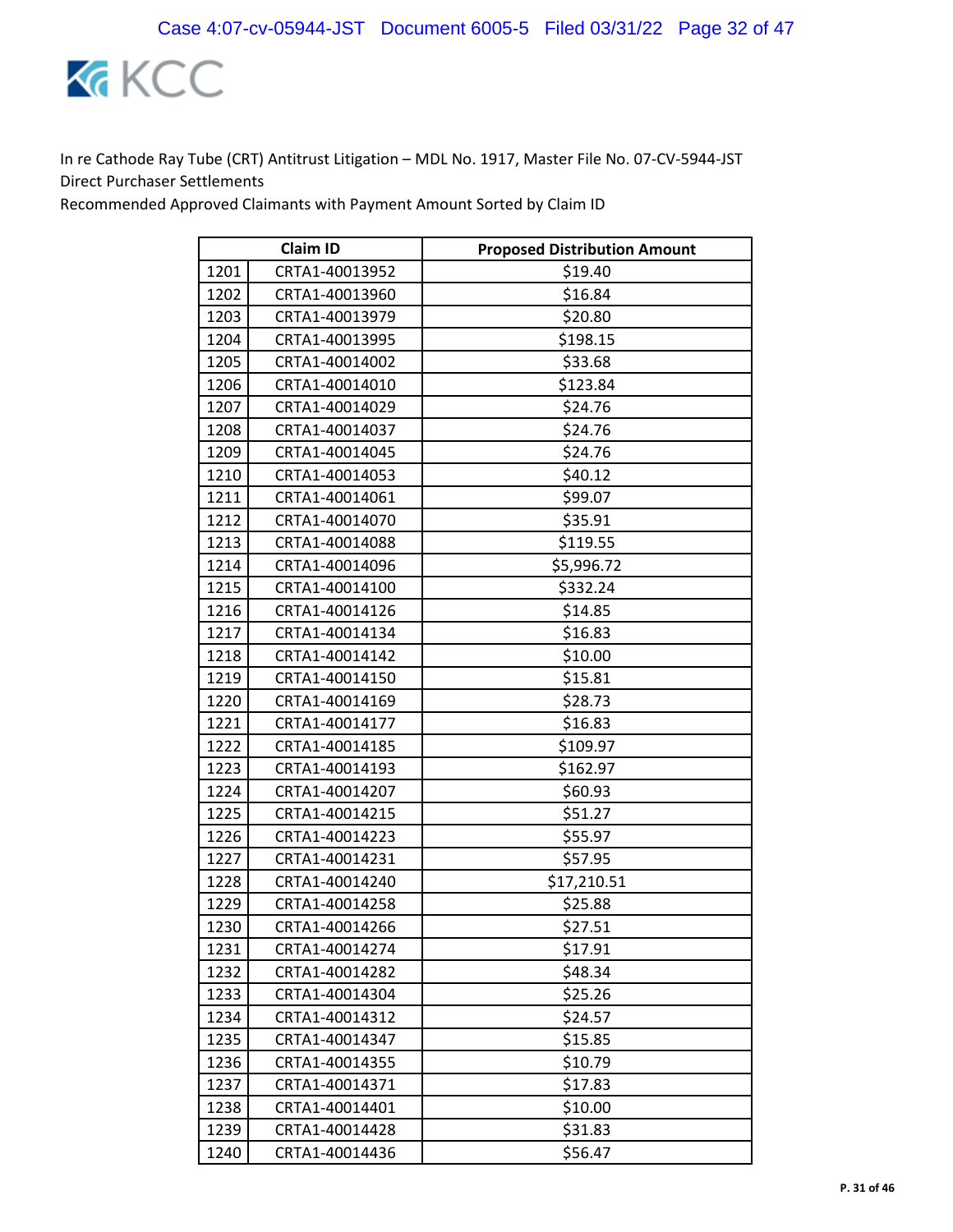

| <b>Claim ID</b> |                | <b>Proposed Distribution Amount</b> |
|-----------------|----------------|-------------------------------------|
| 1241            | CRTA1-40014444 | \$18.70                             |
| 1242            | CRTA1-40014452 | \$84.93                             |
| 1243            | CRTA1-40014460 | \$58.04                             |
| 1244            | CRTA1-40014479 | \$89.98                             |
| 1245            | CRTA1-40014487 | \$78.21                             |
| 1246            | CRTA1-40014495 | \$490.50                            |
| 1247            | CRTA1-40014509 | \$20.46                             |
| 1248            | CRTA1-40014517 | \$18.57                             |
| 1249            | CRTA1-40014568 | \$1,793.71                          |
| 1250            | CRTA1-40014622 | \$10.00                             |
| 1251            | CRTA1-40014649 | \$19.81                             |
| 1252            | CRTA1-40014657 | \$19.19                             |
| 1253            | CRTA1-40014665 | \$10.00                             |
| 1254            | CRTA1-40014673 | \$63.90                             |
| 1255            | CRTA1-40014681 | \$107.25                            |
| 1256            | CRTA1-40014690 | \$100.68                            |
| 1257            | CRTA1-40014703 | \$114.43                            |
| 1258            | CRTA1-40014711 | \$14.86                             |
| 1259            | CRTA1-40014746 | \$10.00                             |
| 1260            | CRTA1-40014754 | \$46.69                             |
| 1261            | CRTA1-40014797 | \$17.37                             |
| 1262            | CRTA1-40014800 | \$37.00                             |
| 1263            | CRTA1-40014819 | \$14.86                             |
| 1264            | CRTA1-40014827 | \$34.67                             |
| 1265            | CRTA1-40014835 | \$10.00                             |
| 1266            | CRTA1-40014843 | \$10.00                             |
| 1267            | CRTA1-40014851 | \$10.00                             |
| 1268            | CRTA1-40014878 | \$10.00                             |
| 1269            | CRTA1-40014886 | \$16.05                             |
| 1270            | CRTA1-40014894 | \$10.00                             |
| 1271            | CRTA1-40014908 | \$10.48                             |
| 1272            | CRTA1-40014916 | \$14.22                             |
| 1273            | CRTA1-40014924 | \$10.00                             |
| 1274            | CRTA1-40014932 | \$11.78                             |
| 1275            | CRTA1-40014940 | \$28.71                             |
| 1276            | CRTA1-40014959 | \$10.00                             |
| 1277            | CRTA1-40014967 | \$128.79                            |
| 1278            | CRTA1-40014975 | \$59.44                             |
| 1279            | CRTA1-40014983 | \$49.53                             |
| 1280            | CRTA1-40014991 | \$35.66                             |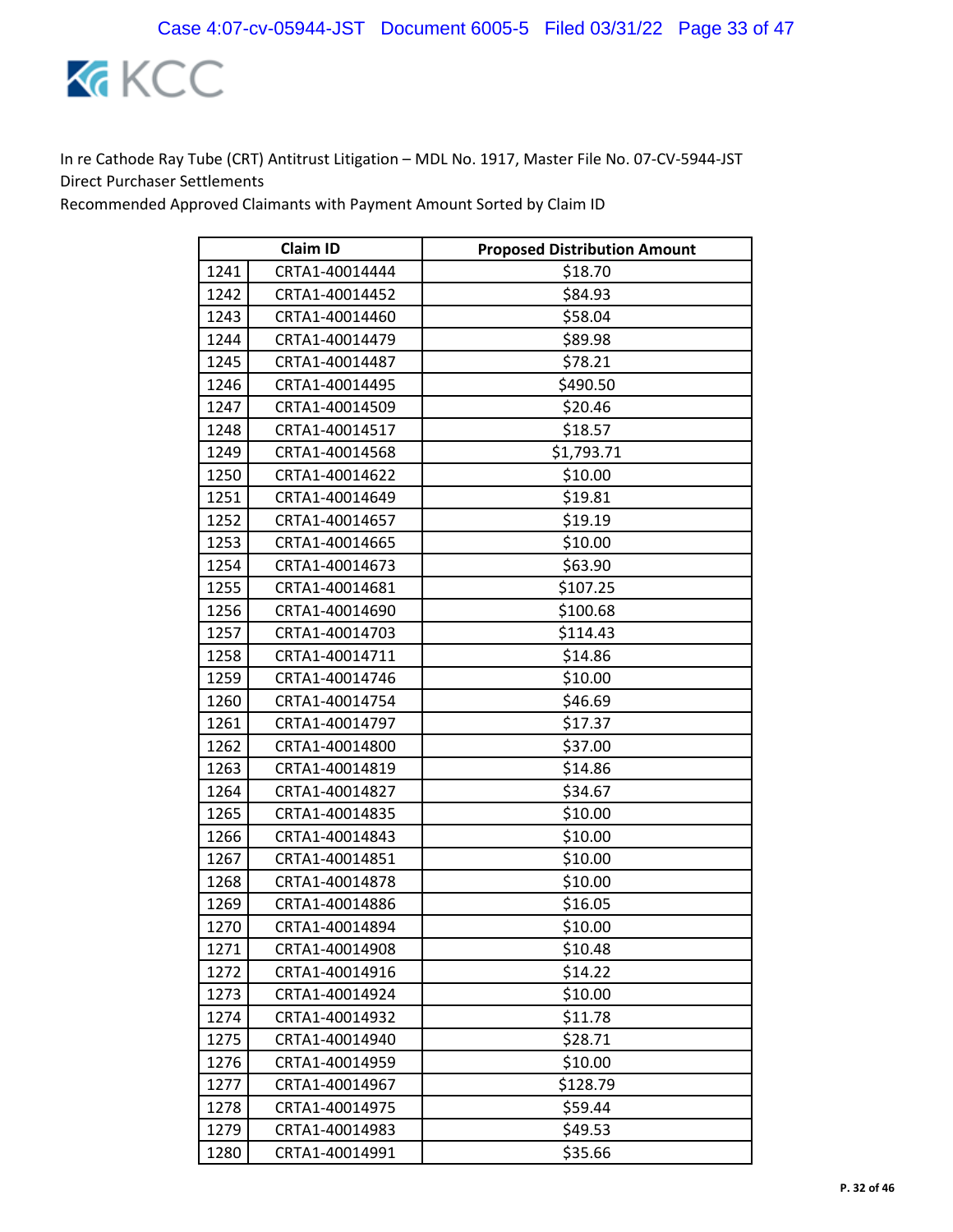

| <b>Claim ID</b> |                | <b>Proposed Distribution Amount</b> |
|-----------------|----------------|-------------------------------------|
| 1281            | CRTA1-40015009 | \$23.77                             |
| 1282            | CRTA1-40015017 | \$24.76                             |
| 1283            | CRTA1-40015025 | \$39.63                             |
| 1284            | CRTA1-40015041 | \$10.00                             |
| 1285            | CRTA1-40015050 | \$10.00                             |
| 1286            | CRTA1-40015068 | \$25.78                             |
| 1287            | CRTA1-40015076 | \$25.75                             |
| 1288            | CRTA1-40015084 | \$31.20                             |
| 1289            | CRTA1-40015092 | \$10.00                             |
| 1290            | CRTA1-40015114 | \$28.97                             |
| 1291            | CRTA1-40015122 | \$337.35                            |
| 1292            | CRTA1-40015130 | \$10.65                             |
| 1293            | CRTA1-40015149 | \$17.83                             |
| 1294            | CRTA1-40015157 | \$23.77                             |
| 1295            | CRTA1-40015165 | \$12.72                             |
| 1296            | CRTA1-40015173 | \$10.00                             |
| 1297            | CRTA1-40015181 | \$26.99                             |
| 1298            | CRTA1-40015190 | \$63.90                             |
| 1299            | CRTA1-40015203 | \$30.17                             |
| 1300            | CRTA1-40015211 | \$11.71                             |
| 1301            | CRTA1-40015220 | \$17.83                             |
| 1302            | CRTA1-40015238 | \$157.52                            |
| 1303            | CRTA1-40015246 | \$90.75                             |
| 1304            | CRTA1-40015254 | \$79.71                             |
| 1305            | CRTA1-40015262 | \$56.91                             |
| 1306            | CRTA1-40015270 | \$42.35                             |
| 1307            | CRTA1-40015289 | \$14.85                             |
| 1308            | CRTA1-40015297 | \$55.47                             |
| 1309            | CRTA1-40015300 | \$10.00                             |
| 1310            | CRTA1-40015319 | \$42.10                             |
| 1311            | CRTA1-40015327 | \$28.73                             |
| 1312            | CRTA1-40015335 | \$34.18                             |
| 1313            | CRTA1-40015343 | \$26.75                             |
| 1314            | CRTA1-40015360 | \$33.68                             |
| 1315            | CRTA1-40015386 | \$10.00                             |
| 1316            | CRTA1-40015394 | \$10.00                             |
| 1317            | CRTA1-40015408 | \$12.58                             |
| 1318            | CRTA1-40015416 | \$13.12                             |
| 1319            | CRTA1-40015424 | \$12.55                             |
| 1320            | CRTA1-40015432 | \$10.00                             |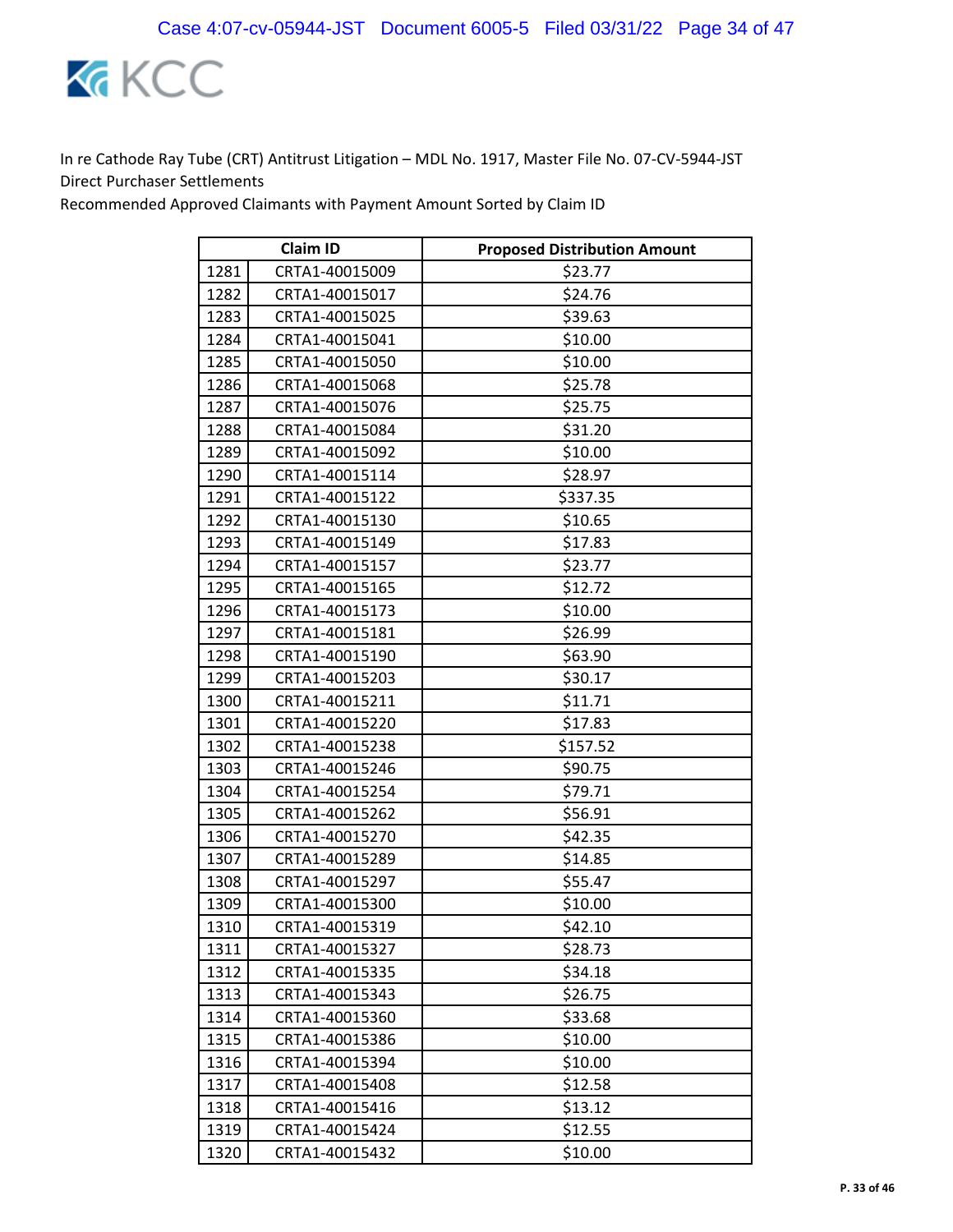

| <b>Claim ID</b> |                | <b>Proposed Distribution Amount</b> |
|-----------------|----------------|-------------------------------------|
| 1321            | CRTA1-40015440 | \$29.72                             |
| 1322            | CRTA1-40015467 | \$10.00                             |
| 1323            | CRTA1-40015475 | \$660.53                            |
| 1324            | CRTA1-40015483 | \$32.18                             |
| 1325            | CRTA1-40015564 | \$309.04                            |
| 1326            | CRTA1-40015610 | \$63.20                             |
| 1327            | CRTA1-40015629 | \$191.21                            |
| 1328            | CRTA1-40015637 | \$13.66                             |
| 1329            | CRTA1-40015645 | \$389.36                            |
| 1330            | CRTA1-40015653 | \$123.84                            |
| 1331            | CRTA1-40015718 | \$10.00                             |
| 1332            | CRTA1-40015726 | \$10.00                             |
| 1333            | CRTA1-40015734 | \$10.00                             |
| 1334            | CRTA1-40157373 | \$17.80                             |
| 1335            | CRTA1-40157381 | \$34.67                             |
| 1336            | CRTA1-40157390 | \$166.42                            |
| 1337            | CRTA1-40157438 | \$33.83                             |
| 1338            | CRTA1-40157462 | \$22.04                             |
| 1339            | CRTA1-40157470 | \$29.22                             |
| 1340            | CRTA1-40157489 | \$80.22                             |
| 1341            | CRTA1-40157497 | \$17.33                             |
| 1342            | CRTA1-40157527 | \$32.69                             |
| 1343            | CRTA1-40157543 | \$21.79                             |
| 1344            | CRTA1-40157551 | \$16.84                             |
| 1345            | CRTA1-40157560 | \$21.79                             |
| 1346            | CRTA1-40157578 | \$28.85                             |
| 1347            | CRTA1-40157594 | \$20.80                             |
| 1348            | CRTA1-40157608 | \$13.80                             |
| 1349            | CRTA1-40157616 | \$43.59                             |
| 1350            | CRTA1-40157624 | \$10.00                             |
| 1351            | CRTA1-40157632 | \$37.15                             |
| 1352            | CRTA1-40157640 | \$371.53                            |
| 1353            | CRTA1-40157659 | \$10.00                             |
| 1354            | CRTA1-40157667 | \$16.09                             |
| 1355            | CRTA1-40157683 | \$64.32                             |
| 1356            | CRTA1-40157691 | \$82.67                             |
| 1357            | CRTA1-40157713 | \$15.60                             |
| 1358            | CRTA1-40157721 | \$34.67                             |
| 1359            | CRTA1-40157730 | \$16.92                             |
| 1360            | CRTA1-40157748 | \$54.45                             |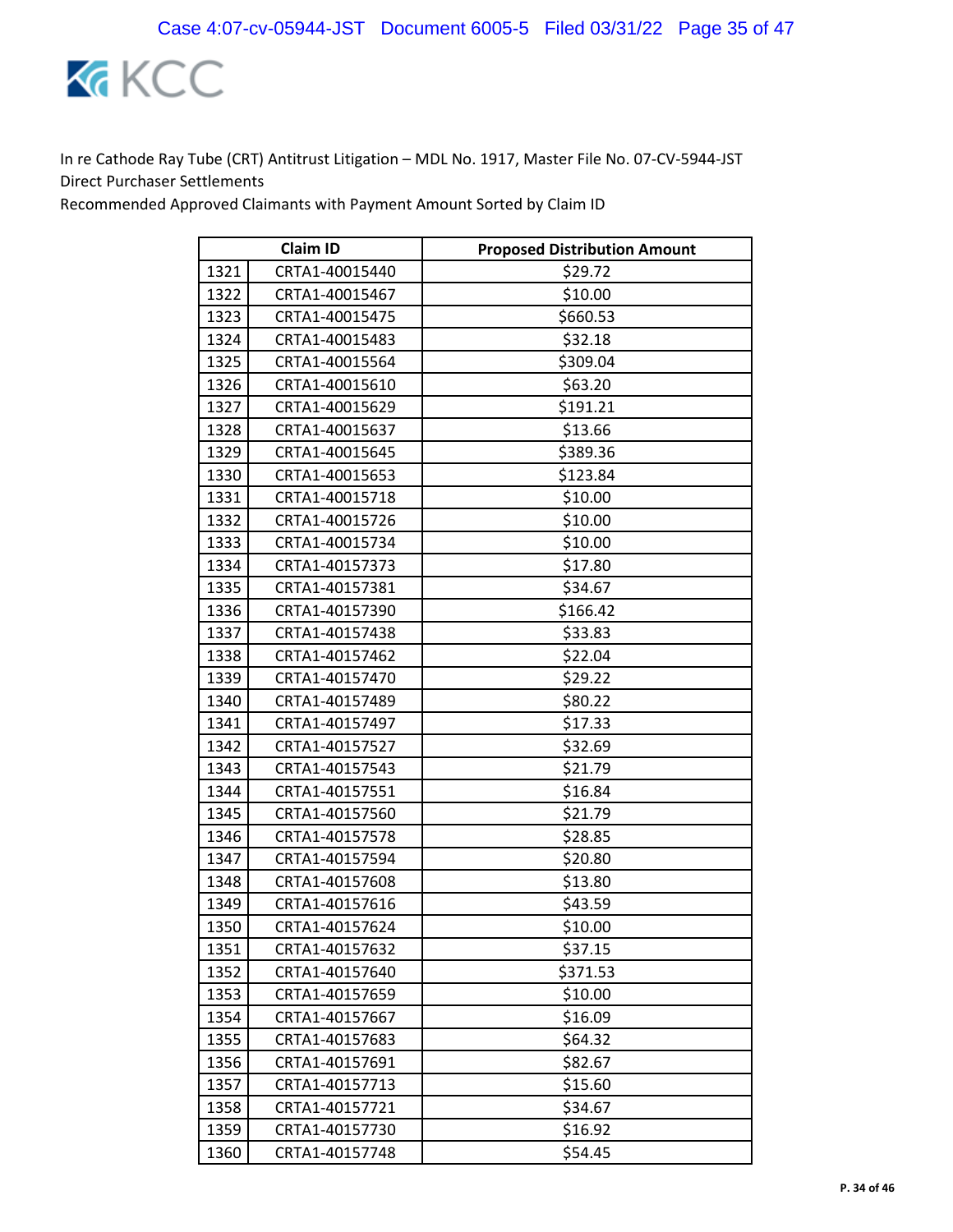

|      | <b>Claim ID</b> | <b>Proposed Distribution Amount</b> |
|------|-----------------|-------------------------------------|
| 1361 | CRTA1-40157756  | \$14.86                             |
| 1362 | CRTA1-40157764  | \$96.44                             |
| 1363 | CRTA1-40157780  | \$10.00                             |
| 1364 | CRTA1-40157799  | \$102.83                            |
| 1365 | CRTA1-40157829  | \$34.67                             |
| 1366 | CRTA1-40157837  | \$14.79                             |
| 1367 | CRTA1-40157845  | \$43.34                             |
| 1368 | CRTA1-40157853  | \$21.92                             |
| 1369 | CRTA1-40157861  | \$28.97                             |
| 1370 | CRTA1-40157870  | \$157.97                            |
| 1371 | CRTA1-40157896  | \$11.40                             |
| 1372 | CRTA1-40157900  | \$30.71                             |
| 1373 | CRTA1-40157934  | \$14.36                             |
| 1374 | CRTA1-40157942  | \$30.91                             |
| 1375 | CRTA1-40157950  | \$158.71                            |
| 1376 | CRTA1-40157969  | \$10.00                             |
| 1377 | CRTA1-40157977  | \$32.18                             |
| 1378 | CRTA1-40157985  | \$29.97                             |
| 1379 | CRTA1-40158000  | \$71.27                             |
| 1380 | CRTA1-40158027  | \$14.86                             |
| 1381 | CRTA1-40158035  | \$43.29                             |
| 1382 | CRTA1-40158051  | \$118.89                            |
| 1383 | CRTA1-40158060  | \$173.19                            |
| 1384 | CRTA1-40158078  | \$155.18                            |
| 1385 | CRTA1-40158094  | \$20.80                             |
| 1386 | CRTA1-40158108  | \$21.17                             |
| 1387 | CRTA1-40158124  | \$97.09                             |
| 1388 | CRTA1-40158132  | \$26.62                             |
| 1389 | CRTA1-40158159  | \$42.60                             |
| 1390 | CRTA1-40158175  | \$54.98                             |
| 1391 | CRTA1-40158183  | \$10.00                             |
| 1392 | CRTA1-40158191  | \$15.91                             |
| 1393 | CRTA1-40158205  | \$1,213.67                          |
| 1394 | CRTA1-40158264  | \$21.79                             |
| 1395 | CRTA1-40158280  | \$17.93                             |
| 1396 | CRTA1-40158299  | \$50.48                             |
| 1397 | CRTA1-40158302  | \$13.37                             |
| 1398 | CRTA1-40158329  | \$10.00                             |
| 1399 | CRTA1-40158337  | \$10.00                             |
| 1400 | CRTA1-40158361  | \$12.97                             |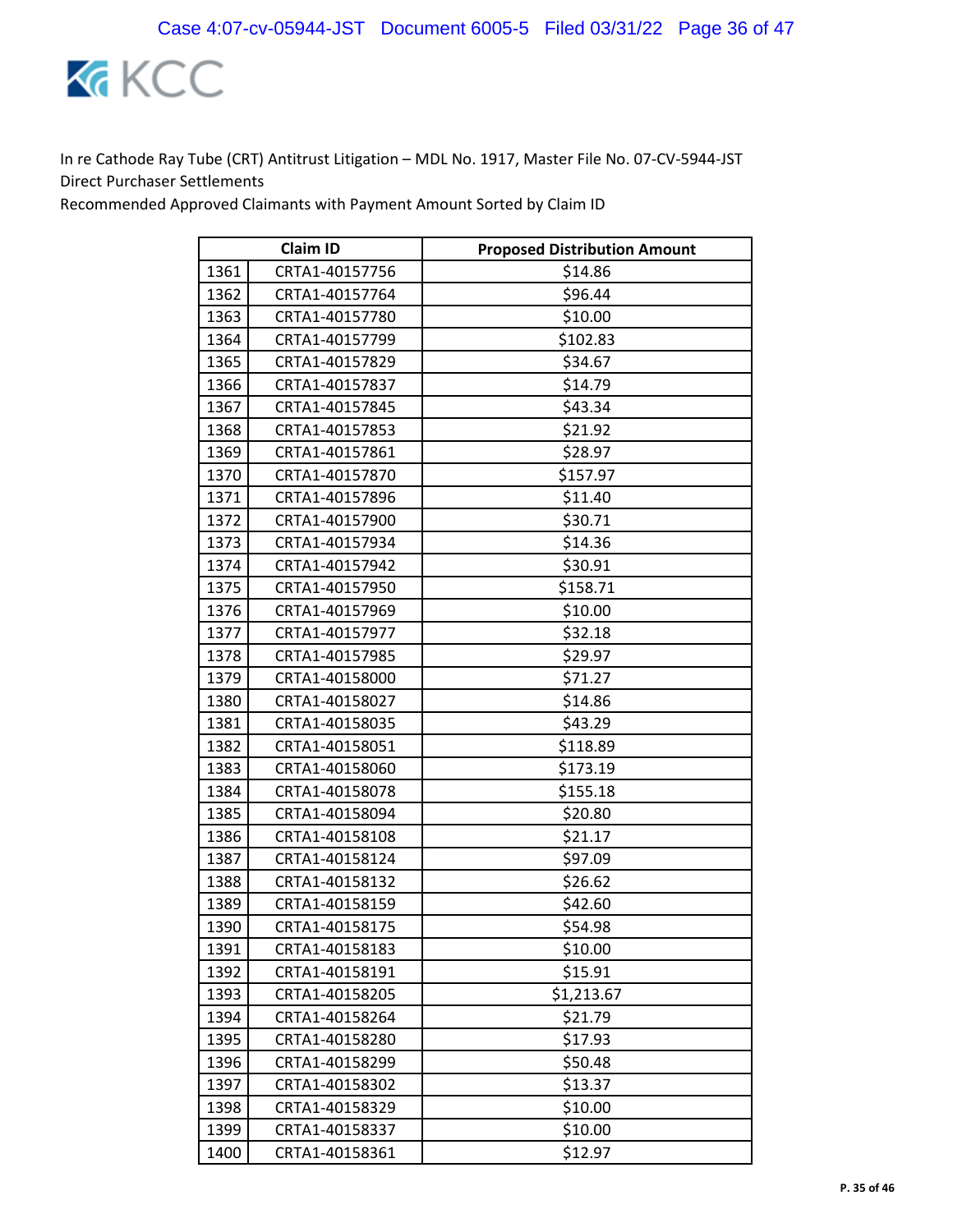

| <b>Claim ID</b> |                | <b>Proposed Distribution Amount</b> |
|-----------------|----------------|-------------------------------------|
| 1401            | CRTA1-40158396 | \$47.75                             |
| 1402            | CRTA1-40158400 | \$52.01                             |
| 1403            | CRTA1-40158418 | \$20.35                             |
| 1404            | CRTA1-40158426 | \$10.00                             |
| 1405            | CRTA1-40158434 | \$11.88                             |
| 1406            | CRTA1-40158442 | \$10.00                             |
| 1407            | CRTA1-40158450 | \$39.63                             |
| 1408            | CRTA1-40158469 | \$29.72                             |
| 1409            | CRTA1-40158477 | \$10.00                             |
| 1410            | CRTA1-40158493 | \$10.00                             |
| 1411            | CRTA1-40158515 | \$111.45                            |
| 1412            | CRTA1-40158523 | \$19.31                             |
| 1413            | CRTA1-40158531 | \$15.07                             |
| 1414            | CRTA1-40158540 | \$35.93                             |
| 1415            | CRTA1-40158558 | \$65.85                             |
| 1416            | CRTA1-40158574 | \$10.00                             |
| 1417            | CRTA1-40158582 | \$20.06                             |
| 1418            | CRTA1-40158590 | \$25.26                             |
| 1419            | CRTA1-40158604 | \$22.78                             |
| 1420            | CRTA1-40158612 | \$25.75                             |
| 1421            | CRTA1-40158620 | \$68.36                             |
| 1422            | CRTA1-40158639 | \$19.31                             |
| 1423            | CRTA1-40158647 | \$17.33                             |
| 1424            | CRTA1-40158655 | \$29.72                             |
| 1425            | CRTA1-40158680 | \$31.70                             |
| 1426            | CRTA1-40158710 | \$28.73                             |
| 1427            | CRTA1-40158728 | \$10.00                             |
| 1428            | CRTA1-40158744 | \$20.80                             |
| 1429            | CRTA1-40158752 | \$26.74                             |
| 1430            | CRTA1-40158760 | \$10.00                             |
| 1431            | CRTA1-40158779 | \$10.00                             |
| 1432            | CRTA1-40158809 | \$20.31                             |
| 1433            | CRTA1-40158817 | \$45.04                             |
| 1434            | CRTA1-40158833 | \$35.34                             |
| 1435            | CRTA1-40158850 | \$156.12                            |
| 1436            | CRTA1-40158876 | \$23.50                             |
| 1437            | CRTA1-40158906 | \$52.01                             |
| 1438            | CRTA1-40158922 | \$10.00                             |
| 1439            | CRTA1-40158957 | \$24.23                             |
| 1440            | CRTA1-40158973 | \$11.39                             |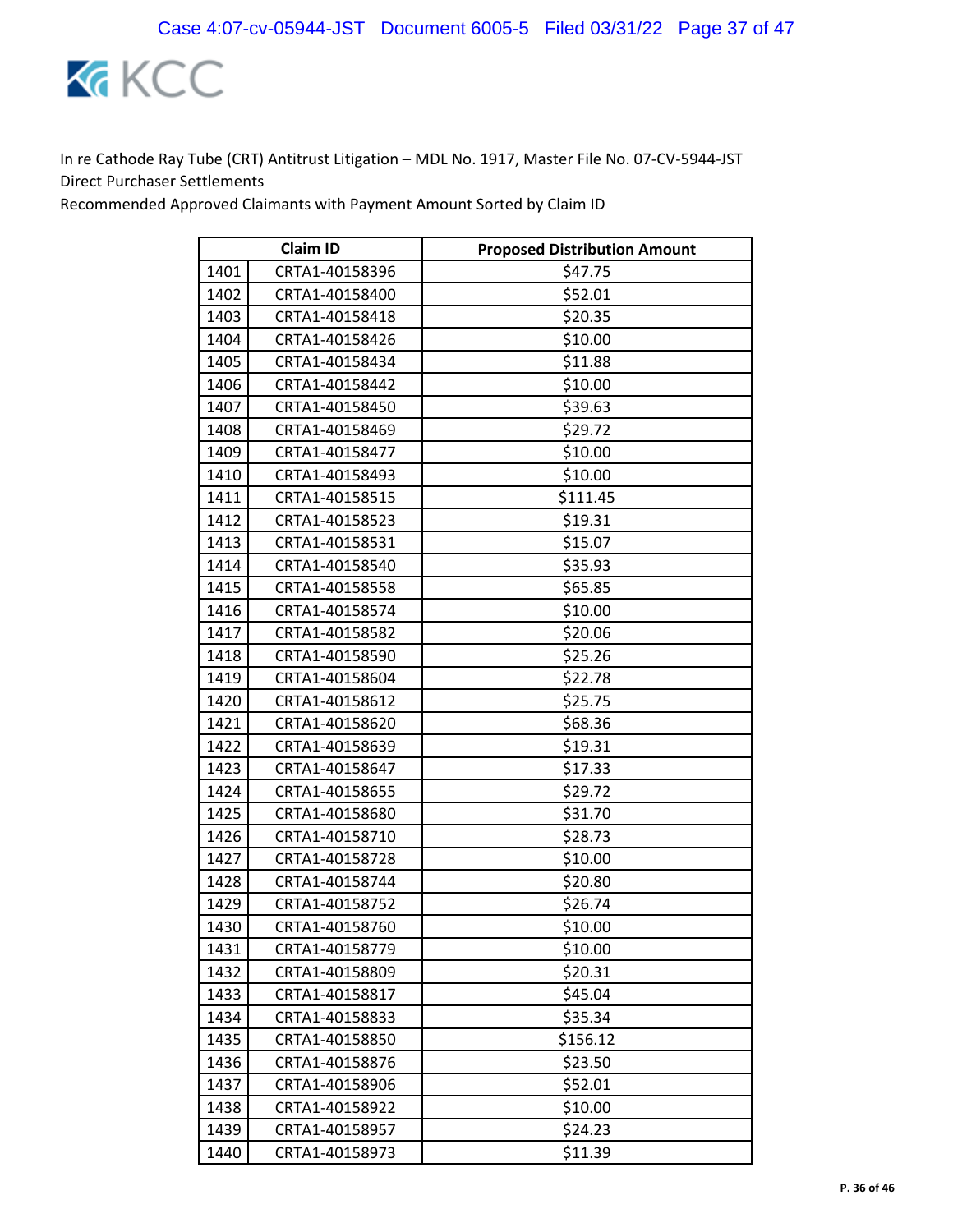

| <b>Claim ID</b> |                | <b>Proposed Distribution Amount</b> |
|-----------------|----------------|-------------------------------------|
| 1441            | CRTA1-40158981 | \$28.97                             |
| 1442            | CRTA1-40158990 | \$438.83                            |
| 1443            | CRTA1-40159007 | \$10.00                             |
| 1444            | CRTA1-40159015 | \$11.88                             |
| 1445            | CRTA1-40159023 | \$445.83                            |
| 1446            | CRTA1-40159040 | \$129.29                            |
| 1447            | CRTA1-40159104 | \$15.85                             |
| 1448            | CRTA1-40159112 | \$15.85                             |
| 1449            | CRTA1-40159147 | \$10.00                             |
| 1450            | CRTA1-40159163 | \$178.33                            |
| 1451            | CRTA1-40159180 | \$106.01                            |
| 1452            | CRTA1-40159198 | \$16.34                             |
| 1453            | CRTA1-40159201 | \$12.38                             |
| 1454            | CRTA1-40159210 | \$27.29                             |
| 1455            | CRTA1-40159228 | \$230.90                            |
| 1456            | CRTA1-40159244 | \$98.51                             |
| 1457            | CRTA1-40159279 | \$29.30                             |
| 1458            | CRTA1-40159309 | \$710.30                            |
| 1459            | CRTA1-40159317 | \$42.10                             |
| 1460            | CRTA1-40159341 | \$15.98                             |
| 1461            | CRTA1-40159350 | \$60.78                             |
| 1462            | CRTA1-40159368 | \$32.19                             |
| 1463            | CRTA1-40159376 | \$36.87                             |
| 1464            | CRTA1-40159384 | \$20.97                             |
| 1465            | CRTA1-40159392 | \$196.16                            |
| 1466            | CRTA1-40159465 | \$16.58                             |
| 1467            | CRTA1-40159481 | \$38.39                             |
| 1468            | CRTA1-40159503 | \$108.38                            |
| 1469            | CRTA1-40159511 | \$83.32                             |
| 1470            | CRTA1-40159520 | \$55.68                             |
| 1471            | CRTA1-40159546 | \$14.27                             |
| 1472            | CRTA1-40159562 | \$83.47                             |
| 1473            | CRTA1-40159570 | \$74.60                             |
| 1474            | CRTA1-40159619 | \$223.16                            |
| 1475            | CRTA1-40159643 | \$37.46                             |
| 1476            | CRTA1-40159651 | \$62.76                             |
| 1477            | CRTA1-40159660 | \$183.73                            |
| 1478            | CRTA1-40159694 | \$147.62                            |
| 1479            | CRTA1-40159708 | \$17.83                             |
| 1480            | CRTA1-40159791 | \$10.00                             |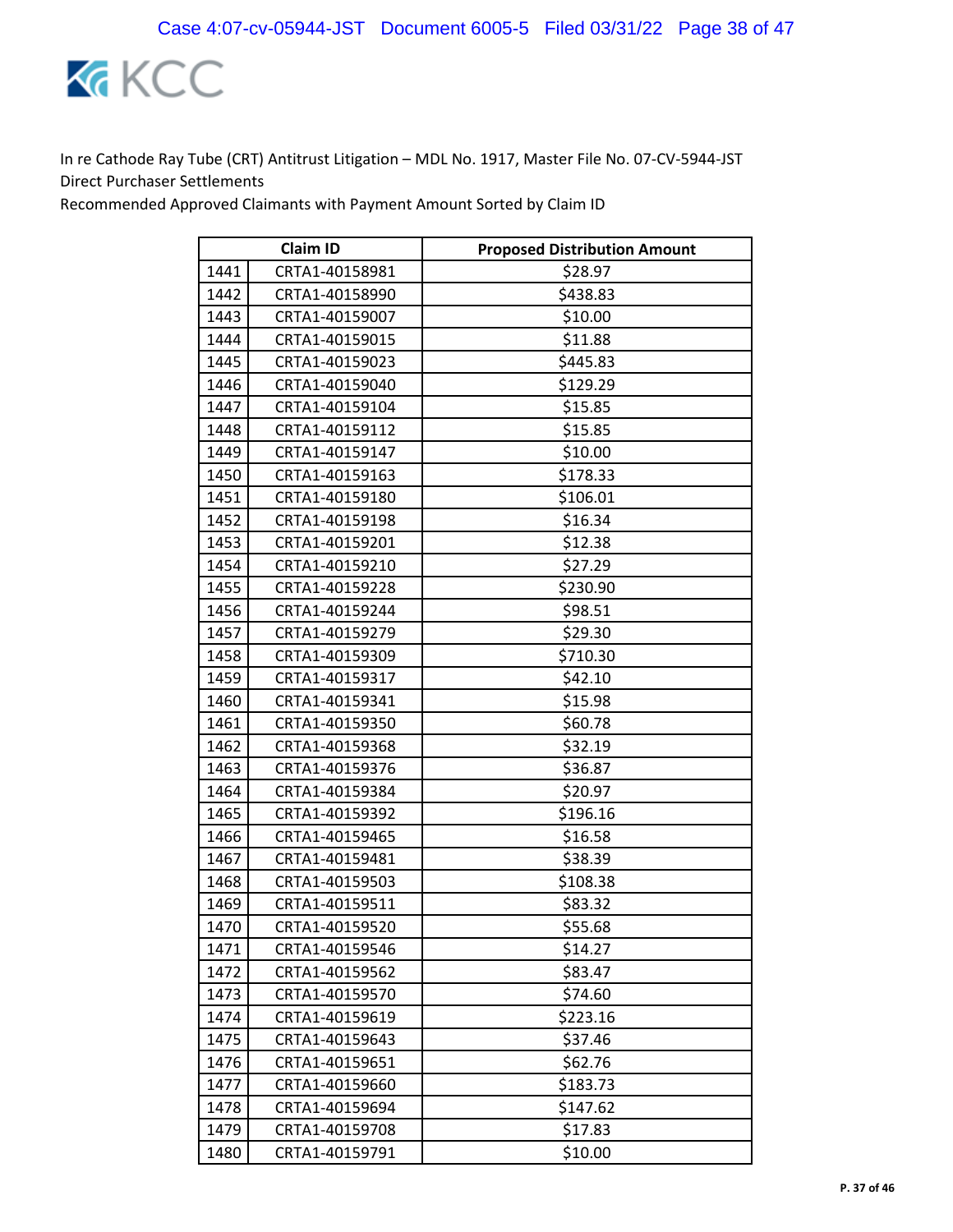

| <b>Claim ID</b> |                | <b>Proposed Distribution Amount</b> |
|-----------------|----------------|-------------------------------------|
| 1481            | CRTA1-40159805 | \$94.12                             |
| 1482            | CRTA1-40159864 | \$15.47                             |
| 1483            | CRTA1-40159872 | \$30.26                             |
| 1484            | CRTA1-40159902 | \$10.00                             |
| 1485            | CRTA1-40159910 | \$36.39                             |
| 1486            | CRTA1-40159961 | \$1,015.20                          |
| 1487            | CRTA1-40159970 | \$10.00                             |
| 1488            | CRTA1-40160005 | \$29.66                             |
| 1489            | CRTA1-40160013 | \$22.73                             |
| 1490            | CRTA1-40160056 | \$28.28                             |
| 1491            | CRTA1-40160064 | \$21.51                             |
| 1492            | CRTA1-40160072 | \$699.90                            |
| 1493            | CRTA1-40160080 | \$10.00                             |
| 1494            | CRTA1-40160137 | \$26.88                             |
| 1495            | CRTA1-40160153 | \$119.63                            |
| 1496            | CRTA1-40160188 | \$31.69                             |
| 1497            | CRTA1-40160196 | \$574.63                            |
| 1498            | CRTA1-40160200 | \$38.96                             |
| 1499            | CRTA1-40160358 | \$114.12                            |
| 1500            | CRTA1-40160390 | \$418.59                            |
| 1501            | CRTA1-40160404 | \$10.38                             |
| 1502            | CRTA1-40160439 | \$57.91                             |
| 1503            | CRTA1-40160480 | \$26.51                             |
| 1504            | CRTA1-40160528 | \$108.98                            |
| 1505            | CRTA1-40160536 | \$133.75                            |
| 1506            | CRTA1-40160579 | \$79.26                             |
| 1507            | CRTA1-40160587 | \$101.55                            |
| 1508            | CRTA1-40160668 | \$24.66                             |
| 1509            | CRTA1-40160676 | \$18.57                             |
| 1510            | CRTA1-40160706 | \$82.08                             |
| 1511            | CRTA1-40160714 | \$58.57                             |
| 1512            | CRTA1-40160722 | \$86.42                             |
| 1513            | CRTA1-40160749 | \$97.81                             |
| 1514            | CRTA1-40160757 | \$69.33                             |
| 1515            | CRTA1-40160765 | \$3,950.19                          |
| 1516            | CRTA1-40160773 | \$17.88                             |
| 1517            | CRTA1-40160846 | \$28.23                             |
| 1518            | CRTA1-40160854 | \$123.84                            |
| 1519            | CRTA1-40160889 | \$113.93                            |
| 1520            | CRTA1-40161036 | \$188.24                            |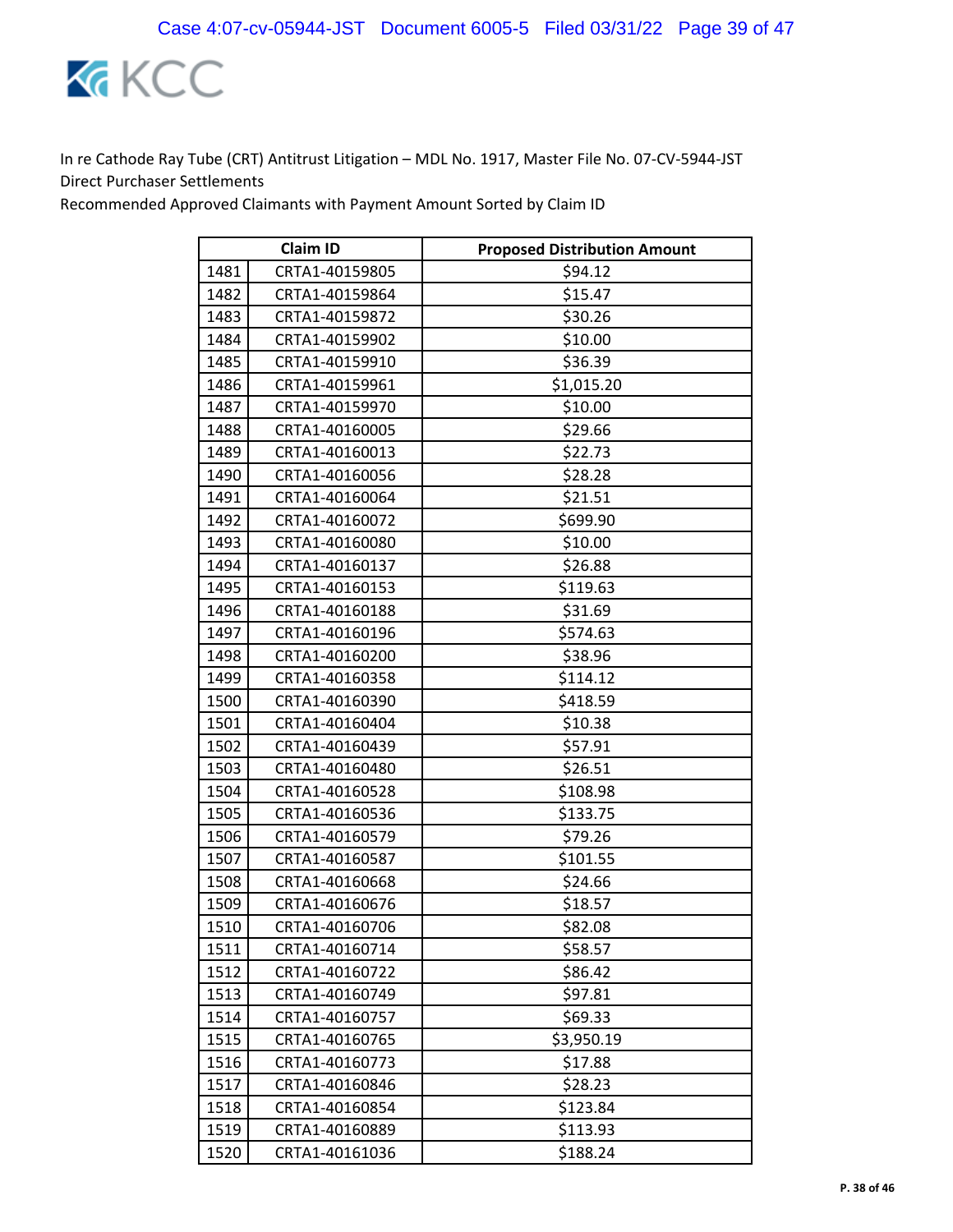

| <b>Claim ID</b> |                | <b>Proposed Distribution Amount</b> |
|-----------------|----------------|-------------------------------------|
| 1521            | CRTA1-40161095 | \$158.52                            |
| 1522            | CRTA1-40161249 | \$29.72                             |
| 1523            | CRTA1-40161257 | \$48.54                             |
| 1524            | CRTA1-40161265 | \$50.03                             |
| 1525            | CRTA1-40161273 | \$60.43                             |
| 1526            | CRTA1-40161281 | \$1,415.58                          |
| 1527            | CRTA1-40161290 | \$40.65                             |
| 1528            | CRTA1-40161303 | \$75.79                             |
| 1529            | CRTA1-40161311 | \$97.09                             |
| 1530            | CRTA1-40161320 | \$27.74                             |
| 1531            | CRTA1-40161338 | \$226.88                            |
| 1532            | CRTA1-40161354 | \$26.50                             |
| 1533            | CRTA1-40161362 | \$173.19                            |
| 1534            | CRTA1-40161370 | \$139.94                            |
| 1535            | CRTA1-40161400 | \$109.97                            |
| 1536            | CRTA1-40161443 | \$13.87                             |
| 1537            | CRTA1-40161451 | \$206.07                            |
| 1538            | CRTA1-40161460 | \$178.33                            |
| 1539            | CRTA1-40161478 | \$188.24                            |
| 1540            | CRTA1-40161494 | \$172.88                            |
| 1541            | CRTA1-40161532 | \$35.66                             |
| 1542            | CRTA1-40161540 | \$51.50                             |
| 1543            | CRTA1-40161559 | \$176,572.09                        |
| 1544            | CRTA1-40161567 | \$107.00                            |
| 1545            | CRTA1-40161575 | \$47.30                             |
| 1546            | CRTA1-40161583 | \$14.86                             |
| 1547            | CRTA1-40161591 | \$366.57                            |
| 1548            | CRTA1-40161605 | \$20.21                             |
| 1549            | CRTA1-40161613 | \$84.70                             |
| 1550            | CRTA1-40161621 | \$37.35                             |
| 1551            | CRTA1-40161630 | \$44.08                             |
| 1552            | CRTA1-40161648 | \$40.12                             |
| 1553            | CRTA1-40161656 | \$135.99                            |
| 1554            | CRTA1-40161672 | \$29.02                             |
| 1555            | CRTA1-40161680 | \$44.58                             |
| 1556            | CRTA1-40161699 | \$13.87                             |
| 1557            | CRTA1-40161702 | \$17.83                             |
| 1558            | CRTA1-40161710 | \$14.84                             |
| 1559            | CRTA1-40161729 | \$75.78                             |
| 1560            | CRTA1-40161737 | \$73.31                             |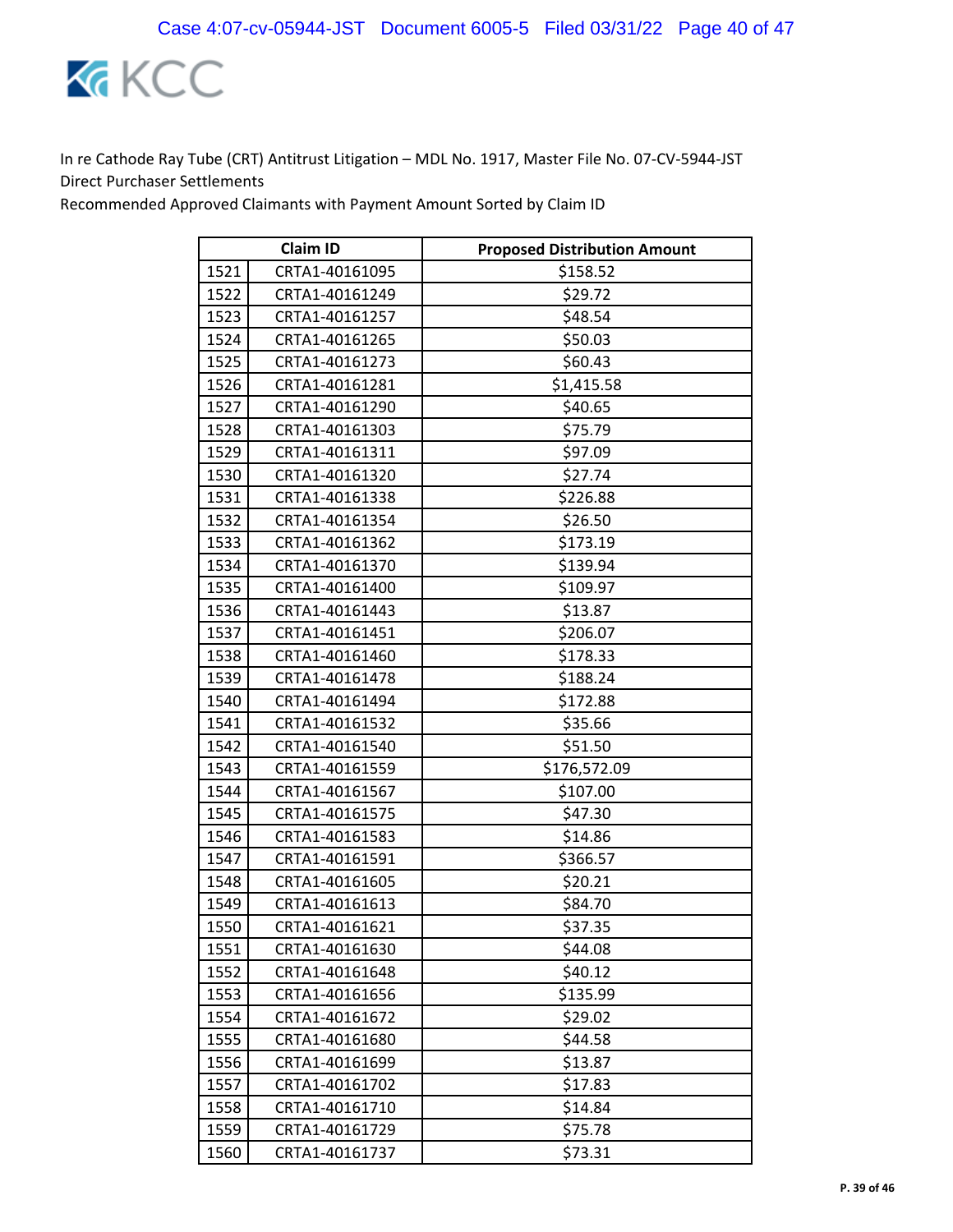

| <b>Claim ID</b> |                | <b>Proposed Distribution Amount</b> |
|-----------------|----------------|-------------------------------------|
| 1561            | CRTA1-40161745 | \$126.81                            |
| 1562            | CRTA1-40161761 | \$82.72                             |
| 1563            | CRTA1-40161770 | \$10.00                             |
| 1564            | CRTA1-40161788 | \$13.59                             |
| 1565            | CRTA1-40161796 | \$10.00                             |
| 1566            | CRTA1-40162261 | \$10.00                             |
| 1567            | CRTA1-40162270 | \$31.44                             |
| 1568            | CRTA1-40162296 | \$60.88                             |
| 1569            | CRTA1-40162300 | \$63.40                             |
| 1570            | CRTA1-40162318 | \$141.18                            |
| 1571            | CRTA1-40162326 | \$145.14                            |
| 1572            | CRTA1-40162334 | \$158.02                            |
| 1573            | CRTA1-40162342 | \$212.51                            |
| 1574            | CRTA1-40162350 | \$23.80                             |
| 1575            | CRTA1-40162369 | \$12.79                             |
| 1576            | CRTA1-40162377 | \$14.13                             |
| 1577            | CRTA1-40162393 | \$194.68                            |
| 1578            | CRTA1-40162407 | \$223.34                            |
| 1579            | CRTA1-40162415 | \$17.68                             |
| 1580            | CRTA1-40162431 | \$90.15                             |
| 1581            | CRTA1-40162440 | \$130.28                            |
| 1582            | CRTA1-40162458 | \$346.76                            |
| 1583            | CRTA1-40162482 | \$602.89                            |
| 1584            | CRTA1-40162504 | \$173.48                            |
| 1585            | CRTA1-40162520 | \$10.00                             |
| 1586            | CRTA1-40162547 | \$39.63                             |
| 1587            | CRTA1-40162563 | \$10.24                             |
| 1588            | CRTA1-40162598 | \$668.75                            |
| 1589            | CRTA1-40162610 | \$5,121.77                          |
| 1590            | CRTA1-40162628 | \$13.87                             |
| 1591            | CRTA1-40162636 | \$413.20                            |
| 1592            | CRTA1-40162644 | \$1,070.01                          |
| 1593            | CRTA1-40162652 | \$22.29                             |
| 1594            | CRTA1-40162679 | \$76.86                             |
| 1595            | CRTA1-40162717 | \$42.28                             |
| 1596            | CRTA1-40162725 | \$44.58                             |
| 1597            | CRTA1-40162733 | \$158.52                            |
| 1598            | CRTA1-40162741 | \$217.96                            |
| 1599            | CRTA1-40162750 | \$388.95                            |
| 1600            | CRTA1-40162768 | \$574.63                            |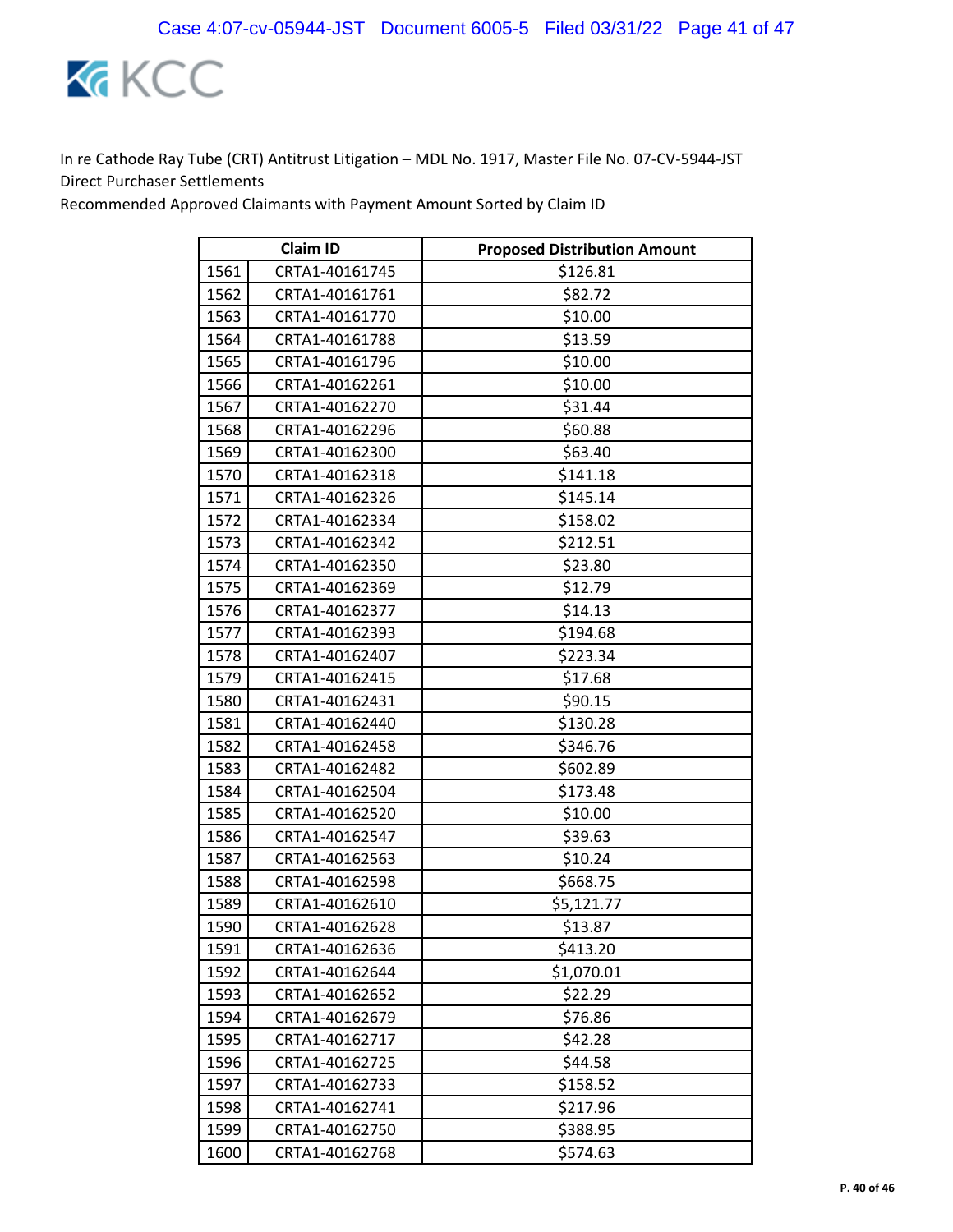

| <b>Claim ID</b> |                | <b>Proposed Distribution Amount</b> |
|-----------------|----------------|-------------------------------------|
| 1601            | CRTA1-40162784 | \$198.15                            |
| 1602            | CRTA1-40162857 | \$28.03                             |
| 1603            | CRTA1-40162865 | \$676.18                            |
| 1604            | CRTA1-40162873 | \$110.29                            |
| 1605            | CRTA1-40162881 | \$43.34                             |
| 1606            | CRTA1-40162903 | \$11.88                             |
| 1607            | CRTA1-40162911 | \$10.89                             |
| 1608            | CRTA1-40162938 | \$10.00                             |
| 1609            | CRTA1-40162946 | \$35.17                             |
| 1610            | CRTA1-40162970 | \$34.24                             |
| 1611            | CRTA1-40162989 | \$10.00                             |
| 1612            | CRTA1-40162997 | \$346.76                            |
| 1613            | CRTA1-40163004 | \$45.57                             |
| 1614            | CRTA1-40163012 | \$10.74                             |
| 1615            | CRTA1-40163020 | \$27.23                             |
| 1616            | CRTA1-40163039 | \$49.53                             |
| 1617            | CRTA1-40163047 | \$26.50                             |
| 1618            | CRTA1-40163055 | \$59.94                             |
| 1619            | CRTA1-40163098 | \$14.83                             |
| 1620            | CRTA1-40163101 | \$17.83                             |
| 1621            | CRTA1-40163128 | \$819.84                            |
| 1622            | CRTA1-40163136 | \$38.13                             |
| 1623            | CRTA1-40163144 | \$55.48                             |
| 1624            | CRTA1-40163152 | \$39.66                             |
| 1625            | CRTA1-40163160 | \$10.00                             |
| 1626            | CRTA1-40163179 | \$41.29                             |
| 1627            | CRTA1-40163187 | \$53.10                             |
| 1628            | CRTA1-40163195 | \$14.76                             |
| 1629            | CRTA1-40163217 | \$44.08                             |
| 1630            | CRTA1-40163225 | \$579.58                            |
| 1631            | CRTA1-40163268 | \$10.40                             |
| 1632            | CRTA1-40163276 | \$43.23                             |
| 1633            | CRTA1-40163284 | \$18.82                             |
| 1634            | CRTA1-40163292 | \$26.37                             |
| 1635            | CRTA1-40163446 | \$19.03                             |
| 1636            | CRTA1-40163454 | \$82.23                             |
| 1637            | CRTA1-40163462 | \$259.70                            |
| 1638            | CRTA1-40163470 | \$10.00                             |
| 1639            | CRTA1-40163489 | \$1,486.12                          |
| 1640            | CRTA1-40163497 | \$62.85                             |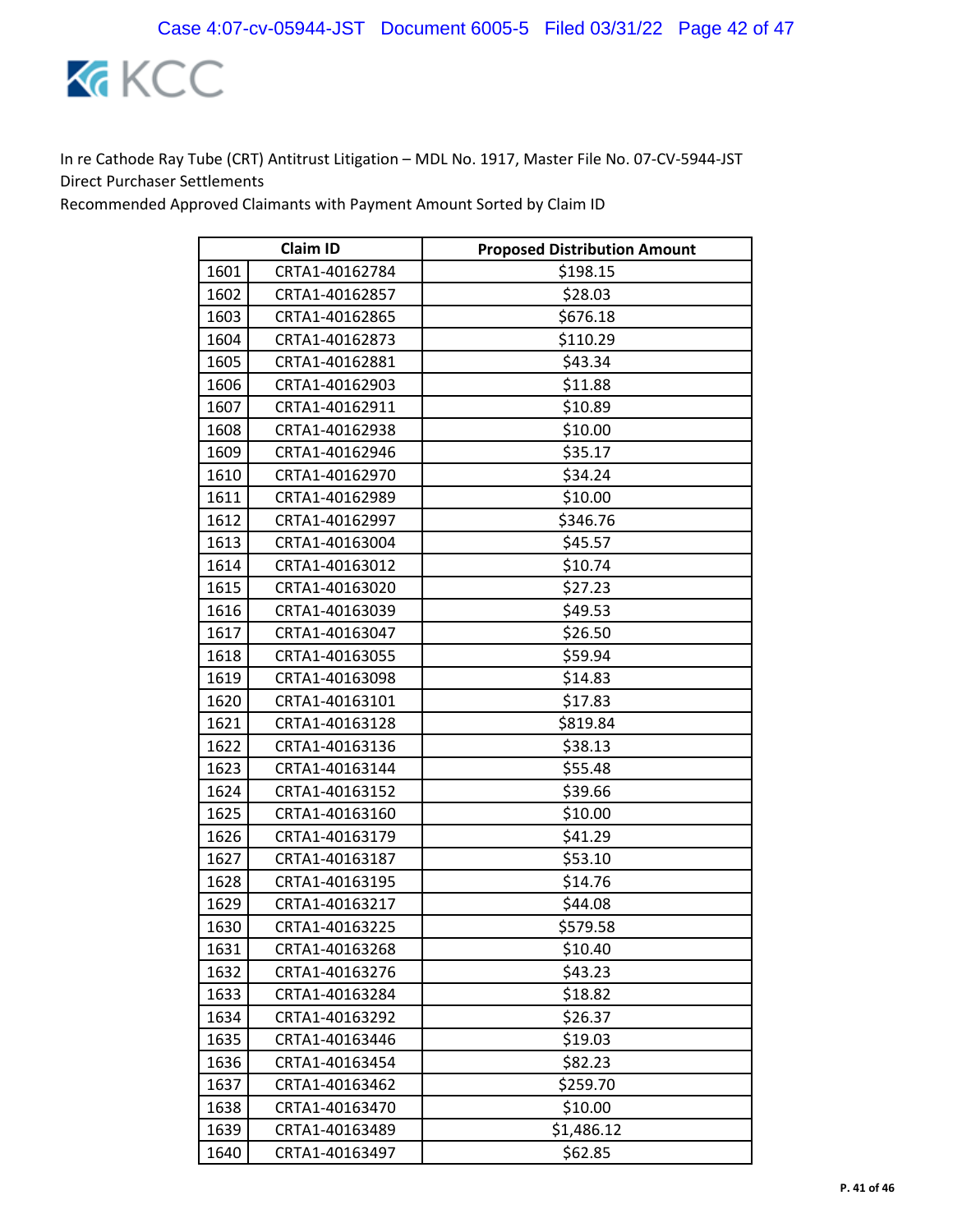

|      | Claim ID       | <b>Proposed Distribution Amount</b> |
|------|----------------|-------------------------------------|
| 1641 | CRTA1-40163500 | \$326.94                            |
| 1642 | CRTA1-40163527 | \$10.00                             |
| 1643 | CRTA1-40163535 | \$16.84                             |
| 1644 | CRTA1-40163543 | \$88.26                             |
| 1645 | CRTA1-40163551 | \$88.17                             |
| 1646 | CRTA1-40163578 | \$21.79                             |
| 1647 | CRTA1-40163586 | \$16.84                             |
| 1648 | CRTA1-40163594 | \$14.86                             |
| 1649 | CRTA1-40163608 | \$10.00                             |
| 1650 | CRTA1-40163632 | \$13.87                             |
| 1651 | CRTA1-40163691 | \$88.17                             |
| 1652 | CRTA1-40163705 | \$88.17                             |
| 1653 | CRTA1-40163721 | \$183.28                            |
| 1654 | CRTA1-40163730 | \$41.61                             |
| 1655 | CRTA1-40163756 | \$33.64                             |
| 1656 | CRTA1-40163764 | \$98.81                             |
| 1657 | CRTA1-40163772 | \$77.37                             |
| 1658 | CRTA1-40163780 | \$10.00                             |
| 1659 | CRTA1-40163799 | \$81.09                             |
| 1660 | CRTA1-40163802 | \$39.38                             |
| 1661 | CRTA1-40163810 | \$34.77                             |
| 1662 | CRTA1-40163829 | \$10,227.12                         |
| 1663 | CRTA1-40163837 | \$10.00                             |
| 1664 | CRTA1-40163853 | \$10.00                             |
| 1665 | CRTA1-40163861 | \$10.00                             |
| 1666 | CRTA1-40163870 | \$16.34                             |
| 1667 | CRTA1-40163888 | \$18.20                             |
| 1668 | CRTA1-40163896 | \$10.00                             |
| 1669 | CRTA1-40163900 | \$10.00                             |
| 1670 | CRTA1-40163918 | \$65.42                             |
| 1671 | CRTA1-40163926 | \$166.92                            |
| 1672 | CRTA1-40163934 | \$11.88                             |
| 1673 | CRTA1-40163942 | \$17.83                             |
| 1674 | CRTA1-40163950 | \$18.08                             |
| 1675 | CRTA1-40163993 | \$35.66                             |
| 1676 | CRTA1-40164000 | \$39.63                             |
| 1677 | CRTA1-40164027 | \$19.78                             |
| 1678 | CRTA1-40164035 | \$55.19                             |
| 1679 | CRTA1-40164043 | \$10.00                             |
| 1680 | CRTA1-40164051 | \$57.01                             |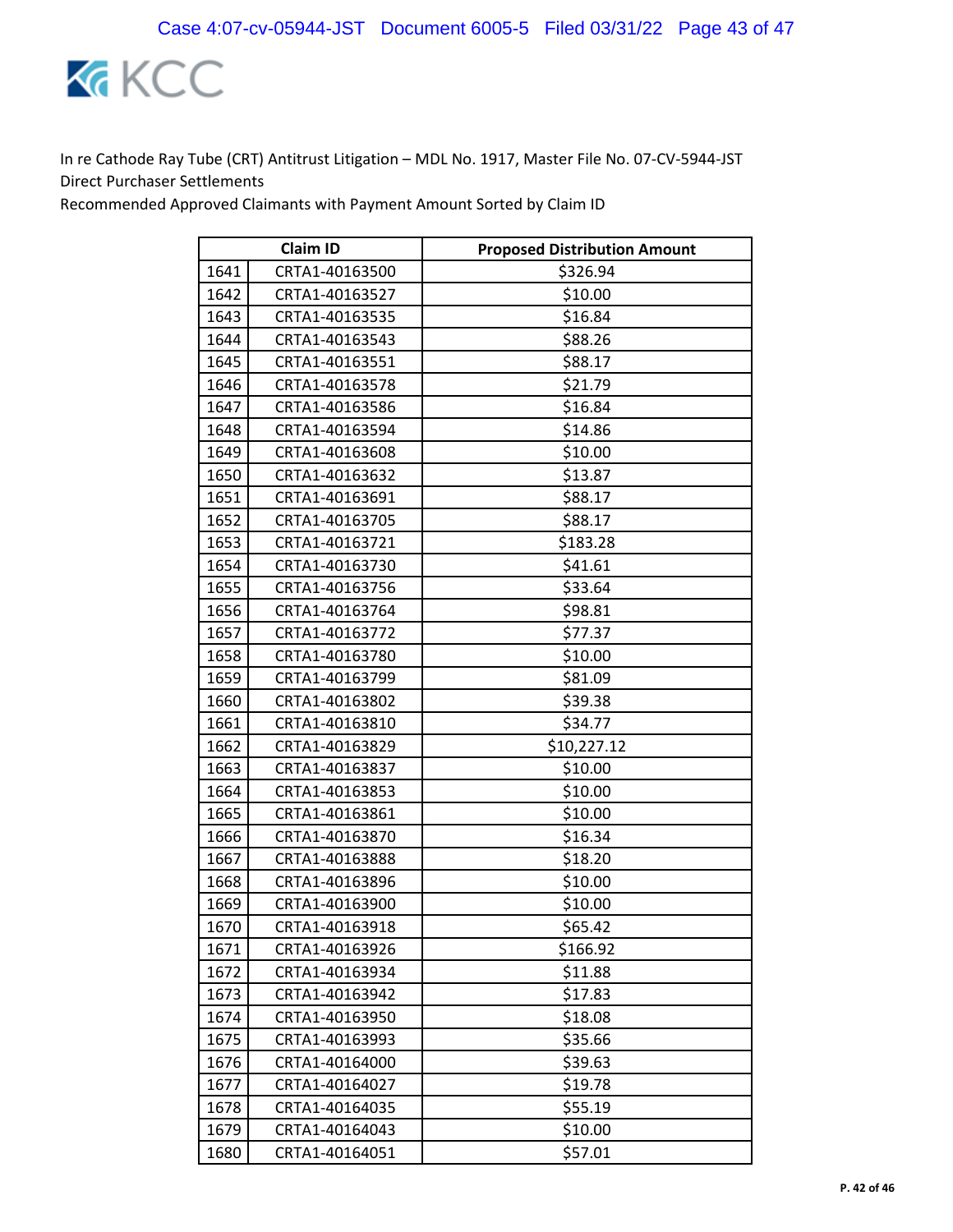

| <b>Claim ID</b> |                | <b>Proposed Distribution Amount</b> |
|-----------------|----------------|-------------------------------------|
| 1681            | CRTA1-40164060 | \$10.00                             |
| 1682            | CRTA1-40164078 | \$10.00                             |
| 1683            | CRTA1-40164086 | \$10.00                             |
| 1684            | CRTA1-40164094 | \$27.64                             |
| 1685            | CRTA1-40164108 | \$33.68                             |
| 1686            | CRTA1-70000018 | \$2,256.30                          |
| 1687            | CRTA1-70000026 | \$3,175.24                          |
| 1688            | CRTA1-70000034 | \$10.00                             |
| 1689            | CRTA1-70000042 | \$323,695.34                        |
| 1690            | CRTA1-70000050 | \$97.58                             |
| 1691            | CRTA1-70000115 | \$36.90                             |
| 1692            | CRTA1-70000123 | \$11.88                             |
| 1693            | CRTA1-70000131 | \$49.28                             |
| 1694            | CRTA1-70000140 | \$33,076.13                         |
| 1695            | CRTA1-70000158 | \$202,432.97                        |
| 1696            | CRTA1-70000166 | \$57.83                             |
| 1697            | CRTA1-70000174 | \$1,208.71                          |
| 1698            | CRTA1-70000182 | \$1,254.51                          |
| 1699            | CRTA1-70000190 | \$2,311.84                          |
| 1700            | CRTA1-70000204 | \$10.00                             |
| 1701            | CRTA1-70000220 | \$11.88                             |
| 1702            | CRTA1-70000239 | \$101.47                            |
| 1703            | CRTA1-70000247 | \$18,222.80                         |
| 1704            | CRTA1-70000255 | \$1,454.80                          |
| 1705            | CRTA1-70000263 | \$309,901.97                        |
| 1706            | CRTA1-70000271 | \$978,898.47                        |
| 1707            | CRTA1-70000280 | \$5,536.15                          |
| 1708            | CRTA1-70000581 | \$77,401.88                         |
| 1709            | CRTA1-70000611 | \$10,050,220.70                     |
| 1710            | CRTA1-70000662 | \$467,435.79                        |
| 1711            | CRTA1-70001588 | \$1,641.67                          |
| 1712            | CRTA1-70001731 | \$466.46                            |
| 1713            | CRTA1-70004722 | \$180,349.00                        |
| 1714            | CRTA1-70004730 | \$107,957.24                        |
| 1715            | CRTA1-70004978 | \$227,325.31                        |
| 1716            | CRTA1-70005370 | \$1,733,815.55                      |
| 1717            | CRTA1-70005389 | \$685.55                            |
| 1718            | CRTA1-70005648 | \$9,907.51                          |
| 1719            | CRTA1-70005915 | \$357,137.27                        |
| 1720            | CRTA1-70005923 | \$87.07                             |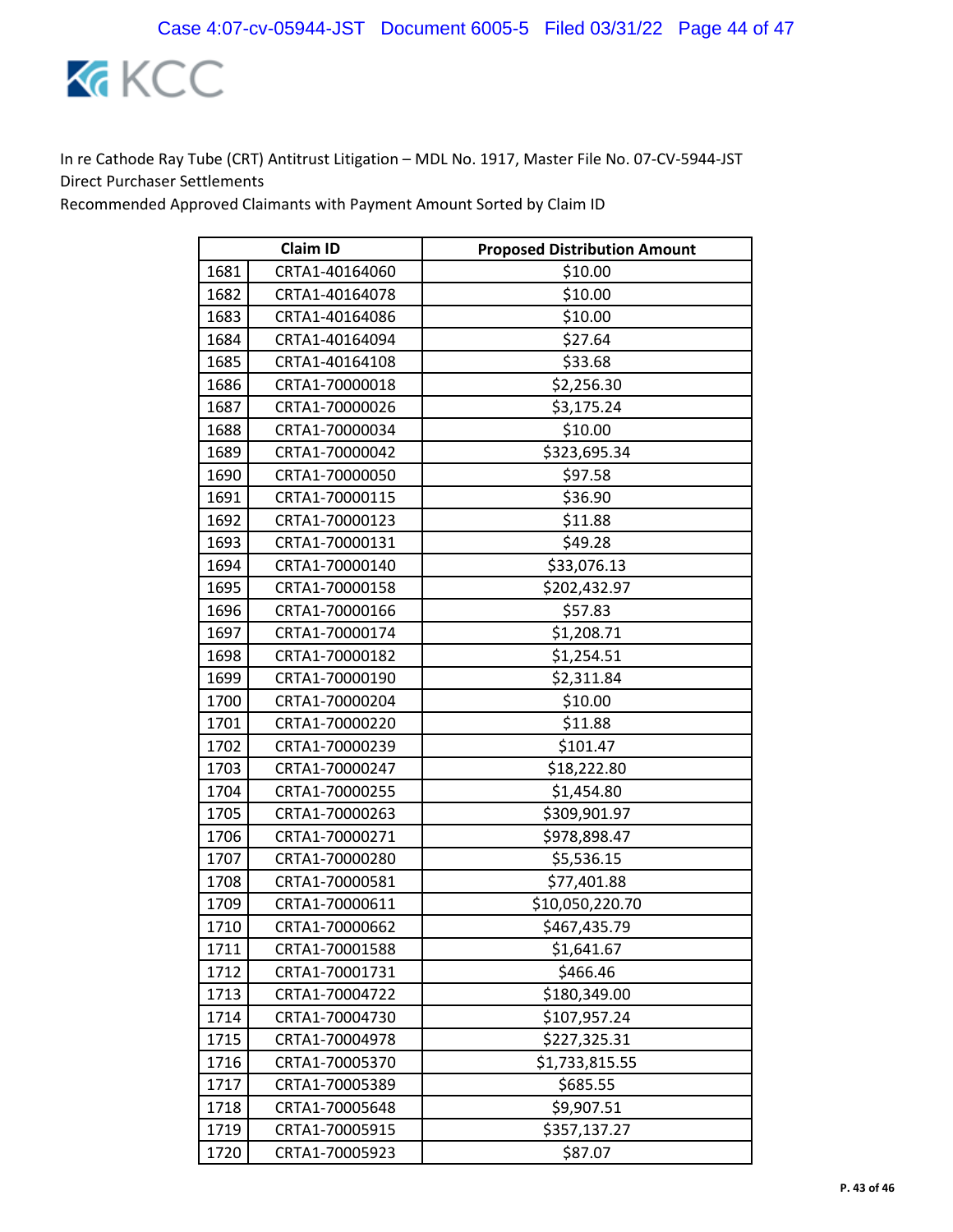

|      | <b>Claim ID</b> | <b>Proposed Distribution Amount</b> |
|------|-----------------|-------------------------------------|
| 1721 | CRTA1-70005931  | \$450,986.51                        |
| 1722 | CRTA1-70005982  | \$1,597,633.57                      |
| 1723 | CRTA1-70005990  | \$4,058,375.68                      |
| 1724 | CRTA1-70006008  | \$64,114.05                         |
| 1725 | CRTA1-70006016  | \$637,714.32                        |
| 1726 | CRTA1-70006024  | \$9,907.51                          |
| 1727 | CRTA1-70006040  | \$58,648.94                         |
| 1728 | CRTA1-70006059  | \$395.08                            |
| 1729 | CRTA1-70006067  | \$136,596.97                        |
| 1730 | CRTA1-70006075  | \$3,464,983.55                      |
| 1731 | CRTA1-70008329  | \$297,225.52                        |
| 1732 | CRTA1-70008485  | \$207,939.80                        |
| 1733 | CRTA1-70008523  | \$1,271.49                          |
| 1734 | CRTA1-70008558  | \$48.47                             |
| 1735 | CRTA1-70010030  | \$10,139.61                         |
| 1736 | CRTA1-70010307  | \$10.00                             |
| 1737 | CRTA1-70010315  | \$534.47                            |
| 1738 | CRTA1-70010323  | \$33.23                             |
| 1739 | CRTA1-70010331  | \$618.68                            |
| 1740 | CRTA1-70010340  | \$81.14                             |
| 1741 | CRTA1-70010358  | \$3,467,631.10                      |
| 1742 | CRTA1-70010382  | \$365,645.13                        |
| 1743 | CRTA1-70010412  | \$2,507.36                          |
| 1744 | CRTA1-70010439  | \$683,618.70                        |
| 1745 | CRTA1-70010455  | \$134,964.82                        |
| 1746 | CRTA1-70010463  | \$78,870.21                         |
| 1747 | CRTA1-70010480  | \$12,779.76                         |
| 1748 | CRTA1-70010510  | \$5,976.42                          |
| 1749 | CRTA1-70010528  | \$108,062.15                        |
| 1750 | CRTA1-70010552  | \$237,780.41                        |
| 1751 | CRTA1-70010560  | \$47,656.81                         |
| 1752 | CRTA1-70010579  | \$214.01                            |
| 1753 | CRTA1-70010587  | \$758.39                            |
| 1754 | CRTA1-70010609  | \$636,157.03                        |
| 1755 | CRTA1-70010625  | \$891,247.30                        |
| 1756 | CRTA1-70010641  | \$149,455.46                        |
| 1757 | CRTA1-70010706  | \$79,592.84                         |
| 1758 | CRTA1-70010722  | \$4,342,698.35                      |
| 1759 | CRTA1-70010730  | \$1,030.45                          |
| 1760 | CRTA1-70010803  | \$136,694.19                        |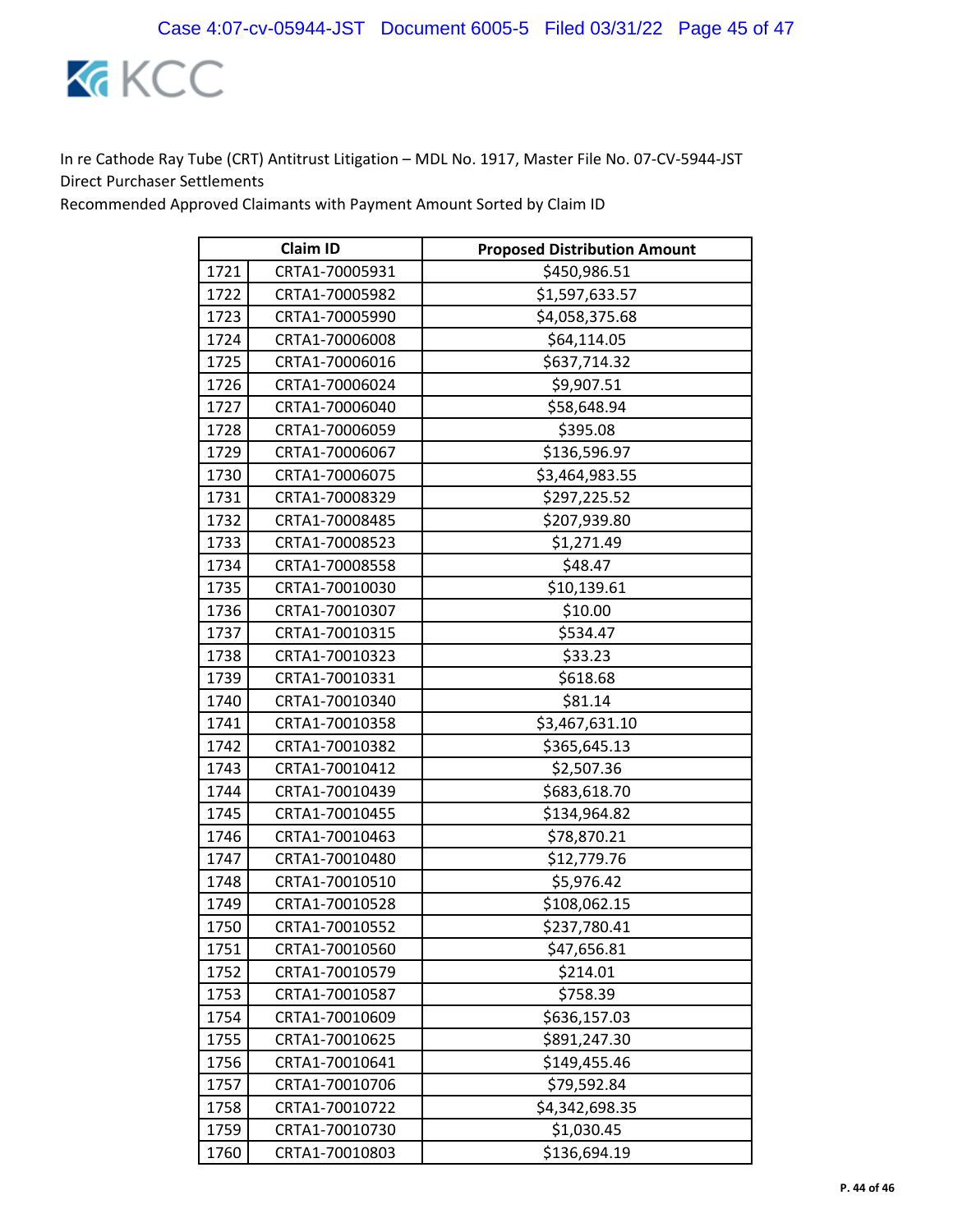

|      | <b>Claim ID</b> | <b>Proposed Distribution Amount</b> |
|------|-----------------|-------------------------------------|
| 1761 | CRTA1-70010862  | \$14,357.62                         |
| 1762 | CRTA1-70010897  | \$4,253.90                          |
| 1763 | CRTA1-70010900  | \$10,306.13                         |
| 1764 | CRTA1-70010919  | \$629.12                            |
| 1765 | CRTA1-70010927  | \$88,528.82                         |
| 1766 | CRTA1-70010951  | \$2,536.98                          |
| 1767 | CRTA1-70011010  | \$17,122.94                         |
| 1768 | CRTA1-70011907  | \$173,860.44                        |
| 1769 | CRTA1-70012946  | \$27,718.93                         |
| 1770 | CRTA1-70013080  | \$625.40                            |
| 1771 | CRTA1-70013110  | \$170,938.61                        |
| 1772 | CRTA1-70013136  | \$1,946,396.29                      |
| 1773 | CRTA1-70013152  | \$796.28                            |
| 1774 | CRTA1-70013160  | \$58,180.77                         |
| 1775 | CRTA1-70013179  | \$6,663.59                          |
| 1776 | CRTA1-70013187  | \$284,957.53                        |
| 1777 | CRTA1-70013195  | \$259,713.04                        |
| 1778 | CRTA1-70013217  | \$28.15                             |
| 1779 | CRTA1-70013225  | \$71.47                             |
| 1780 | CRTA1-70013233  | \$34.80                             |
| 1781 | CRTA1-90000030  | \$1,301.84                          |
| 1782 | CRTA1-90000269  | \$13.87                             |
| 1783 | CRTA1-90000285  | \$98.57                             |
| 1784 | CRTA1-90000315  | \$10.00                             |
| 1785 | CRTA1-90000331  | \$10.00                             |
| 1786 | CRTA1-90000366  | \$132.81                            |
| 1787 | CRTA1-90000439  | \$37.64                             |
| 1788 | CRTA1-90000617  | \$100.63                            |
| 1789 | CRTA1-90000633  | \$10.00                             |
| 1790 | CRTA1-90000650  | \$17.83                             |
| 1791 | CRTA1-90000684  | \$33.53                             |
| 1792 | CRTA1-90000722  | \$10.00                             |
| 1793 | CRTA1-90000790  | \$431.22                            |
| 1794 | CRTA1-90000803  | \$10.00                             |
| 1795 | CRTA1-90000811  | \$282.36                            |
| 1796 | CRTA1-90000820  | \$10.00                             |
| 1797 | CRTA1-90000838  | \$292.27                            |
| 1798 | CRTA1-90000846  | \$94.74                             |
| 1799 | CRTA1-90000854  | \$62.91                             |
| 1800 | CRTA1-90000862  | \$1,137.63                          |